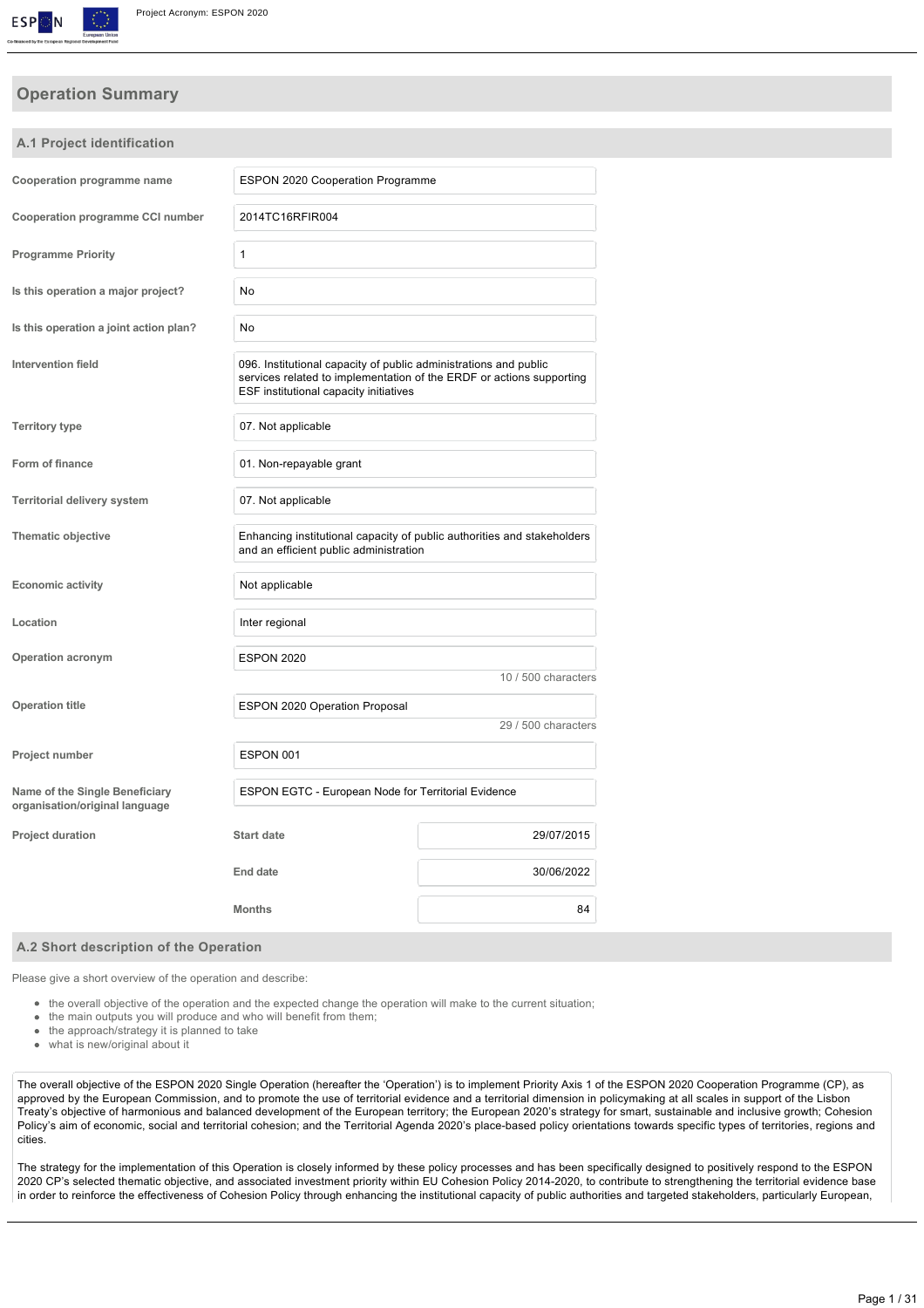

national and regional policymakers involved in the implementation of territorial development policy.

The ESPON 2006 and 2013 programmes have considerably improved the pan-European knowledge base related to territorial development, trends, impacts and dynamics. This Operation aims at taking a significant further step in this progress and to take additional proactive steps to deepen the territorial dimension in policymaking through positively contributing to evidence informed policymaking and governance across the EU territory, regions and urban centres.

In this respect, the Operation will be devoted to implementing the strategic ambitions of renewing, refocusing, innovating and upgrading the specific role of ESPON as set out in the ESPON 2020 CP. It will be fully dedicated towards the evolution of ESPON as the European Territorial Observatory Network through proactively responding to the call in the Operation Specification (OS) to consolidate, strengthen and deepen the role of ESPON in policy development. The primary expected change of the Operation in comparison to the existing situation is a more direct influence of territorial evidence in policy arenas resulting in policy making processes much better informed and alert on key territorial issues. Key target groups at all levels will be more familiar with ESPON applied research, targeted analyses and territorial analytical tools (such as the ESPON Database, Territorial Impact Assessment etc) and will integrate their use in their working routines for decision making.

 In pursuit of this, the Operation will deliver the actions, activities and outputs envisaged under each Specific Objective (SO) of Priority Axis 1 as defined in the ESPON 2020 CP, including as follows:

• SO 1: Enhanced European territorial evidence production through applied research and analyses: Implement at least twenty-two (22) applied research projects based on policy demand which shall contribute to the European territorial and analytical evidence base. These activities are original to ESPON and necessary for essential knowledge evolution and evidence production. An innovation of this Operation is to engage external senior expertise to ensure scientific quality.

• SO 2: Upgraded knowledge transfer and use of analytical support: Implement at least twenty-five (25) targeted analysis projects supporting the use of territorial evidence in partnership with groups of stakeholders and providing evidence support to other European funding programmes; and forty-five (45) thematic papers in form of policy briefs and working papers on specific themes in response to policy demand. These activities with stakeholders from national, regional and local levels are a continuation of successful activities within the ESPON 2013 programme. More emphasis is given to evidence support to ESIF programmes, including cross border and transnational, and a major innovative action will be rapid evidence responses tailored to policy demand.

• SO 3: Improved territorial observation and tools for territorial analyses: Create and/or maintain at least eight (8) territorial observation, monitoring and analytical online tools and publish three (3) major territorial monitoring reports at significant moments over the programme period in order to inform and support important policy development processes. These activities will take a further step in monitoring territorial dynamics vis-a-vis policy priorities, also in macro-regions, and moreover, result in a more integrated and easy to use toolbox of ESPON.

• SO 4: Wider outreach and uptake of territorial evidence: Deliver at least sixty (60) capitalisation activities (including at least forty (40) events and twenty (20) publications related to European, transnational and national levels) in order to support outreach to users and the widest possible use of European territorial evidence in practice. These activities will include dedicated outreach at European level as well as profound transnational outreach. A shift towards digital media and communication and less printed material will constitute a major modernisation.

During its implementation this Operation has been designed so as to aim at surpassing these minimum outputs. This shall be achieved by the enhanced institutional structure and capacity established and expressed as a specific objective for the entire ESPON 2020 CP:

 • SO5: Leaner, more effective and efficient implementation provisions and more proficient programme assistance: The establishment of the Single Beneficiary, the ESPON EGTC European Node for Territorial Evidence, has been specifically designed as a bespoke vehicle for the sole purpose of acting as a European Territorial Observatory Network and efficiently implementing the objectives of the ESPON 2020 CP. This is a major innovation in the history of the ESPON programme and its ongoing mission to improve the European territorial dimension of policymaking. The new ESPON EGTC will ensure a much improved, streamlined and strengthened institutional setup with increased in-house specialist staff and scientific capacity which will ensure prompt and efficient delivery of evidence to policymaking processes and, as a consequence, a much higher profile for ESPON as a reliable and authoritative body on European territorial dynamics, trends and patterns.

6,573 / 15,000 characters

#### **A.3 Operation budget summary**

| <b>Operation budget</b> |            |             |                       |
|-------------------------|------------|-------------|-----------------------|
| Source of funding       | Currency   | Amount      | Co-financing rate (%) |
| <b>ERDF</b>             | <b>EUR</b> | 39276145.00 | 81.77%                |
| <b>MS</b>               | <b>EUR</b> | 6931089.00  | 14.43%                |
| <b>PS</b>               | <b>EUR</b> | 1825000.00  | 3.80%                 |
| Total                   | <b>EUR</b> | 48032234.00 | 100.00%               |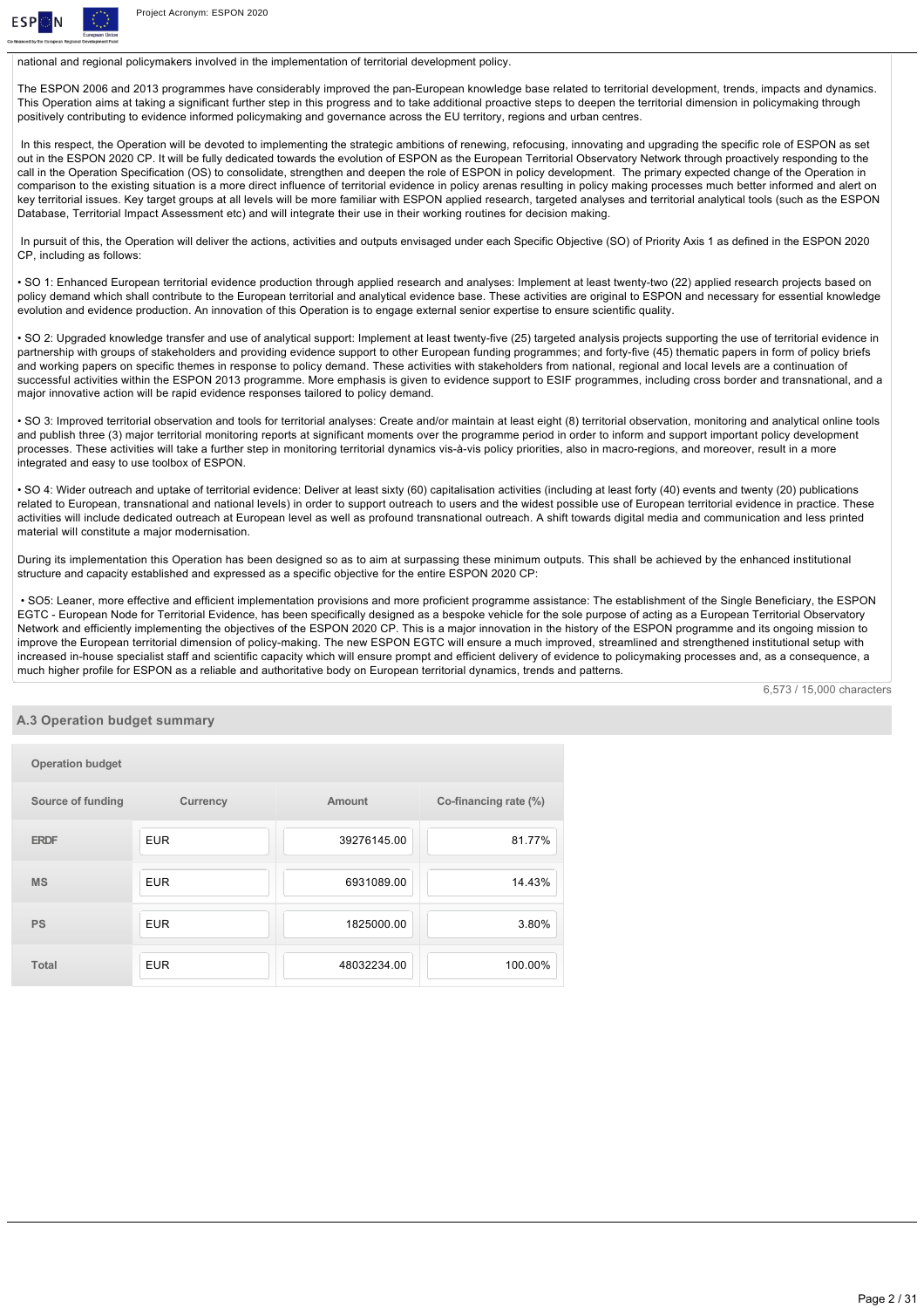

# **Single Beneficiary Information**

| <b>Single Beneficiary information</b>                                                          |                                                                        |                            |                            |
|------------------------------------------------------------------------------------------------|------------------------------------------------------------------------|----------------------------|----------------------------|
| Name of organisation in                                                                        | ESPON EGTC - European Node for Territorial Evidence                    |                            |                            |
| original language                                                                              |                                                                        |                            | 51 / 500 characters        |
| Abbreviation of organisation                                                                   | <b>ESPON EGTC</b>                                                      |                            |                            |
|                                                                                                |                                                                        |                            | 10 / 15 characters         |
| Department / unit / division                                                                   | N/A                                                                    |                            |                            |
|                                                                                                |                                                                        |                            | 3 / 500 characters         |
| Localisation                                                                                   |                                                                        |                            |                            |
| Address                                                                                        | 4, rue Erasme, Luxembourg - Kirchberg                                  | Country                    | <b>LUXEMBOURG</b>          |
|                                                                                                | 38 / 500 characters                                                    |                            |                            |
| <b>Postal Code</b>                                                                             | $L-1468$                                                               | <b>NUTS1 code</b>          | <b>LUXEMBOURG</b>          |
|                                                                                                | 6 / 500 characters                                                     |                            |                            |
| Town                                                                                           | Grand Duchy of Luxembourg                                              | <b>NUTS2 code</b>          | Luxembourg                 |
|                                                                                                | 26 / 500 characters                                                    |                            |                            |
| Website                                                                                        | www.espon.eu                                                           | <b>NUTS3 code</b>          | Luxembourg                 |
|                                                                                                | 13 / 500 characters                                                    |                            |                            |
| VAT number (if applicable)                                                                     | Registration process for VAT number on-going                           | Category of region         | more developed region      |
|                                                                                                | 44 / 500 characters                                                    | concerned                  |                            |
| Other national identifying                                                                     | 2015 8200 024-99                                                       | Co-financing source        | Public                     |
| number (if no VAT number is<br>not provided)                                                   | 16 / 500 characters                                                    |                            |                            |
| Type of identifying number<br>(e.g. registry number, tax no)                                   | National social security employer number (CCSS)<br>47 / 500 characters | <b>ERDF Co-financing %</b> | 81.77%                     |
| <b>Contact Information</b>                                                                     |                                                                        |                            |                            |
|                                                                                                | <b>Legal Representative</b>                                            |                            | <b>Contact Person</b>      |
| Position                                                                                       | Chair of the ESPON EGTC Assembly                                       | <b>Position</b>            | Director of the ESPON EGTC |
|                                                                                                | 32 / 500 characters                                                    |                            | 26 / 500 characters        |
| Given name                                                                                     | Frank                                                                  | Given name                 | Peter                      |
|                                                                                                | 6 / 500 characters                                                     |                            | 6 / 500 characters         |
| <b>Family name</b>                                                                             | Vansteenkiste                                                          | <b>Family name</b>         | Mehlbye                    |
|                                                                                                | 13 / 500 characters                                                    |                            | 7 / 500 characters         |
| Email                                                                                          | frank.vansteenkiste@mat.etat.lu                                        | Email                      | peter.mehlbye@espon.eu     |
|                                                                                                | 31 / 500 characters                                                    |                            | 24 / 500 characters        |
| Phone                                                                                          | 24 786 936                                                             | Phone                      | 4 259 914 700              |
| <b>Mobile</b>                                                                                  | 621 615 662                                                            | Mobile                     | 621 491 051                |
| <b>Partner Description</b>                                                                     |                                                                        |                            |                            |
| Legal status                                                                                   | 1) public                                                              |                            |                            |
| Is your organisation entitled to                                                               | No                                                                     |                            |                            |
| recover VAT based on national<br>legislation for the activities<br>implemented in the project? |                                                                        |                            |                            |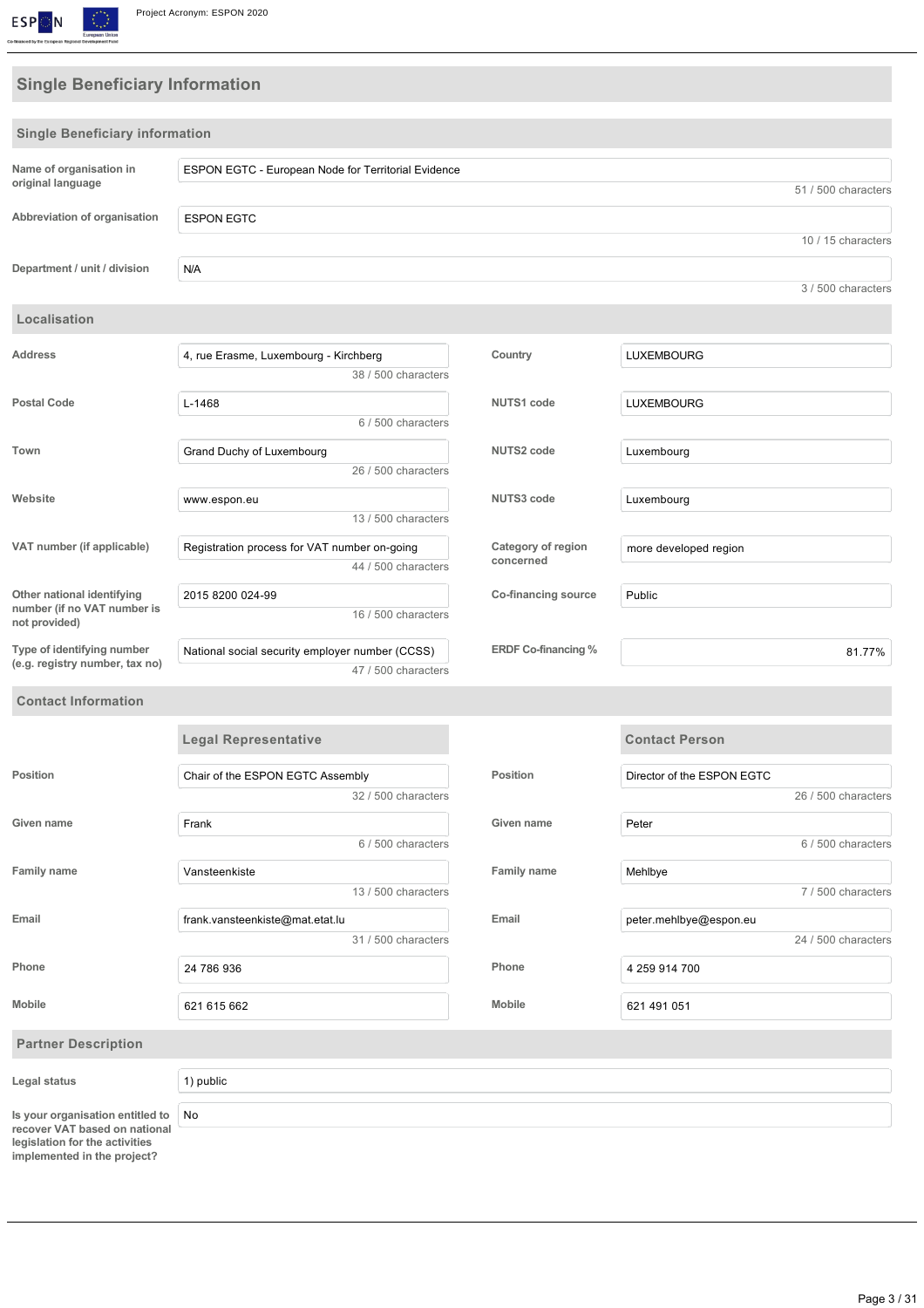

# **Multi-Annual Work Programme**

### **C.1 Operation Strategy Operation strategy** The overall strategy for this Operation Proposal is to fully comply with the Operation Specification (OS) and Operation Implementation Guidelines (OIGs) received from the ESPON Managing Authority (MA), including the various annexes. The Operation will therefore follow a Multi-Annual Work Programme (MAWP) 2015-2022 with a detailed Annual Work Plan (AWP) for each year to be approved in advance by the ESPON Monitoring Committee (MC). The Operation will carefully and efficiently make use of all of the available funding and to fully maximise the potential impact of the Operation in accordance with the objectives of the ESPON 2020 CP. An innovative and integrated MAWP has been developed to ensure the efficient achievement of the objectives of the Operation. The overall strategy is sequenced around key programme milestones in order to ensure coherent internal coordination and to ensure that deliveries are in step with major outreach activities which will focus on: • Maximising synergies between activities under SO 14. • Ensure a close correspondence to policy demand. • Continuous attentiveness to analysing the territorial dimensions of policy development. • Ensuring correctly timed and prompt communication of territorial evidence to policy processes. • Ensuring an authoritative and reliable source of territorial evidence, results and data. • Stimulating the use of territorial evidence by stakeholders, including other European funding programmes and stakeholders at transnational/national levels, through cooperation with the ESPON MC and ECP network as well as with stakeholder organisations. • Seeking closer cooperation with other institutions (EUROSTAT, OECD, JRC, EEA, etc.) and continue the established cooperation with academic organisations (RSA, ERSA, AESOP, EUGEO, etc.) The rationale for the overall strategy has been developed in order to ensure coherent internal coordination and to ensure that deliveries are in step with major outreach activities. In this way the Operation Proposal responds fully to the Operation Specification in an innovative way and follows a clear overall rationale which is internally and externally consistent, maximises complementarities, synergies and impacts of different outputs throughout the entire life-cycle of the Single Operation. For example, all Applied Research activities (SO1) have been selected following a comprehensive filtering process and which fully reflect the policy demands of the MC. These activities will be frontloaded early on in the lifecycle of the Operation (2015-2018) in order to maximise policy relevance and use in other activities. The first seven Applied Research activities to be launched have been discussed with the European Commission so that they are also considered highly relevant to the forthcoming Cohesion Report 2017. This will be complemented with extensive ESPON Outreach Activities (SO4), including Policy Briefs and a major conference on ESPON territorial research scheduled for 2017 and 2019. The same is true of Targeted Analyses (SO2) projects which are also frontloaded so as to maximise synergies with SO1 and tools (SO3) which will provide the analytical foundation for all actions/activities. Throughout the entire period of the Operation there will also be active management of the activities of the ESPON EGTC via each AWP and Progress Reporting requirements to ensure fully integrated approach where the MC will have a key involvement. This will also ensure an optimum geographic reach and mix of activities and will ensure that all activities reflect the policy demands of stakeholders and key results as elaborated in the OP and are aimed at the correct target groups. The EGTC every year through the development of the AWP in cooperation with the MC will ensure that the content of the activities proposed has a sufficient degree of coherence and balance. Calls for Targeted Analyses and analyses upon request might be targeted year by year (for example, by adding extra relevant evaluation criteria as specified by the AWP) in order to ensure a balanced coverage of type of stakeholders, geographical areas and /or themes. The implementation of the Operation will be closely guided by stakeholder policy demand and deliver requested territorial evidence, analysis and tools to the defined target groups of the ESPON 2020 CP and a more efficient outreach. The renewed administrative setting and delivery mechanisms of the ESPON 2020 CP will ensure prompt delivery of high-quality and relevant territorial evidence to targeted stakeholders and into key policy arenas to inform policy development processes. In comparison to the ESPON 2013 Programme, the implementation of the Operation by the ESPON EGTC includes innovative and novel aspects as follows: • More timely and rapid delivery of relevant territorial evidence to important policy processes designed to improve the uptake and outreach of territorial evidence. • Closer policy advice and involvement of MC members and the EC as members of Project Support Teams (PSTs) for applied research and other activities, where relevant • Shorter lead times and delivery of applied research and analyses (SO1 and 2) with an average of eighteen months for research and twelve months for targeted analyses. • Stronger scientific quality control of applied research (SO1) through the engagement of external senior scientific expertise. • More integrated and accessible online analytical tools (the ESPON 'Toolbox') interlinking closer to the ESPON Database. • A dedicated Outreach Strategy with strong focus on the target groups offering tailor-made and increasingly digital communication at European and transnational/national levels. • Intensified cooperation and involvement with other European funding programmes and European institutions. • A lean and efficient administration as envisaged (SO5) by the ESPON 2020 CP by contracting external expertise activities by way of service contracts following public procurement. 6,022 / 15,000 characters **C.2 Operation objectives and expected outputs**

| C.2.1 Specific Objective  |                                                                                                                                                 |
|---------------------------|-------------------------------------------------------------------------------------------------------------------------------------------------|
| <b>Specific objective</b> | SO1: Enhanced production of territorial evidence through applied research and analyses                                                          |
| <b>Description</b>        | There is one (1) type of action proposed under SO1 – the production of European territorial evidence through applied research and analyses. The |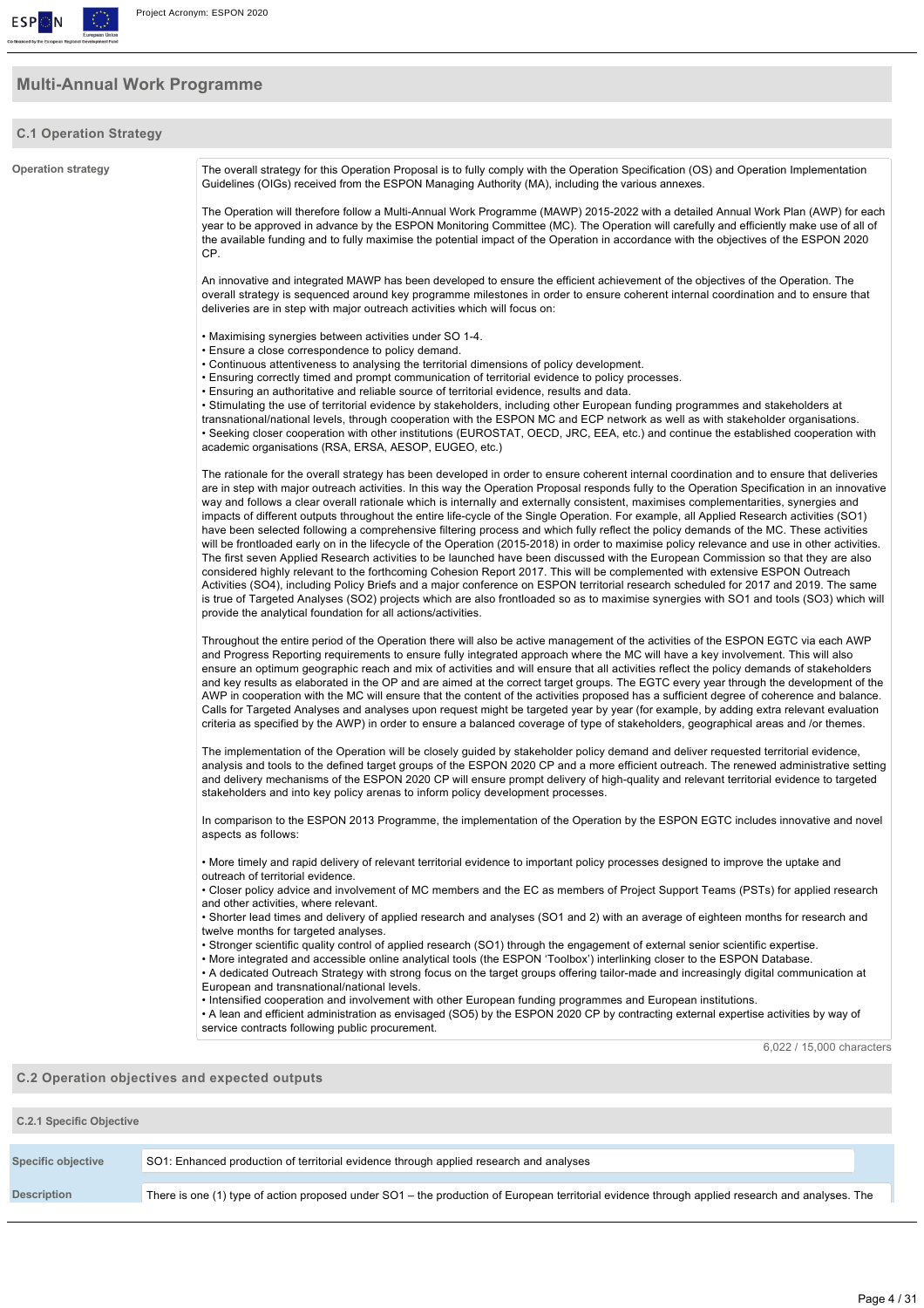

ESPON EGTC's objective is to promptly deliver first-class and relevant territorial research, analyses and territorial impact assessments to policymaking processes relevant to the territorial goals of Cohesion Policy and the policy orientations of the Territorial Agenda 2020. Scientific excellence is a prerequisite for achieving this mandate and the ESPON EGTC's goal of continuing and improving to be widely recognised as an authoritative voice with respect to pan-European territorial evidence production. Accordingly, in order to ensure a consistent output of solid research and updated evidence on European territorial dynamics, the largest share of the Operation budget has been allocated to activities under this action. The output for these activities will provide the necessary primary evidence base for all activities carried out under SO2, SO3 and SO4.

1,007 / 7,500 characters

| C.2.1.1                 | European wide, comparable information and evidence on territorial potentials and challenges focusing on opportunities for success for the<br>development of regions and cities                                                                                                                                                                                                                                                                                                                                                                                                                                                                                                                                                                                                                                                                                                                                                                                                                                                                                                                                                                                                                                                                                                                                                                                                                                                                                                                                                                                                                                                      |
|-------------------------|-------------------------------------------------------------------------------------------------------------------------------------------------------------------------------------------------------------------------------------------------------------------------------------------------------------------------------------------------------------------------------------------------------------------------------------------------------------------------------------------------------------------------------------------------------------------------------------------------------------------------------------------------------------------------------------------------------------------------------------------------------------------------------------------------------------------------------------------------------------------------------------------------------------------------------------------------------------------------------------------------------------------------------------------------------------------------------------------------------------------------------------------------------------------------------------------------------------------------------------------------------------------------------------------------------------------------------------------------------------------------------------------------------------------------------------------------------------------------------------------------------------------------------------------------------------------------------------------------------------------------------------|
| Type of action          | European wide, comparable information and evidence on territorial potentials and challenges focusing on opportunities for success for the<br>development of regions and cities                                                                                                                                                                                                                                                                                                                                                                                                                                                                                                                                                                                                                                                                                                                                                                                                                                                                                                                                                                                                                                                                                                                                                                                                                                                                                                                                                                                                                                                      |
|                         | 171 / 7,500 characters                                                                                                                                                                                                                                                                                                                                                                                                                                                                                                                                                                                                                                                                                                                                                                                                                                                                                                                                                                                                                                                                                                                                                                                                                                                                                                                                                                                                                                                                                                                                                                                                              |
| <b>Description</b>      | There are twenty-two (22) activities proposed under this action which will be carefully phased and managed over the duration this MAWP to<br>maximise impact, as follows: Twenty-two (22) Applied Research projects: Applied Research projects will involve the procurement, via an open<br>EU wide tendering procedure and service contracts, of highly qualified transnational project teams to undertake Applied Research on thematically<br>defined policy questions. The thematic scope and policy questions to be addressed by each Applied Research project will be selected and<br>determined by the ESPON EGTC in consultation with the MC as part of the preparation of each AWP and will broadly address the following<br>thematic areas:                                                                                                                                                                                                                                                                                                                                                                                                                                                                                                                                                                                                                                                                                                                                                                                                                                                                                |
|                         | • European wide, comparable information and evidence on territorial potentials and challenges focusing on opportunities for success for the<br>development of regions and cities defined by the demand of policymakers.<br>• Crosslithematic applied research integrating existing thematic analysis and adding future analysis of new themes in areas including, for example,<br>climate change and energy; demographic and migratory flows; economic crisis and resilience; spatial indicators for European policy priorities;<br>territorial analysis; impact of globalisation for Europe and its regions, green economy, territorial foresights, scenarios and visions for Europe, EU<br>enlargement, etc.<br>• Territorial impact assessment of EU policies.                                                                                                                                                                                                                                                                                                                                                                                                                                                                                                                                                                                                                                                                                                                                                                                                                                                                   |
|                         | In defining the thematic scope and policy questions to be answered by Applied Research projects, the ESPON EGTC will also consider the<br>specific types of territories mentioned in the Lisbon Treaty such as islands, mountain areas, sparsely populated areas and cross border regions<br>etc. The ESPON EGTC shall seek to ensure that all activities will thematically respond to policy needs expressed by stakeholders through<br>intensive outreach efforts and feedback loops, address the territorial dimension, be trans-disciplinary, and involve transnational networking on<br>research and expertise. For example, the ESPON EGTC will hold regular seminars and conferences where researchers, academics and<br>scientists from across Europe shall be actively invited to attend, exchange ideas and network (e.g. 'Partner Cafes' etc) and be inspired to positively<br>collaborate on ESPON calls for tender. Terms of reference for projects can either indicate specific case studies (following consultation with the<br>PST, as relevant) which imply that service providers should include expertise related to that country/region or seek service providers to suggest and<br>provide insight for case studies with a strong geographical focus which fully meet the evaluation criteria for pan-European territorial evidence.<br>Furthermore, service providers will be required, in accordance with the terms of reference for each external expertise contract, to attend ESPON<br>seminars, conferences and events, as appropriate, in order to actively foster collaboration and exchange of ideas. |
|                         | The key results to be achieved from the enhanced European territorial evidence production through applied research and analyses shall include<br>scientifically solid reports (including maps, indicators and data) on the research themes undertaken that can support the dissemination, uptake<br>and use of the research, including in respect of:                                                                                                                                                                                                                                                                                                                                                                                                                                                                                                                                                                                                                                                                                                                                                                                                                                                                                                                                                                                                                                                                                                                                                                                                                                                                               |
|                         | • Better understanding of medium and long term European territorial trends, potentials and challenges of a wide range of territorial dynamics and<br>possibility for benchmarking regions in their European context, including in respect of demography, migration, economic development, regional<br>imbalances, climate change, energy etc.<br>• Better understanding of future perspectives for Europe through forecasting and territorial scenarios, especially in terms of the future evolution of<br>the European territory in terms of regional balance, polycentric development, urbanisation and demography<br>· Improved pre- and post-legislative and regulatory territorial impact assessments of EU policies, in particular in order to ex ante evaluate the likely<br>impact of relevant European level policies on the European territory<br>. Options for policy decisions and development and proposals for future research in order to consistently deepen and develop the ESPON<br>territorial evidence base.                                                                                                                                                                                                                                                                                                                                                                                                                                                                                                                                                                                                    |
|                         | <b>Target Groups</b>                                                                                                                                                                                                                                                                                                                                                                                                                                                                                                                                                                                                                                                                                                                                                                                                                                                                                                                                                                                                                                                                                                                                                                                                                                                                                                                                                                                                                                                                                                                                                                                                                |
|                         | The main target groups to be addressed by the ESPON EGTC under SO1 activities shall be as follows:                                                                                                                                                                                                                                                                                                                                                                                                                                                                                                                                                                                                                                                                                                                                                                                                                                                                                                                                                                                                                                                                                                                                                                                                                                                                                                                                                                                                                                                                                                                                  |
|                         | • Policymakers and practitioners at European and national level dealing with territorial development, planning, policies and perspectives, including<br>authorities implementing European funding programmes e.g. DG Regional and Urban Policy, European Parliament, Committee of the Regions,<br>national ministries and regional authorities with responsibilities for territorial development and cohesion, spatial planning policies, etc                                                                                                                                                                                                                                                                                                                                                                                                                                                                                                                                                                                                                                                                                                                                                                                                                                                                                                                                                                                                                                                                                                                                                                                       |
|                         | Moreover, the results of applied research activities will also be of interest to the secondary tier target groups as defined in the ESPON 2020 CP, in<br>particular to policy officers and planners in regional and local authorities as well as to EU organisations and an important source of analytical data<br>and evidence for academia in the field of territorial development and research.                                                                                                                                                                                                                                                                                                                                                                                                                                                                                                                                                                                                                                                                                                                                                                                                                                                                                                                                                                                                                                                                                                                                                                                                                                  |
|                         | The ESPON EGTC's proposals for how the outputs of SO1 activities shall be disseminated to ensure a significant impact in policy development<br>processes is fully elaborated in the Outreach Strategy (see C.5). The results indicator target is to increase the number of potential users within<br>these target groups affirming the use of ESPON Applied Research results and outputs in policy and programming processes by 15-25% over the<br>baseline.                                                                                                                                                                                                                                                                                                                                                                                                                                                                                                                                                                                                                                                                                                                                                                                                                                                                                                                                                                                                                                                                                                                                                                        |
|                         | 5,663 / 7,500 characters                                                                                                                                                                                                                                                                                                                                                                                                                                                                                                                                                                                                                                                                                                                                                                                                                                                                                                                                                                                                                                                                                                                                                                                                                                                                                                                                                                                                                                                                                                                                                                                                            |
| <b>Output indicator</b> | OI01<br>Number of applied research outputs                                                                                                                                                                                                                                                                                                                                                                                                                                                                                                                                                                                                                                                                                                                                                                                                                                                                                                                                                                                                                                                                                                                                                                                                                                                                                                                                                                                                                                                                                                                                                                                          |
|                         | 34 / 7,500 characters                                                                                                                                                                                                                                                                                                                                                                                                                                                                                                                                                                                                                                                                                                                                                                                                                                                                                                                                                                                                                                                                                                                                                                                                                                                                                                                                                                                                                                                                                                                                                                                                               |
| <b>Result indicator</b> | RI01 Number of potential users within selected target groups affirming use of ESPON applied research outputs and results in policy and<br>programming processes                                                                                                                                                                                                                                                                                                                                                                                                                                                                                                                                                                                                                                                                                                                                                                                                                                                                                                                                                                                                                                                                                                                                                                                                                                                                                                                                                                                                                                                                     |
|                         |                                                                                                                                                                                                                                                                                                                                                                                                                                                                                                                                                                                                                                                                                                                                                                                                                                                                                                                                                                                                                                                                                                                                                                                                                                                                                                                                                                                                                                                                                                                                                                                                                                     |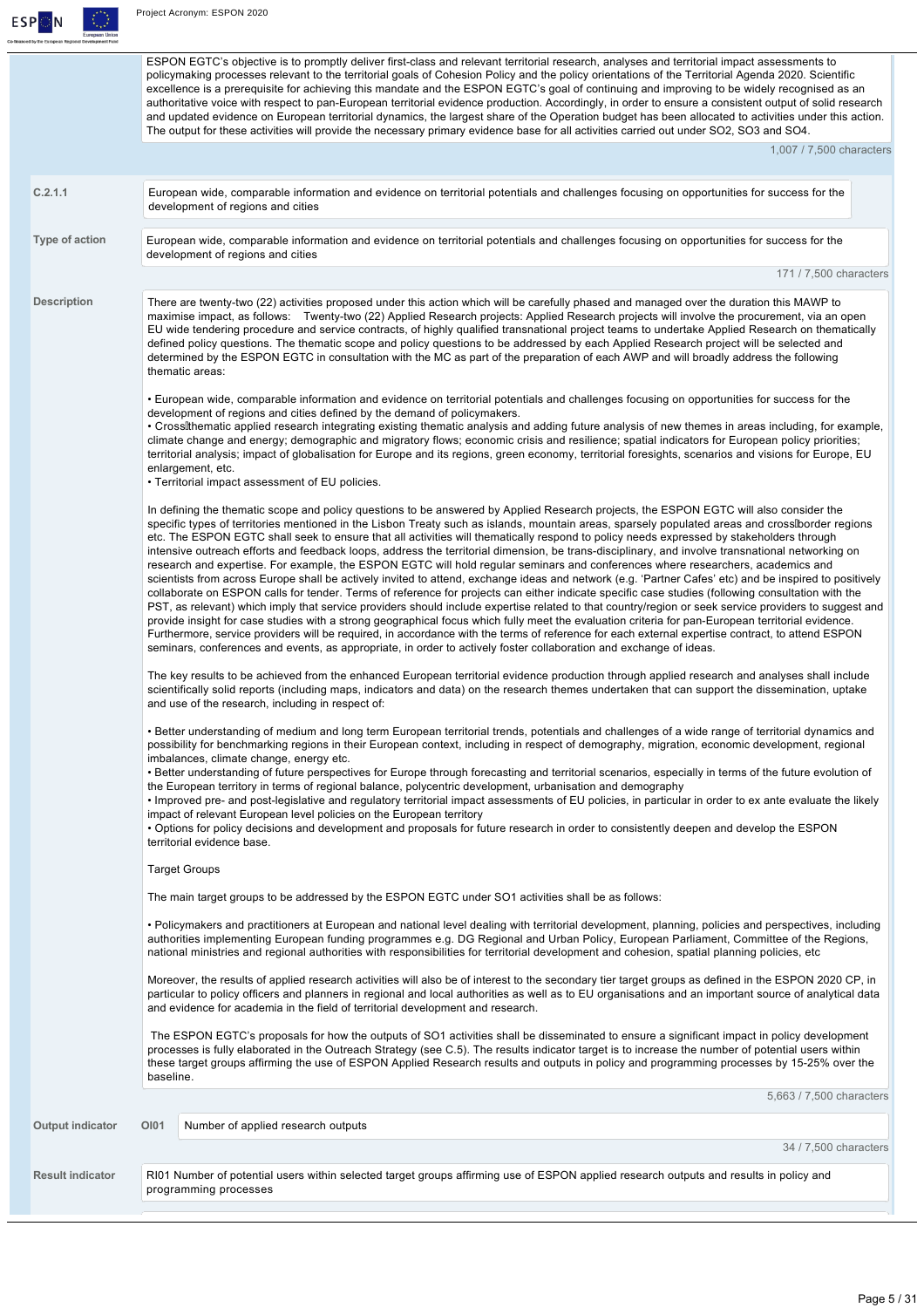

**Result indicator name**

RI01 Number of potential users within selected target groups affirming use of ESPON applied research outputs and results in policy and programming processes

| <b>Number</b> | <b>Name</b>                                      | <b>Description</b>                                                                                                                                                                                                                                                                                                                                                                                                                                                                                                                                                                                                                                                                                                                                                                                                                                                                                                                                                                                                                                                                                                                   |
|---------------|--------------------------------------------------|--------------------------------------------------------------------------------------------------------------------------------------------------------------------------------------------------------------------------------------------------------------------------------------------------------------------------------------------------------------------------------------------------------------------------------------------------------------------------------------------------------------------------------------------------------------------------------------------------------------------------------------------------------------------------------------------------------------------------------------------------------------------------------------------------------------------------------------------------------------------------------------------------------------------------------------------------------------------------------------------------------------------------------------------------------------------------------------------------------------------------------------|
|               | Applied Research projects<br>25 / 500 characters | The ESPON EGTC propose to front-load the implementation of Applied Research<br>projects with a strong weighting towards the early part of the programme period in<br>order to ensure that outputs and results are available to inform key policy processes<br>and other activities under each specific objective of the Operation. The following<br>schedule for the launch (contracting) of Applied Research projects is therefore<br>proposed:                                                                                                                                                                                                                                                                                                                                                                                                                                                                                                                                                                                                                                                                                     |
|               |                                                  | $\cdot$ 2015/2016 – seven (7) projects<br>$\cdot$ 2017 – seven (7) projects<br>$\cdot$ 2018 – five (5) projects<br>$\cdot$ 2019 – two (2) projects<br>$\cdot$ 2020 – one (1) project                                                                                                                                                                                                                                                                                                                                                                                                                                                                                                                                                                                                                                                                                                                                                                                                                                                                                                                                                 |
|               |                                                  | (Note: For operational reasons, the above schedule is indicative and may be<br>subject to minor adjustment during the implementation of the Operation and may be<br>redefined as part of the preparation of each AWP).                                                                                                                                                                                                                                                                                                                                                                                                                                                                                                                                                                                                                                                                                                                                                                                                                                                                                                               |
|               |                                                  | Outside of the AWP 2015/2016, it is not possible or desirable to predetermine the<br>thematic scope/policy questions for each Applied Research project at this stage.<br>These will be selected by way of focussed engagement with the MC through the<br>annual process of preparing and approving each AWP. This will ensure that that the<br>ESPON EGTC is highly responsive and sensitive to the evolving evidence needs of<br>the target groups.                                                                                                                                                                                                                                                                                                                                                                                                                                                                                                                                                                                                                                                                                 |
|               |                                                  | The first AWP 2015/2016, which is annexed to this Operation Proposal, details the<br>selection of the first seven Applied Research projects to be launched during<br>2015/2016. For each subsequent year, in tandem with the submission of the first<br>Progress Report to the MC, the ESPON EGTC shall include a report outlining its<br>initial ideas and proposals for Applied Research projects for the following year's<br>AWP. These initial ideas will be prepared after a general screening of demand from<br>stakeholders and an overall assessment of the policy environment. After an initial<br>'brainstorming' with the MC proposed for Quarter 2/Quarter 3 each year, the ESPON<br>EGTC shall prepare a further paper developing the thematic scope/policy questions<br>for proposed Applied Research projects which shall be circulated by the MA to the<br>MC for further and final feedback. Following receipt of this feedback, the ESPON<br>EGTC will develop a scoping note for each Applied Research project and annex it to<br>the Draft AWP to be assessed by the MC as part of the approval process for each |
|               |                                                  | AWP. The process for interaction between the EGTC on the preparation of each<br>AWP is fully elaborated at Section D.4.<br>It is proposed that the following general selection criteria, which have also been<br>applied in the selection of themes for AWP 2015/16, should be applied in<br>prioritising the thematic scope/policy questions in the selection of each Applied<br>Research project: • Prominence of the theme in the current European policy context.                                                                                                                                                                                                                                                                                                                                                                                                                                                                                                                                                                                                                                                                |
|               |                                                  | • Relevance for development in mid/long-term perspective (e.g. 7th Cohesion<br>Report, Investment Plan for Europe, EU Cohesion Policy after 2020, Europe 2020<br>Strategy and Territorial Agenda 2020);<br>• Data availability for European coverage; including analytical outputs from SO1,<br>SO2, SO3 activities.<br>. Existence of similar or recent research activity ongoing outside of the ESPON<br>programme;<br>• Relevance to specific types of territories mentioned in Article 174 of the Lisbon<br>treaty and for the understanding of the territorial impact of the implementation of EU<br>policies, including cross-border territories.                                                                                                                                                                                                                                                                                                                                                                                                                                                                              |
| C.2.1.1.a     |                                                  | The annual process of preparing each AWP and selecting the thematic focus/policy<br>questions will also determine the composition of the PST which shall be<br>established to provide continuous involvement of the MC in steering and providing<br>policy advice in the implementation of each Applied Research project, including the<br>preparation of the terms of reference and the setting of selection criteria. It is the<br>ESPON EGTC's objective that, in order to ensure that outputs best reflect policy<br>demand, a PST will be established for all Applied Research projects. Upon<br>submission of each Draft AWP, the ESPON EGTC will await information from the<br>MC and EC on the interest/availability of members to join the PST for each proposed<br>Applied Research project. The composition of each PST shall be agreed and<br>communicated as part of the approval of each AWP by the MC (see D.3).                                                                                                                                                                                                      |
|               |                                                  | Following the selection of the thematic scope/policy questions, each Applied<br>Research project will be implemented by the ESPON EGTC by way of an external<br>expertise service contracts of highly qualified service providers procured via an open<br>EU wide tendering procedure. Comprehensive terms of reference shall be<br>developed by the ESPON EGTC for each service contract. The transparent and fair<br>selection criteria used to evaluate applicants during the procurement procedure will<br>ensure that the selected service providers have appropriate capacities to guarantee<br>continuous and satisfactory performance throughout the envisaged lifetime of the                                                                                                                                                                                                                                                                                                                                                                                                                                               |

contract. The timely arrival of high-quality deliveries will be ensured through sound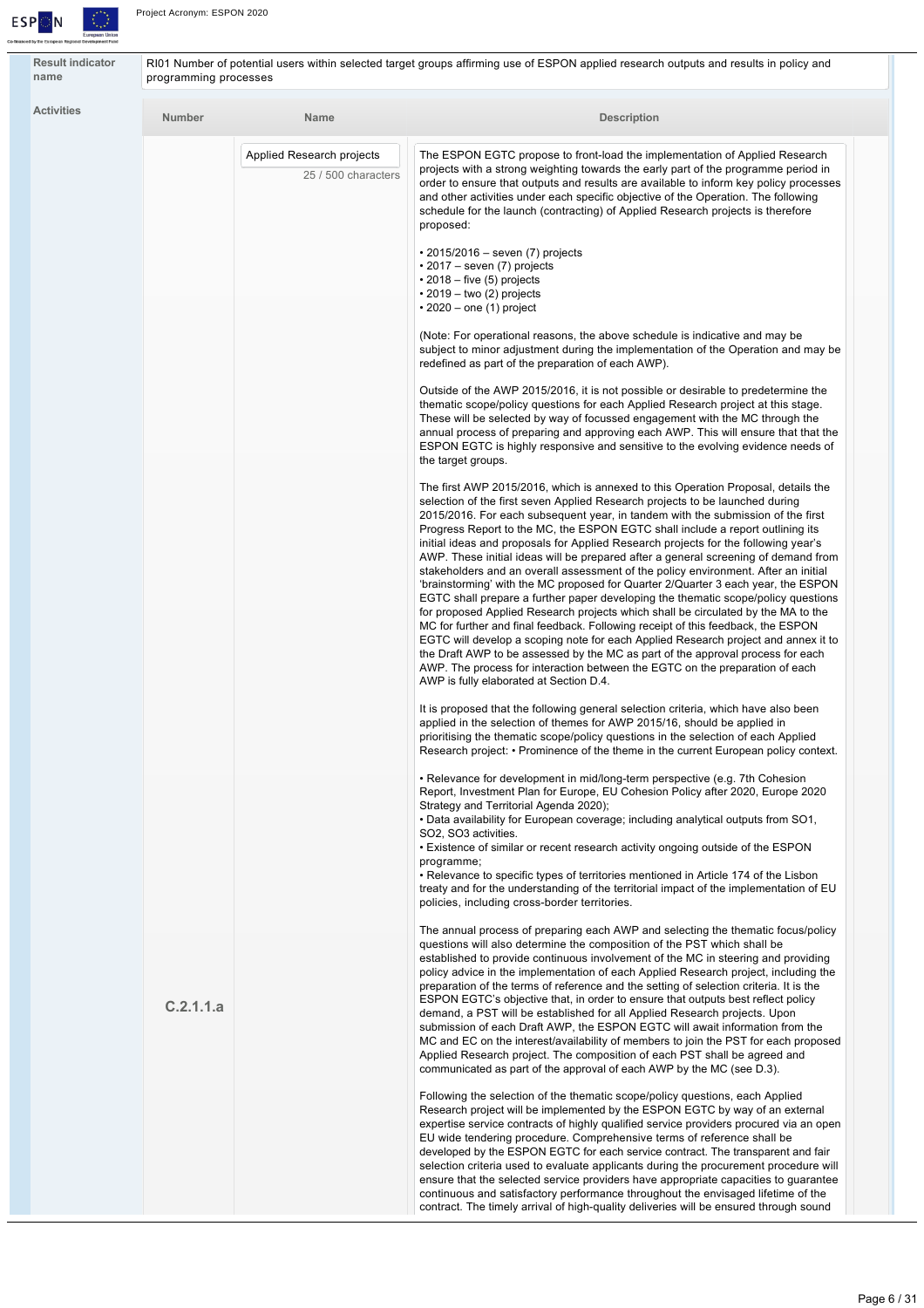

| Number | Name | <b>Description</b>                                                                                                                                                                                                                                                                                                                                                                                                                                                                                                                                                                                                                                                                                                                                                                                                                                                                                                                                                                                                                                                                                                                                                                                                                                                                                                                                                                                                                                                                                                                                                                                                                                                                                                                                                                                                                                                                                                                                                                                                                                                                                                                                                                                                                                                                                                                                                                                                                                                                                                                                                                                                                                                                                                                                                                                                                                                                                                                                                                                                                                                                                                                                                                                                                     |
|--------|------|----------------------------------------------------------------------------------------------------------------------------------------------------------------------------------------------------------------------------------------------------------------------------------------------------------------------------------------------------------------------------------------------------------------------------------------------------------------------------------------------------------------------------------------------------------------------------------------------------------------------------------------------------------------------------------------------------------------------------------------------------------------------------------------------------------------------------------------------------------------------------------------------------------------------------------------------------------------------------------------------------------------------------------------------------------------------------------------------------------------------------------------------------------------------------------------------------------------------------------------------------------------------------------------------------------------------------------------------------------------------------------------------------------------------------------------------------------------------------------------------------------------------------------------------------------------------------------------------------------------------------------------------------------------------------------------------------------------------------------------------------------------------------------------------------------------------------------------------------------------------------------------------------------------------------------------------------------------------------------------------------------------------------------------------------------------------------------------------------------------------------------------------------------------------------------------------------------------------------------------------------------------------------------------------------------------------------------------------------------------------------------------------------------------------------------------------------------------------------------------------------------------------------------------------------------------------------------------------------------------------------------------------------------------------------------------------------------------------------------------------------------------------------------------------------------------------------------------------------------------------------------------------------------------------------------------------------------------------------------------------------------------------------------------------------------------------------------------------------------------------------------------------------------------------------------------------------------------------------------------|
|        |      | and efficient project and financial management (see D.2). In order to ensure the<br>most qualified, suitable and appropriate researchers and experts in the field are<br>contracted, key award criteria will be applied in the assessment of all tender offers<br>received adapted to each tender thematic subject. Tenders will therefore have to<br>prove that they possess the multidisciplinary skills and pan-European/transnational<br>knowledge required to implement the services as per the selection criteria<br>(including, where relevant, reference to macro-regional strategies). The winning<br>bidder will be identified by strictly applying the published award criteria assessing<br>the most economic advantageous tender and the best value for money as a<br>balance between price and quality.<br>The quality offered will be evaluated on the technical specification according to<br>criteria such as:<br>- Understanding the context and series (e.g. concepts, methodologies and research<br>issues)<br>- Quality and appropriateness of the methodology proposed.<br>- Organisation, planning and management of the contract<br>Criteria will include weighting and thresholds for each criterion to ensure a<br>minimum quality and will be tailored to the services requested. The Project Support<br>Teams will be involved in the definition of the specific tender related criteria, when<br>setup. The results of the qualitative evaluation of the bids will be then weighted with<br>the price according to a formula specified in each terms of reference.<br>Typically, in order to ensure swifter implementation, service contracts will generally<br>run for up to eighteen months with a maximum of three deliveries. However, the<br>precise duration of projects and the number and nature of deliveries will always<br>depend on the specific project scope. The terms of reference for Applied Research<br>projects will also often include a requirement for in depth case study analyses and<br>policy options in order to ensure a greater focus on concrete real-world examples<br>and to bring Applied Research projects closer to actual policy processes.<br>The specific timing for the launch of the calls for tender and contracting of each<br>Applied Research project shall be determined by the ESPON EGTC as part of<br>internal operational management. However, the objective shall be to ensure that<br>each Applied Research project delivery, including interim deliveries, will be carefully<br>sequenced in order to fully contribute to: (i) ongoing policy development and key<br>moments in policy processes, (ii) informing Targeted Analyses activities and Policy<br>Briefs/Working Papers under SO2; (iii) populating the ESPON Database and<br>producing tools under SO3; and, (iv) underpinning communication and outreach<br>activities under SO4. The efficient and integrated management of all Applied<br>Research projects will be ensured by the new institutional setup of the ESPON<br>EGTC, with its enhanced in-house scientific, analytic, communication and<br>administrative capacity and enhanced project management coordination (see D.1 & |
|        |      | $D.2$ ).<br>7.928 / 15.000 characters                                                                                                                                                                                                                                                                                                                                                                                                                                                                                                                                                                                                                                                                                                                                                                                                                                                                                                                                                                                                                                                                                                                                                                                                                                                                                                                                                                                                                                                                                                                                                                                                                                                                                                                                                                                                                                                                                                                                                                                                                                                                                                                                                                                                                                                                                                                                                                                                                                                                                                                                                                                                                                                                                                                                                                                                                                                                                                                                                                                                                                                                                                                                                                                                  |
|        |      |                                                                                                                                                                                                                                                                                                                                                                                                                                                                                                                                                                                                                                                                                                                                                                                                                                                                                                                                                                                                                                                                                                                                                                                                                                                                                                                                                                                                                                                                                                                                                                                                                                                                                                                                                                                                                                                                                                                                                                                                                                                                                                                                                                                                                                                                                                                                                                                                                                                                                                                                                                                                                                                                                                                                                                                                                                                                                                                                                                                                                                                                                                                                                                                                                                        |

| <b>C.2.2 Specific Objective</b> |                                                                                                                                                                                                                                                                                                                                                                                                                                                                                                                                                                                                                                                                                                                                                                                                                                                                                                                                                                                                                                                                                                                                                                                                                                                                                                                                                                                                                                                                    |
|---------------------------------|--------------------------------------------------------------------------------------------------------------------------------------------------------------------------------------------------------------------------------------------------------------------------------------------------------------------------------------------------------------------------------------------------------------------------------------------------------------------------------------------------------------------------------------------------------------------------------------------------------------------------------------------------------------------------------------------------------------------------------------------------------------------------------------------------------------------------------------------------------------------------------------------------------------------------------------------------------------------------------------------------------------------------------------------------------------------------------------------------------------------------------------------------------------------------------------------------------------------------------------------------------------------------------------------------------------------------------------------------------------------------------------------------------------------------------------------------------------------|
| <b>Specific objective</b>       | SO2: Upgraded knowledge transfer and use of analytical user support                                                                                                                                                                                                                                                                                                                                                                                                                                                                                                                                                                                                                                                                                                                                                                                                                                                                                                                                                                                                                                                                                                                                                                                                                                                                                                                                                                                                |
| <b>Description</b>              | There are two types of actions proposed under SO2: (a) undertake targeted analyses using ESPON territorial evidence in practise; and (b) produce<br>thematic papers on specific thematic areas, upon demand.                                                                                                                                                                                                                                                                                                                                                                                                                                                                                                                                                                                                                                                                                                                                                                                                                                                                                                                                                                                                                                                                                                                                                                                                                                                       |
|                                 | 201 / 7.500 characters                                                                                                                                                                                                                                                                                                                                                                                                                                                                                                                                                                                                                                                                                                                                                                                                                                                                                                                                                                                                                                                                                                                                                                                                                                                                                                                                                                                                                                             |
| C.2.2.1                         | Targeted analyses                                                                                                                                                                                                                                                                                                                                                                                                                                                                                                                                                                                                                                                                                                                                                                                                                                                                                                                                                                                                                                                                                                                                                                                                                                                                                                                                                                                                                                                  |
| Type of action                  | Targeted analyses                                                                                                                                                                                                                                                                                                                                                                                                                                                                                                                                                                                                                                                                                                                                                                                                                                                                                                                                                                                                                                                                                                                                                                                                                                                                                                                                                                                                                                                  |
|                                 | 17 / 7.500 characters                                                                                                                                                                                                                                                                                                                                                                                                                                                                                                                                                                                                                                                                                                                                                                                                                                                                                                                                                                                                                                                                                                                                                                                                                                                                                                                                                                                                                                              |
| <b>Description</b>              | Targeted Analyses: Two separate types of activities are proposed under this action, as follows:<br>(i) Targeted Analyses Projects: These activities involve the implementation of twenty-five (25) Targeted Analyses projects. Stakeholder-led Targeted<br>Analyses projects were introduced as a new activity in the ESPON 2013 programme and offered a European perspective to national, regional and<br>local policy development. These were very well received by stakeholders as a powerful means to transfer knowledge, share experience and<br>facilitate the use of European territorial evidence rooted in real place-based policy development processes. It is proposed that the ESPON EGTC<br>will build on this success and continue to embed Targeted Analyses projects as a key feature of the Operation. These projects involve<br>stakeholders proposing practical ideas for analysis to the ESPON EGTC based on their defined policy needs and actively participating in the<br>implementation of the project. Results should be targeted to the needs expressed by stakeholders, cover their territories as cases and be capable<br>of being transferred to their particular policy contexts as well as being of benefit to other countries, regions or cities. Following positive selection of<br>a stakeholder proposal, the ESPON EGTC will implement the Target Analyses projects through the procurement of external expertise, via an open |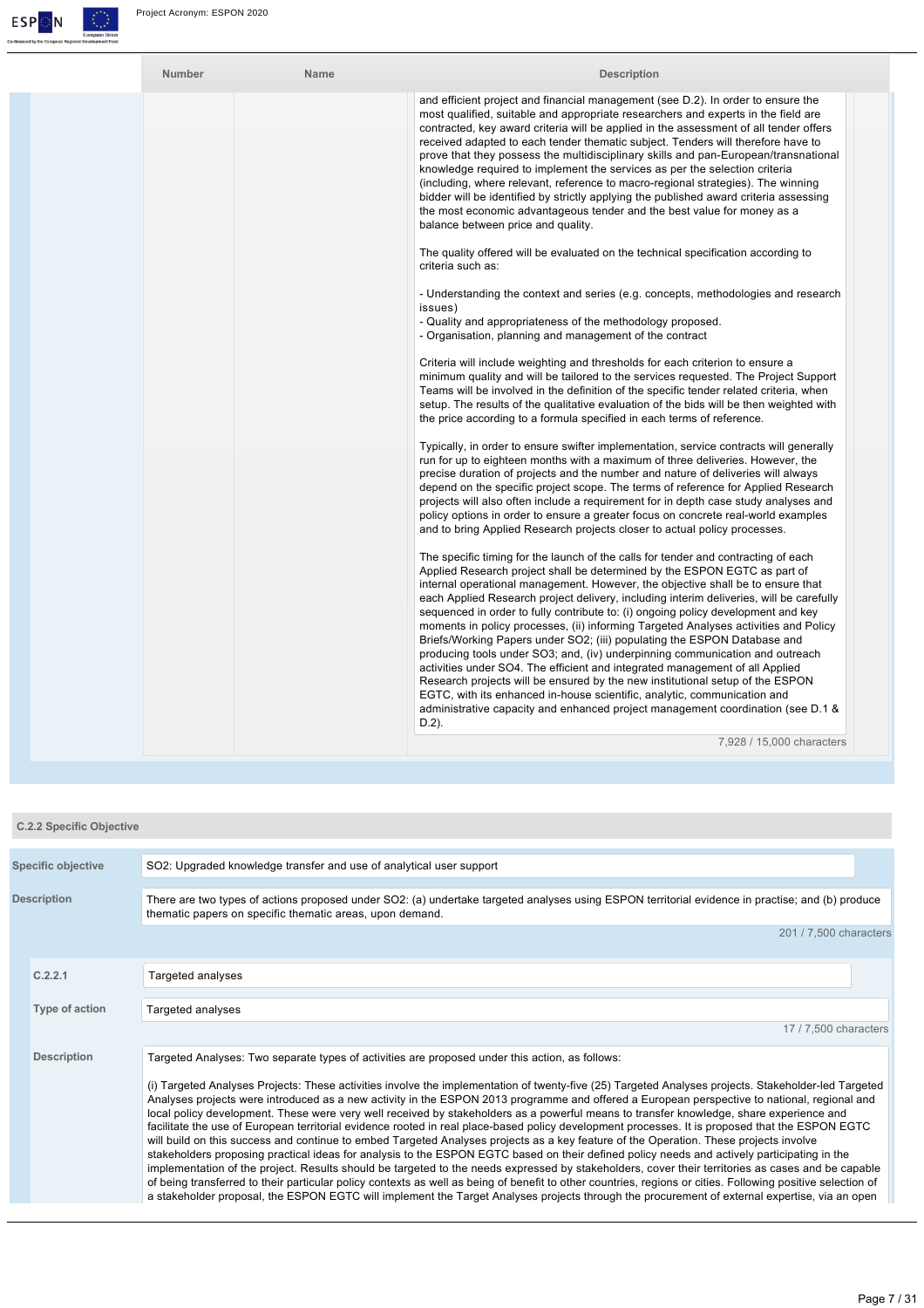

|                                 |                      | EU wide tender procedure and service contracts, of highly qualified service provider(s). |                                                                                                                                                                                                                                                                                                                                                                                                                                                                                                                                                                                                                                                                                                                                                                                                                                                                                                                                                                                                                                                                                                                                                                                                                                                                                                                                                                                                                                                                                                                                                                                                                                                                                                                                                                                                                                                                                          |
|---------------------------------|----------------------|------------------------------------------------------------------------------------------|------------------------------------------------------------------------------------------------------------------------------------------------------------------------------------------------------------------------------------------------------------------------------------------------------------------------------------------------------------------------------------------------------------------------------------------------------------------------------------------------------------------------------------------------------------------------------------------------------------------------------------------------------------------------------------------------------------------------------------------------------------------------------------------------------------------------------------------------------------------------------------------------------------------------------------------------------------------------------------------------------------------------------------------------------------------------------------------------------------------------------------------------------------------------------------------------------------------------------------------------------------------------------------------------------------------------------------------------------------------------------------------------------------------------------------------------------------------------------------------------------------------------------------------------------------------------------------------------------------------------------------------------------------------------------------------------------------------------------------------------------------------------------------------------------------------------------------------------------------------------------------------|
|                                 |                      |                                                                                          | (ii) Targeted Evidence Support: As a separate activity within Targeted Analyses the ESPON EGTC shall offer bespoke territorial evidence support to<br>European funding programmes. This activity takes up the positive response during ESPON 2013 on the evidence and facts delivered to many<br>programme authorities. The evidence support will take the form of 'Territorial Evidence Packs', 'Fact Sheets', 'Working Papers' or similar, targeted<br>to the needs expressed by European funding programmes following dialogue and surveys. It will provide territorial evidence and benchmarking<br>indicators for specific programme territories, including regional, cross border and transnational. The evidence support will, depending on demand,<br>be provided by the ESPON EGTC using own resources or as external expertise, if appropriate.                                                                                                                                                                                                                                                                                                                                                                                                                                                                                                                                                                                                                                                                                                                                                                                                                                                                                                                                                                                                                                |
|                                 |                      |                                                                                          | The key results achieved from upgraded knowledge transfer and use of analytical user support shall be to:                                                                                                                                                                                                                                                                                                                                                                                                                                                                                                                                                                                                                                                                                                                                                                                                                                                                                                                                                                                                                                                                                                                                                                                                                                                                                                                                                                                                                                                                                                                                                                                                                                                                                                                                                                                |
|                                 | border bodies.       | territorial development plans and regional spatial strategies                            | • Extend the use of European territorial evidence in concrete policy development at national, regional and local level including, for example, national<br>• Integrate further the territorial dimension in other European funding programmes, in their implementation and in the future generation of EU<br>Cohesion Policy programmes after 2020 such as, for example, operational programmes for regional, macro-regional, transnational and cross-                                                                                                                                                                                                                                                                                                                                                                                                                                                                                                                                                                                                                                                                                                                                                                                                                                                                                                                                                                                                                                                                                                                                                                                                                                                                                                                                                                                                                                   |
|                                 | <b>Target Groups</b> |                                                                                          |                                                                                                                                                                                                                                                                                                                                                                                                                                                                                                                                                                                                                                                                                                                                                                                                                                                                                                                                                                                                                                                                                                                                                                                                                                                                                                                                                                                                                                                                                                                                                                                                                                                                                                                                                                                                                                                                                          |
|                                 |                      |                                                                                          | The main target groups to be addressed by the ESPON EGTC under SO2 activities shall be as follows:                                                                                                                                                                                                                                                                                                                                                                                                                                                                                                                                                                                                                                                                                                                                                                                                                                                                                                                                                                                                                                                                                                                                                                                                                                                                                                                                                                                                                                                                                                                                                                                                                                                                                                                                                                                       |
|                                 |                      | become a special target group for Policy Briefs/Working Papers.                          | •Policymakers at European, national, regional and local level as well as authorities implementing European Funding programmes, in particular,<br>policy officers and practitioners from transnational, national, macro-regional /regional and local authorities selected for Targeted Analyses projects<br>who will become actively engaged in activities and outputs actively tailored to their policy needs. The same will be the case for officers working in<br>European funding programme Managing Authorities and programme secretariats. Likewise, EU Presidencies and European policymakers will                                                                                                                                                                                                                                                                                                                                                                                                                                                                                                                                                                                                                                                                                                                                                                                                                                                                                                                                                                                                                                                                                                                                                                                                                                                                                 |
|                                 |                      | processes is fully elaborated in the Outreach Strategy (see C.5).                        | The ESPON EGTC's proposals for how the outputs of SO2 activities shall be disseminated to ensure a significant impact in policy development                                                                                                                                                                                                                                                                                                                                                                                                                                                                                                                                                                                                                                                                                                                                                                                                                                                                                                                                                                                                                                                                                                                                                                                                                                                                                                                                                                                                                                                                                                                                                                                                                                                                                                                                              |
|                                 |                      | knowledge transfer and analytical user support by 15-25% over the baseline.              | The results indicator target is to increase the number of potential users within these target groups affirming they are satisfied with ESPON                                                                                                                                                                                                                                                                                                                                                                                                                                                                                                                                                                                                                                                                                                                                                                                                                                                                                                                                                                                                                                                                                                                                                                                                                                                                                                                                                                                                                                                                                                                                                                                                                                                                                                                                             |
|                                 |                      |                                                                                          | 4,100 / 7,500 characters                                                                                                                                                                                                                                                                                                                                                                                                                                                                                                                                                                                                                                                                                                                                                                                                                                                                                                                                                                                                                                                                                                                                                                                                                                                                                                                                                                                                                                                                                                                                                                                                                                                                                                                                                                                                                                                                 |
| <b>Output indicator</b>         | <b>OI02</b>          | Number of targeted analysis                                                              |                                                                                                                                                                                                                                                                                                                                                                                                                                                                                                                                                                                                                                                                                                                                                                                                                                                                                                                                                                                                                                                                                                                                                                                                                                                                                                                                                                                                                                                                                                                                                                                                                                                                                                                                                                                                                                                                                          |
|                                 |                      |                                                                                          | 27 / 7,500 characters                                                                                                                                                                                                                                                                                                                                                                                                                                                                                                                                                                                                                                                                                                                                                                                                                                                                                                                                                                                                                                                                                                                                                                                                                                                                                                                                                                                                                                                                                                                                                                                                                                                                                                                                                                                                                                                                    |
| <b>Result indicator</b>         |                      |                                                                                          | RI02 Number of potential users in selected target groups affirming they are satisfied with ESPON knowledge transfer and analytical user support                                                                                                                                                                                                                                                                                                                                                                                                                                                                                                                                                                                                                                                                                                                                                                                                                                                                                                                                                                                                                                                                                                                                                                                                                                                                                                                                                                                                                                                                                                                                                                                                                                                                                                                                          |
| <b>Result indicator</b><br>name |                      |                                                                                          | RI02 Number of potential users in selected target groups affirming they are satisfied with ESPON knowledge transfer and analytical user support                                                                                                                                                                                                                                                                                                                                                                                                                                                                                                                                                                                                                                                                                                                                                                                                                                                                                                                                                                                                                                                                                                                                                                                                                                                                                                                                                                                                                                                                                                                                                                                                                                                                                                                                          |
| <b>Activities</b>               | Number               | Name                                                                                     | <b>Description</b>                                                                                                                                                                                                                                                                                                                                                                                                                                                                                                                                                                                                                                                                                                                                                                                                                                                                                                                                                                                                                                                                                                                                                                                                                                                                                                                                                                                                                                                                                                                                                                                                                                                                                                                                                                                                                                                                       |
|                                 |                      | <b>Targeted Analyses Projects</b><br>26 / 500 characters                                 | Targeted Analyses projects involve stakeholders proposing practical ideas for<br>relevant analysis to the ESPON EGTC targeting their defined policy needs including<br>a European perspective and actively participating in the implementation of the<br>project. In order to determine stakeholder demand, it is proposed that twice yearly<br>(typically April and October) the ESPON EGTC will widely disseminate the<br>invitation/opportunity to submit stakeholder proposals for targeted analytical<br>support. The proposals received will be considered by the ESPON EGTC for<br>implementation as Targeted Analyses projects pursuant to defined criteria, as<br>further specified below.<br>A standard predefined 'Targeted Analysis Project Specification' template (and<br>accompanying guidelines) for stakeholder proposals shall be developed which will<br>require stakeholder proposals to include the following main content elements:<br>(i) Purpose of the Targeted Analyses project, for example:<br>• Proposed stakeholder use of ESPON territorial evidence and tools.<br>. Bring a European territorial perspective to groups of stakeholders.<br>. Provide analysis that can be taken up by other European stakeholders.<br>. Ensure the usefulness through interaction between stakeholders/analysts.<br>. Provide synergy between different interests and cross-sectoral policy dialogue.<br>(ii) Main content of stakeholder proposal, for example:<br>• Executive Summary of proposal.<br>• Stakeholders and geographical area covered by the proposal.<br>• Main characteristics /features of the territory/region in need of a European<br>approach.<br>(iii) Specification of the Targeted Analysis proposed, for example:<br>• Scope and rationale of the proposed targeted analysis.<br>. Policy themes and/or methodological issues to be addressed. |
|                                 |                      |                                                                                          | • Relevant ESPON results to be considered useful.<br>• Analytical results envisaged.<br>. Operational use, in concrete practices, foreseen of the Targeted Analysis results.<br>. Previewed contribution and involvement of the stakeholders.<br>• Process foreseen between stakeholders, analysts, umbrella organisations, etc.                                                                                                                                                                                                                                                                                                                                                                                                                                                                                                                                                                                                                                                                                                                                                                                                                                                                                                                                                                                                                                                                                                                                                                                                                                                                                                                                                                                                                                                                                                                                                         |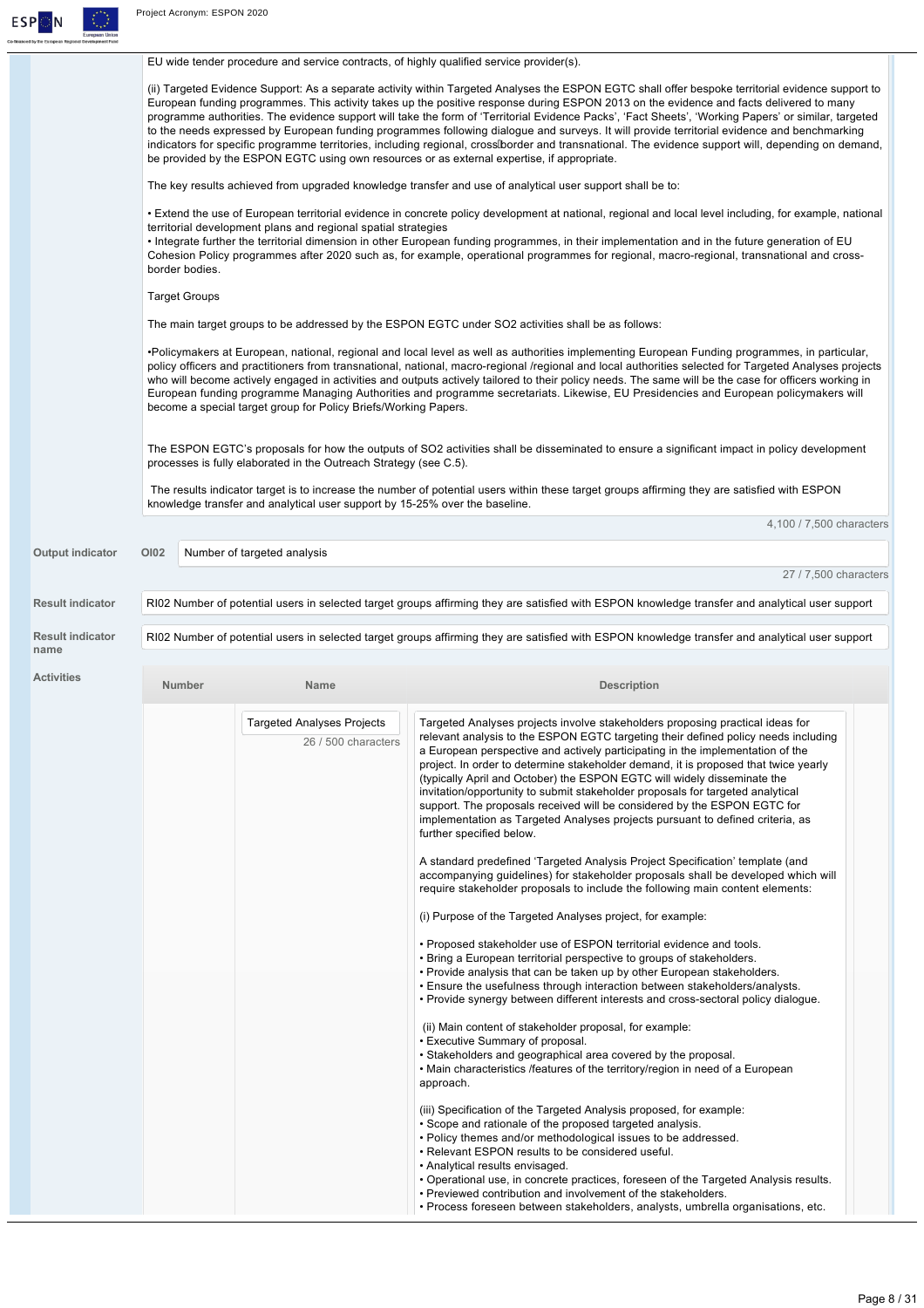

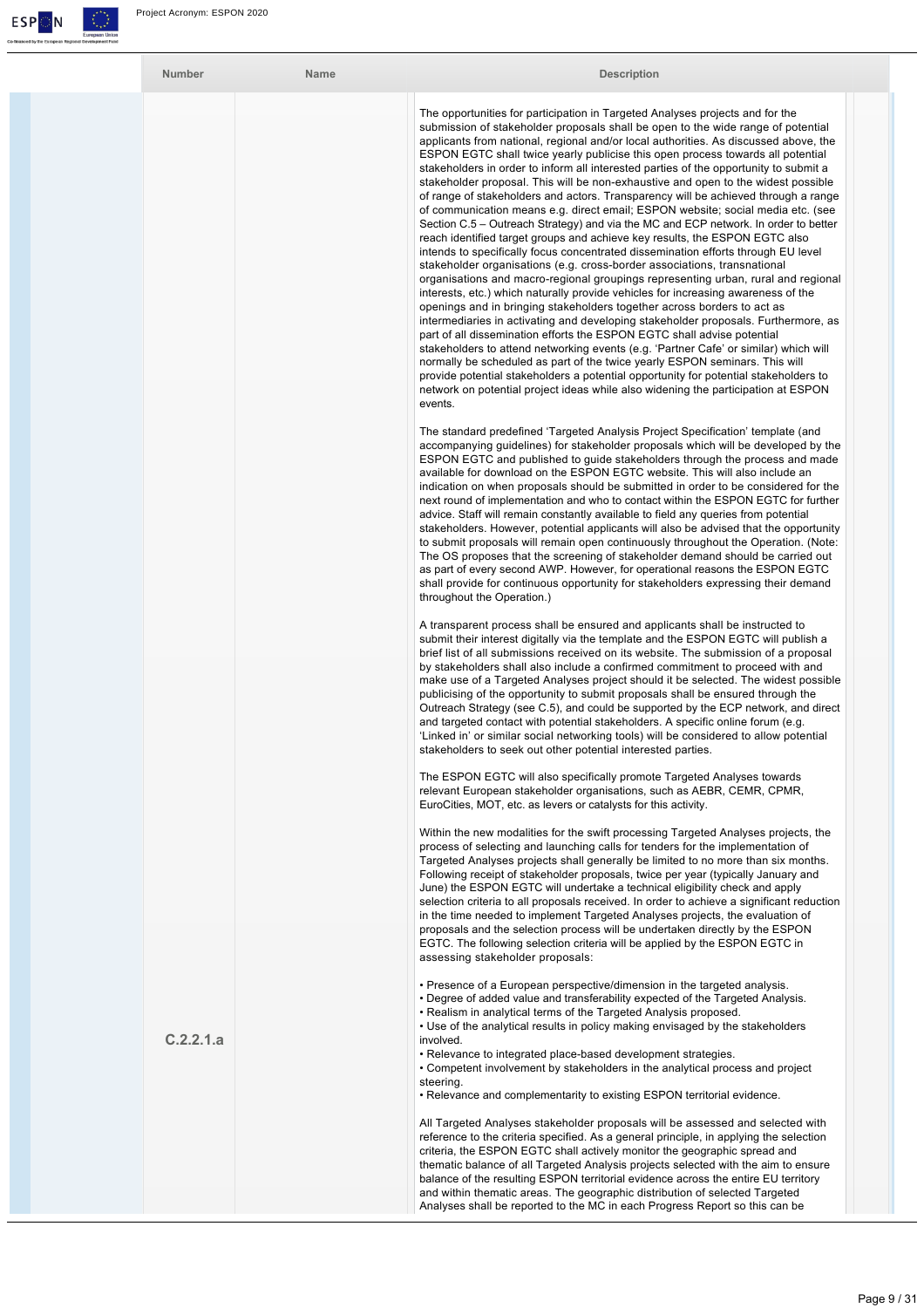

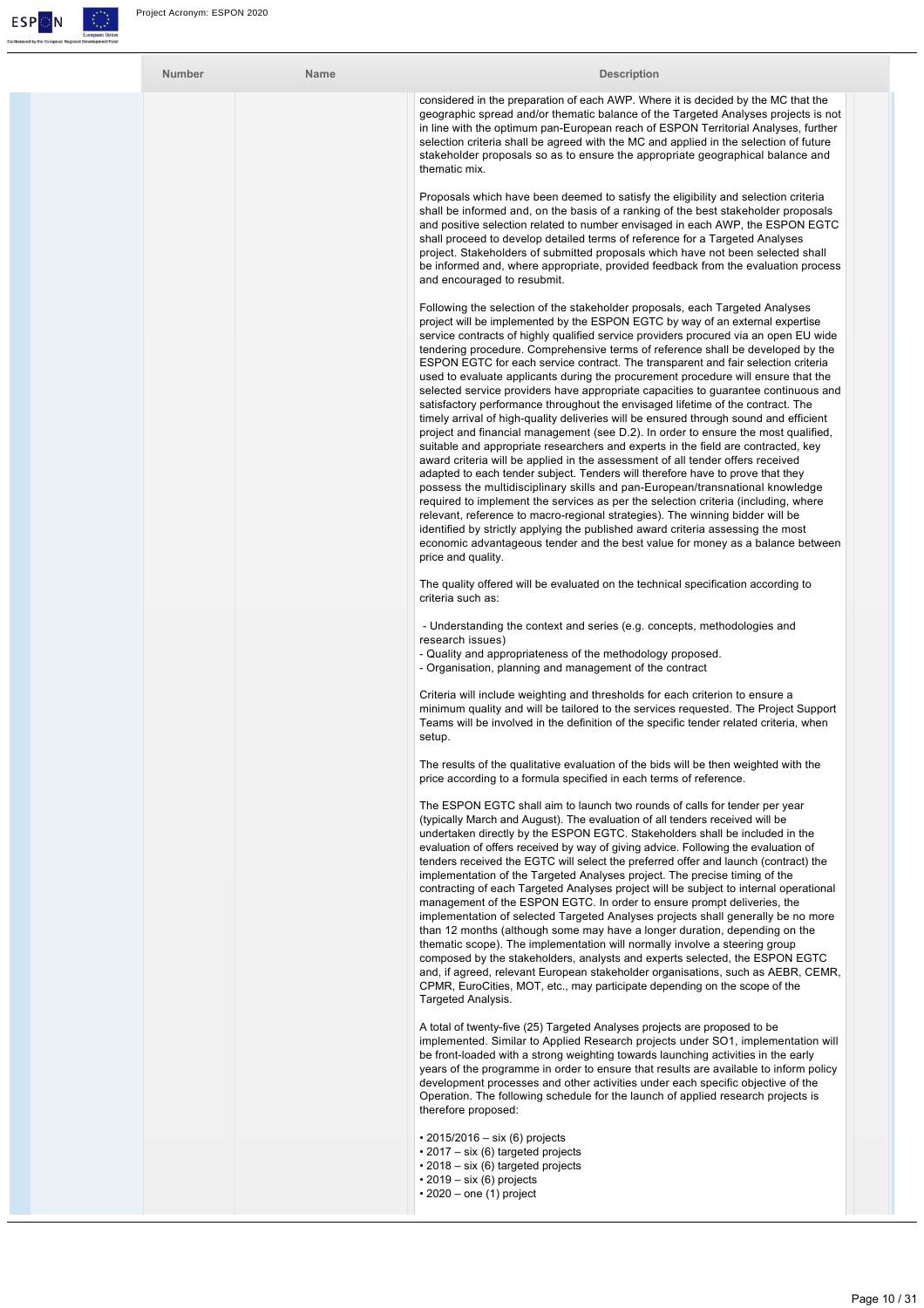

| <b>Number</b> | <b>Name</b>                                             | <b>Description</b>                                                                                                                                                                                                                                                                                                                                                                                                                                                                                                                                                                                                                                                                                                                                                                                                                                                                                                                                                                                                                                                                                                                                                                                                                                                                                                                                                                                                                                                                                                                                                                                                                                                                                                                                                                                                                                                                                                                                                                                                                                                                                                                                                                                         |
|---------------|---------------------------------------------------------|------------------------------------------------------------------------------------------------------------------------------------------------------------------------------------------------------------------------------------------------------------------------------------------------------------------------------------------------------------------------------------------------------------------------------------------------------------------------------------------------------------------------------------------------------------------------------------------------------------------------------------------------------------------------------------------------------------------------------------------------------------------------------------------------------------------------------------------------------------------------------------------------------------------------------------------------------------------------------------------------------------------------------------------------------------------------------------------------------------------------------------------------------------------------------------------------------------------------------------------------------------------------------------------------------------------------------------------------------------------------------------------------------------------------------------------------------------------------------------------------------------------------------------------------------------------------------------------------------------------------------------------------------------------------------------------------------------------------------------------------------------------------------------------------------------------------------------------------------------------------------------------------------------------------------------------------------------------------------------------------------------------------------------------------------------------------------------------------------------------------------------------------------------------------------------------------------------|
|               |                                                         | Given the potential variability as to the number and quality of stakeholder proposals<br>and thematic focus which may be received in any year, and which is outside of the<br>control of the ESPON EGTC, the precise number of activities to be launched in any<br>year may vary from the schedule presented above. The ESPON EGTC shall advise<br>the MC retrospectively, by way of each Activity Report, on the progress on<br>implementing these activities; the results of the eligibility checks and the rationale<br>behind the selection and/or non-selection of stakeholder proposals; the level of<br>stakeholder interest received; and any modifications that may be required to the<br>above schedule in the subsequent AWP in order to ensure the efficient and timely<br>implementation of these activities.                                                                                                                                                                                                                                                                                                                                                                                                                                                                                                                                                                                                                                                                                                                                                                                                                                                                                                                                                                                                                                                                                                                                                                                                                                                                                                                                                                                 |
|               |                                                         | 13,334 / 15,000 characters                                                                                                                                                                                                                                                                                                                                                                                                                                                                                                                                                                                                                                                                                                                                                                                                                                                                                                                                                                                                                                                                                                                                                                                                                                                                                                                                                                                                                                                                                                                                                                                                                                                                                                                                                                                                                                                                                                                                                                                                                                                                                                                                                                                 |
| C.2.2.1.b     | <b>Targeted Evidence Support</b><br>25 / 500 characters | Based on demand expressed by stakeholders, the ESPON EGTC shall continue to<br>provide tailor-made territorial evidence support to European funding programmes<br>commenced during the ESPON 2013 programme in the form of 'Territorial Evidence<br>Packs', 'Fact Sheets', 'Working Papers' or similar. The ESPON EGTC shall<br>specifically promote Targeted Evidence Support towards European funding<br>programmes, including cross-border and transnational programmes, as a tool for<br>understanding and benchmarking their territory, region or urban centres within a<br>broader European perspective. This will be achieved through targeted engagement<br>with European funding programmes to understand their needs for support of<br>territorial evidence from ESPON.<br>These programmes are well placed to benefit from ESPON territorial evidence and<br>benchmarking in a European/global context. Uptake of territorial evidence in<br>programme implementation can support project ideas and implementation as well<br>as closer to 2020 considerations on programme strategies and priorities for EU<br>Cohesion Policy programmes after 2020. Tailoring Targeted Analyses projects<br>specifically towards the evidence needs of this specific group of stakeholders will<br>help create better synergies between the ESPON EGTC and other EU level<br>partners.<br>The ESPON EGTC will launch a transparent stakeholder consultation process in<br>2015 to ascertain the level of demand from European funding programmes for<br>customised territorial evidence to help support their programme implementation.<br>The consultation process shall be complete by Quarter 2 2016 and a report<br>submitted to the MC together with the first Activity Report in 2016. The report shall be<br>designed to inform the consultations with the MC on the preparation of the AWP<br>2017 and the activities requiring external expertise to be progressed under this<br>action. The level of implementation for this activity and the use of external analytical<br>capacity shall depend on demand from stakeholders and will be fully elaborated in<br>the AWP 2017 and subsequent AWPs. |
|               |                                                         | 2,046 / 15,000 characters                                                                                                                                                                                                                                                                                                                                                                                                                                                                                                                                                                                                                                                                                                                                                                                                                                                                                                                                                                                                                                                                                                                                                                                                                                                                                                                                                                                                                                                                                                                                                                                                                                                                                                                                                                                                                                                                                                                                                                                                                                                                                                                                                                                  |

| C.2.2.2            | Thematic papers, on specific thematic areas in response to stakeholder demand                                                                                                                                                                                                                                                                                                                                                                                                                                                                                          |
|--------------------|------------------------------------------------------------------------------------------------------------------------------------------------------------------------------------------------------------------------------------------------------------------------------------------------------------------------------------------------------------------------------------------------------------------------------------------------------------------------------------------------------------------------------------------------------------------------|
| Type of action     | Thematic papers, on specific thematic areas in response to stakeholder demand                                                                                                                                                                                                                                                                                                                                                                                                                                                                                          |
|                    | 77 / 7,500 characters                                                                                                                                                                                                                                                                                                                                                                                                                                                                                                                                                  |
| <b>Description</b> | Thematic Papers: Activities proposed under this action will involve the production of forty-five (45) Policy Briefs/Working Papers. The purpose of the<br>Policy Briefs/Working Papers is to support:                                                                                                                                                                                                                                                                                                                                                                  |
|                    | (i) the use and capitalisation of ESPON territorial evidence in ongoing policy processes,<br>(ii) the outreach of ESPON outputs; and, (iii) building a stronger reputation, profile and impact of the ESPON EGTC as an authoritative voice in<br>supporting and advising policy.                                                                                                                                                                                                                                                                                       |
|                    | Policy Briefs/Working Papers will typically be short (4-10 pages) non-technical documents incorporating text, maps and data in attractive printed<br>and/or digital formats, focusing on key messages and specifically designed and timed to influence important ongoing policy processes. The input<br>for preparing each Policy Brief/Working Papers will be elaborated by the ESPON EGTC gathering from the outputs produced under SO1, SO2 and<br>SO3 together with wider analytical research undertaken in-house by ESPON EGTC staff from other external sources. |
|                    | The key results achieved from upgraded knowledge transfer and use of analytical user support shall be to:                                                                                                                                                                                                                                                                                                                                                                                                                                                              |
|                    | • Improve the uptake and use of ESPON 2020 results in relevant policy processes, in particular at European and interlgovernmental levels such as<br>EU Presidencies, DG Regional and Urban Policy, other sector DG's, European Parliament committees, Committee of the Regions, etc.                                                                                                                                                                                                                                                                                   |
|                    | <b>Target Groups</b>                                                                                                                                                                                                                                                                                                                                                                                                                                                                                                                                                   |
|                    | The main target groups to be addressed by the ESPON EGTC under SO2 activities shall be as follows:                                                                                                                                                                                                                                                                                                                                                                                                                                                                     |
|                    | . Policymakers at European, national, regional and local level as well as authorities implementing European Funding programmes.                                                                                                                                                                                                                                                                                                                                                                                                                                        |
|                    | In particular, it is expected that EU Presidencies and European policymakers will become a special target group for Policy Briefs/Working Papers.                                                                                                                                                                                                                                                                                                                                                                                                                      |
|                    | Likewise, it is expected that EU Presidencies and European policymakers will become a special target group for Policy Briefs/Working Papers. The<br>ESPON EGTC's proposals for how the outputs of SO2 activities shall be disseminated to ensure a significant impact in policy development                                                                                                                                                                                                                                                                            |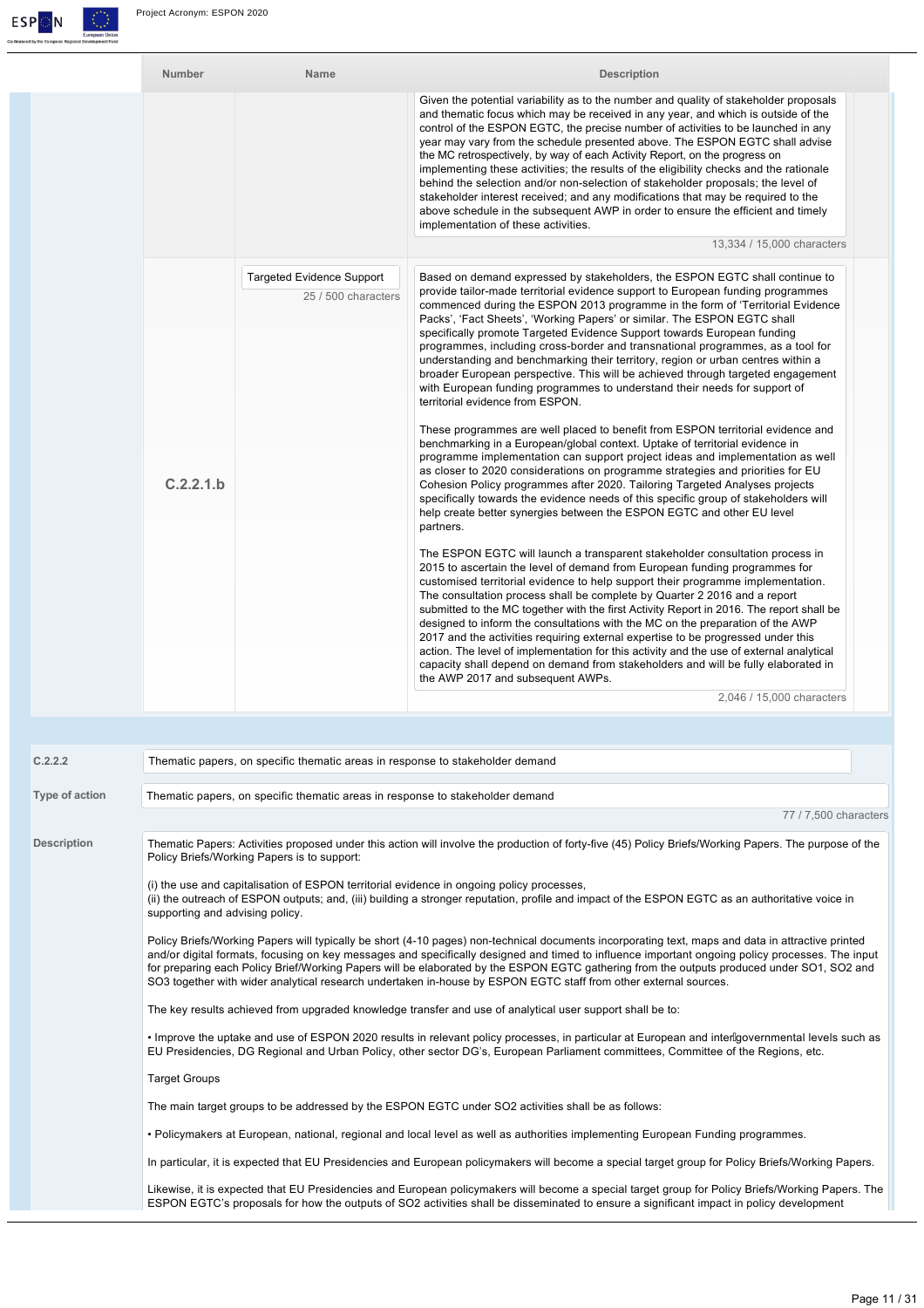

Project Acronym: ESPON 2020

|                         |                  |                                                 | processes is fully elaborated in the Outreach Strategy (see C.5). The results indicator target is to increase the number of potential users within<br>these target groups affirming they are satisfied with ESPON knowledge transfer and analytical user support by 15-25% over the baseline.                                                                                                                                                                                                                                                                                                                                                                                                                                                                                                                                                                                                                                                                                                                                                                                                                                                                                                                                                                                             |
|-------------------------|------------------|-------------------------------------------------|-------------------------------------------------------------------------------------------------------------------------------------------------------------------------------------------------------------------------------------------------------------------------------------------------------------------------------------------------------------------------------------------------------------------------------------------------------------------------------------------------------------------------------------------------------------------------------------------------------------------------------------------------------------------------------------------------------------------------------------------------------------------------------------------------------------------------------------------------------------------------------------------------------------------------------------------------------------------------------------------------------------------------------------------------------------------------------------------------------------------------------------------------------------------------------------------------------------------------------------------------------------------------------------------|
|                         |                  |                                                 | 2,359 / 7,500 characters                                                                                                                                                                                                                                                                                                                                                                                                                                                                                                                                                                                                                                                                                                                                                                                                                                                                                                                                                                                                                                                                                                                                                                                                                                                                  |
| Output indicator        | O <sub>103</sub> | Number of thematic focus papers                 |                                                                                                                                                                                                                                                                                                                                                                                                                                                                                                                                                                                                                                                                                                                                                                                                                                                                                                                                                                                                                                                                                                                                                                                                                                                                                           |
|                         |                  |                                                 | 31 / 7,500 characters                                                                                                                                                                                                                                                                                                                                                                                                                                                                                                                                                                                                                                                                                                                                                                                                                                                                                                                                                                                                                                                                                                                                                                                                                                                                     |
| <b>Result indicator</b> |                  |                                                 | RI02 Number of potential users in selected target groups affirming they are satisfied with ESPON knowledge transfer and analytical user support                                                                                                                                                                                                                                                                                                                                                                                                                                                                                                                                                                                                                                                                                                                                                                                                                                                                                                                                                                                                                                                                                                                                           |
| <b>Result indicator</b> |                  |                                                 | RI02 Number of potential users in selected target groups affirming they are satisfied with ESPON knowledge transfer and analytical user support                                                                                                                                                                                                                                                                                                                                                                                                                                                                                                                                                                                                                                                                                                                                                                                                                                                                                                                                                                                                                                                                                                                                           |
|                         | <b>Number</b>    | <b>Name</b>                                     | <b>Description</b>                                                                                                                                                                                                                                                                                                                                                                                                                                                                                                                                                                                                                                                                                                                                                                                                                                                                                                                                                                                                                                                                                                                                                                                                                                                                        |
|                         |                  | Thematic papers (Policy                         | As a new innovation of the Operation, the ESPON EGTC, with its enhanced in-                                                                                                                                                                                                                                                                                                                                                                                                                                                                                                                                                                                                                                                                                                                                                                                                                                                                                                                                                                                                                                                                                                                                                                                                               |
|                         |                  | Briefs & Working Papers)<br>48 / 500 characters | house staff and scientific resources (see D.1), shall seek to continue its<br>development as an authoritative voice on European territorial evidence and to more<br>actively track and engage with policy processes in order to promptly deliver relevant<br>territorial and analytical evidence to selected policy processes, priorities of EU<br>Presidencies and current debates related to territorial development and cohesion                                                                                                                                                                                                                                                                                                                                                                                                                                                                                                                                                                                                                                                                                                                                                                                                                                                       |
|                         |                  |                                                 | policy.<br>It is proposed to produce forty-five (45) Policy Briefs over the lifetime of the<br>programme – approximately 7 per year. These will be short non-technical<br>documents of 4-10 pages in order to allow for flexibility and comply with the<br>Operation Specification. The length of each Policy Brief shall be considered and the<br>quality and meaningfulness maintained at a very high level. Policy Briefs shall<br>incorporate text, maps and analytical data in attractive printed and/or digital formats,<br>incorporating key messages and specifically designed to inform and influence<br>policy. The input for preparing each Policy Brief shall be gathered from the outputs<br>produced under SO1, SO2 and SO3 together with wider analytical research<br>undertaken in-house by EGTC staff from other external sources. Each Policy Brief<br>may, as required, be based on a longer background Working Paper which shall be<br>made available for download on the ESPON website by interested stakeholders<br>and widely disseminated via the Outreach Strategy (see SO4 & C5). Policy<br>Briefs/Working papers shall be prepared in-house by ESPON EGTC staff. However,<br>specialist input from external expertise may be procured, as needed, via call for |
|                         | C.2.2.2.a        |                                                 | tender and service contracts to assist in the preparation. The requirement for the<br>procurement of external expertise shall be based on the operational requirements<br>of the ESPON EGTC and shall, where possible, be indicated in each AWP.<br>Policy Briefs/Working Papers will be progressed on the initiative of the ESPON<br>EGTC following interest expressed from stakeholders. As part of the preparation of<br>each AWP, the ESPON EGTC shall widely canvass the views of stakeholders to<br>determine the key thematic areas which should be examined. The consultation with<br>the MC prior to the proposal of an AWP shall also gather the demand from the MC<br>and EC level. A prospective list of Policy Briefs/Working Papers shall be included in<br>each AWP which are proposed to be carried through, in so far as they are known, for<br>each year. Moreover, demands from institutions, bodies and organisations at EU<br>level will be considered.                                                                                                                                                                                                                                                                                                              |
|                         |                  |                                                 | In selecting among requests for Policy Briefs/Working Papers to be progressed as<br>part of each AWP, the ESPON EGTC shall apply the following selection criteria:                                                                                                                                                                                                                                                                                                                                                                                                                                                                                                                                                                                                                                                                                                                                                                                                                                                                                                                                                                                                                                                                                                                        |
|                         |                  |                                                 | • Relevance for key policy debates at EU level relating to, for example, Cohesion<br>Policy, the Europe 2020 Strategy, the Territorial Agenda 2020 etc.<br>. Relation to territorial development policy priorities of current and forthcoming EU<br>Presidencies.<br>• Availability of data and evidence, including outputs from SO1, SO2, SO3 activities.                                                                                                                                                                                                                                                                                                                                                                                                                                                                                                                                                                                                                                                                                                                                                                                                                                                                                                                                |
|                         |                  |                                                 | In situations where the AWP does not include specification of all Policy<br>Briefs/Working papers envisaged for the year, the ESPON EGTC shall use its<br>flexibility to feed the best possible into policy processes and shall inform the MC<br>retrospectively, by way of each Activity Report, on the progress on implementing this<br>activity, including how requests for ad hoc Policy Briefs/Working Papers were<br>treated.                                                                                                                                                                                                                                                                                                                                                                                                                                                                                                                                                                                                                                                                                                                                                                                                                                                       |
|                         |                  |                                                 | For additional ad hoc queries, stakeholders can contact the ESPON EGTC at any<br>time via a designated contact email address. Requests shall be evaluated based<br>on the selection criteria outlined above and on a 'first come first served' basis<br>subject to the resources available to the ESPON EGTC. All requests received, and<br>how the ESPON EGTC evaluated them, will be included in the subsequent<br>Progress Report.                                                                                                                                                                                                                                                                                                                                                                                                                                                                                                                                                                                                                                                                                                                                                                                                                                                     |
|                         |                  |                                                 |                                                                                                                                                                                                                                                                                                                                                                                                                                                                                                                                                                                                                                                                                                                                                                                                                                                                                                                                                                                                                                                                                                                                                                                                                                                                                           |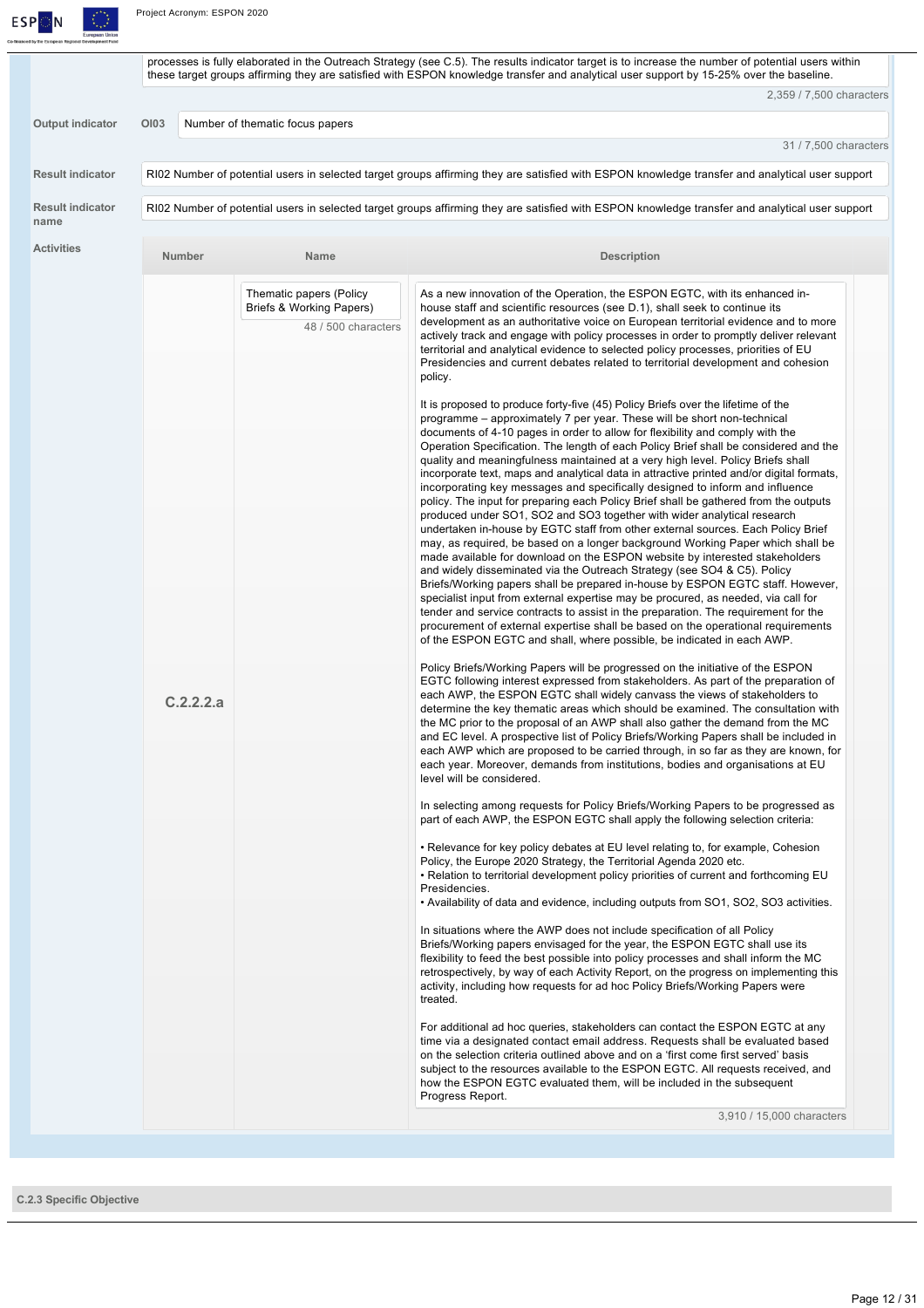

| <b>Specific objective</b>       | SO3: Improved territorial observation and tools for territorial analyses                                                                                                                                                                                        |                                                                                                                                                                                                                                                                     |                                                                                                                                                                                                                                                                                                                                                                                                                                                                                                                                                                                                                                                                                                                                                                                                                                                                                                                                                                                                                                                                                                                                                                                                                                                                                                                                                                                                                                                                                                                                                                                                                                                                                                                                                                                                                                                  |  |  |  |
|---------------------------------|-----------------------------------------------------------------------------------------------------------------------------------------------------------------------------------------------------------------------------------------------------------------|---------------------------------------------------------------------------------------------------------------------------------------------------------------------------------------------------------------------------------------------------------------------|--------------------------------------------------------------------------------------------------------------------------------------------------------------------------------------------------------------------------------------------------------------------------------------------------------------------------------------------------------------------------------------------------------------------------------------------------------------------------------------------------------------------------------------------------------------------------------------------------------------------------------------------------------------------------------------------------------------------------------------------------------------------------------------------------------------------------------------------------------------------------------------------------------------------------------------------------------------------------------------------------------------------------------------------------------------------------------------------------------------------------------------------------------------------------------------------------------------------------------------------------------------------------------------------------------------------------------------------------------------------------------------------------------------------------------------------------------------------------------------------------------------------------------------------------------------------------------------------------------------------------------------------------------------------------------------------------------------------------------------------------------------------------------------------------------------------------------------------------|--|--|--|
| <b>Description</b>              | There are three types of actions proposed under SO3: (a) undertake territorial observation/reporting; (b) develop tools for territorial analysis; and (c)<br>stimulate use of tools.                                                                            |                                                                                                                                                                                                                                                                     |                                                                                                                                                                                                                                                                                                                                                                                                                                                                                                                                                                                                                                                                                                                                                                                                                                                                                                                                                                                                                                                                                                                                                                                                                                                                                                                                                                                                                                                                                                                                                                                                                                                                                                                                                                                                                                                  |  |  |  |
|                                 |                                                                                                                                                                                                                                                                 |                                                                                                                                                                                                                                                                     | For all activities proposed under each action of SO3, consideration will be given as to whether a PST should be established to give policy advice on<br>the implementation of specific activities during the course of the preparation of each AWP.                                                                                                                                                                                                                                                                                                                                                                                                                                                                                                                                                                                                                                                                                                                                                                                                                                                                                                                                                                                                                                                                                                                                                                                                                                                                                                                                                                                                                                                                                                                                                                                              |  |  |  |
|                                 |                                                                                                                                                                                                                                                                 |                                                                                                                                                                                                                                                                     | 420 / 7,500 characters                                                                                                                                                                                                                                                                                                                                                                                                                                                                                                                                                                                                                                                                                                                                                                                                                                                                                                                                                                                                                                                                                                                                                                                                                                                                                                                                                                                                                                                                                                                                                                                                                                                                                                                                                                                                                           |  |  |  |
| C.2.3.1                         | Territorial observation/ reporting                                                                                                                                                                                                                              |                                                                                                                                                                                                                                                                     |                                                                                                                                                                                                                                                                                                                                                                                                                                                                                                                                                                                                                                                                                                                                                                                                                                                                                                                                                                                                                                                                                                                                                                                                                                                                                                                                                                                                                                                                                                                                                                                                                                                                                                                                                                                                                                                  |  |  |  |
| Type of action                  | Territorial observation/ reporting                                                                                                                                                                                                                              |                                                                                                                                                                                                                                                                     |                                                                                                                                                                                                                                                                                                                                                                                                                                                                                                                                                                                                                                                                                                                                                                                                                                                                                                                                                                                                                                                                                                                                                                                                                                                                                                                                                                                                                                                                                                                                                                                                                                                                                                                                                                                                                                                  |  |  |  |
| <b>Description</b>              |                                                                                                                                                                                                                                                                 |                                                                                                                                                                                                                                                                     | 34 / 7,500 characters<br>Territorial Observation & Reporting: Activities proposed under this action will include the publication of three (3) major territorial observation reports                                                                                                                                                                                                                                                                                                                                                                                                                                                                                                                                                                                                                                                                                                                                                                                                                                                                                                                                                                                                                                                                                                                                                                                                                                                                                                                                                                                                                                                                                                                                                                                                                                                              |  |  |  |
|                                 |                                                                                                                                                                                                                                                                 |                                                                                                                                                                                                                                                                     | at key junctures in the programming period in order to influence important policy processes.<br>The key results achieved from the improved territorial observation for territorial analyses shall be:                                                                                                                                                                                                                                                                                                                                                                                                                                                                                                                                                                                                                                                                                                                                                                                                                                                                                                                                                                                                                                                                                                                                                                                                                                                                                                                                                                                                                                                                                                                                                                                                                                            |  |  |  |
|                                 |                                                                                                                                                                                                                                                                 |                                                                                                                                                                                                                                                                     | • Continuous time-series information at European level on territorial dynamics related to policy orientations, including consistent monitoring of the                                                                                                                                                                                                                                                                                                                                                                                                                                                                                                                                                                                                                                                                                                                                                                                                                                                                                                                                                                                                                                                                                                                                                                                                                                                                                                                                                                                                                                                                                                                                                                                                                                                                                            |  |  |  |
|                                 |                                                                                                                                                                                                                                                                 | EU territory in respect of a range of policy relevant topics.<br>• Improved territorial monitoring of macro-regional and transnational territories based on a further developed European monitoring system and<br>customised to European macro-regions upon demand. |                                                                                                                                                                                                                                                                                                                                                                                                                                                                                                                                                                                                                                                                                                                                                                                                                                                                                                                                                                                                                                                                                                                                                                                                                                                                                                                                                                                                                                                                                                                                                                                                                                                                                                                                                                                                                                                  |  |  |  |
|                                 | <b>Target Groups</b>                                                                                                                                                                                                                                            |                                                                                                                                                                                                                                                                     |                                                                                                                                                                                                                                                                                                                                                                                                                                                                                                                                                                                                                                                                                                                                                                                                                                                                                                                                                                                                                                                                                                                                                                                                                                                                                                                                                                                                                                                                                                                                                                                                                                                                                                                                                                                                                                                  |  |  |  |
|                                 | cohesion, spatial strategies etc                                                                                                                                                                                                                                |                                                                                                                                                                                                                                                                     | The main target groups to be addressed by the ESPON EGTC under SO3 activities shall be as follows:<br>• European, national, regional and local public authorities as well as authorities implementing European funding programmes for regions, cross-<br>border and transnational areas (including macro-regions) e.g. DG for Regional and Urban Policy, European Parliament committees, Committee of<br>the Regions, JRC, EEA, European Presidencies, national ministries and regional authorities with responsibility for territorial development and                                                                                                                                                                                                                                                                                                                                                                                                                                                                                                                                                                                                                                                                                                                                                                                                                                                                                                                                                                                                                                                                                                                                                                                                                                                                                          |  |  |  |
|                                 | The results indicator target is to increase the number of potential users within these target groups affirming the use of ESPON territorial<br>observations and tools for territorial analyses in policy and programming processes by 15-25% over the baseline. |                                                                                                                                                                                                                                                                     |                                                                                                                                                                                                                                                                                                                                                                                                                                                                                                                                                                                                                                                                                                                                                                                                                                                                                                                                                                                                                                                                                                                                                                                                                                                                                                                                                                                                                                                                                                                                                                                                                                                                                                                                                                                                                                                  |  |  |  |
|                                 |                                                                                                                                                                                                                                                                 |                                                                                                                                                                                                                                                                     | 1,593 / 7,500 characters                                                                                                                                                                                                                                                                                                                                                                                                                                                                                                                                                                                                                                                                                                                                                                                                                                                                                                                                                                                                                                                                                                                                                                                                                                                                                                                                                                                                                                                                                                                                                                                                                                                                                                                                                                                                                         |  |  |  |
| Output indicator                | <b>OI07</b>                                                                                                                                                                                                                                                     | Number of Territorial Observations/Reports                                                                                                                                                                                                                          | 42 / 7,500 characters                                                                                                                                                                                                                                                                                                                                                                                                                                                                                                                                                                                                                                                                                                                                                                                                                                                                                                                                                                                                                                                                                                                                                                                                                                                                                                                                                                                                                                                                                                                                                                                                                                                                                                                                                                                                                            |  |  |  |
| <b>Result indicator</b>         | and programming processes                                                                                                                                                                                                                                       |                                                                                                                                                                                                                                                                     | RI03 Number of potential users in selected target groups affirming use of ESPON territorial observations and tools for territorial analyses in policy                                                                                                                                                                                                                                                                                                                                                                                                                                                                                                                                                                                                                                                                                                                                                                                                                                                                                                                                                                                                                                                                                                                                                                                                                                                                                                                                                                                                                                                                                                                                                                                                                                                                                            |  |  |  |
| <b>Result indicator</b><br>name | and programming processes                                                                                                                                                                                                                                       |                                                                                                                                                                                                                                                                     | RI03 Number of potential users in selected target groups affirming use of ESPON territorial observations and tools for territorial analyses in policy                                                                                                                                                                                                                                                                                                                                                                                                                                                                                                                                                                                                                                                                                                                                                                                                                                                                                                                                                                                                                                                                                                                                                                                                                                                                                                                                                                                                                                                                                                                                                                                                                                                                                            |  |  |  |
| <b>Activities</b>               | Number                                                                                                                                                                                                                                                          | <b>Name</b>                                                                                                                                                                                                                                                         | <b>Description</b>                                                                                                                                                                                                                                                                                                                                                                                                                                                                                                                                                                                                                                                                                                                                                                                                                                                                                                                                                                                                                                                                                                                                                                                                                                                                                                                                                                                                                                                                                                                                                                                                                                                                                                                                                                                                                               |  |  |  |
|                                 |                                                                                                                                                                                                                                                                 | Territorial Observations &<br>Reporting<br>36 / 500 characters                                                                                                                                                                                                      | It is essential that the ESPON EGTC produces high-quality and relevant territorial<br>indicators, data and evidence at key moments in major EU policy processes to<br>bolster its standing as a reliable, relevant and authoritative platform for territorial<br>evidence. The ESPON EGTC therefore proposes to produce three (3) Territorial<br>Observation Reports at the following key milestones in the programme,<br>implemented as follows:<br>• 'European Territorial Review' to inform the 'Cohesion Report 2017': By early 2017,<br>the ESPON EGTC shall produce a 'European Territorial Review' focussing on key<br>thematic areas in different European territories designed specifically to report on<br>current territorial trends and dynamics. The purpose of the report shall be to relate<br>to inform and influence the European Commission's 7th Cohesion Report which is<br>currently scheduled for publication in late 2017. It shall also aim at informing and<br>influencing the political discussion around mid-term review of Cohesion Policy and<br>potential policy priorities after 2020. The ESPON EGTC will liaise closely with<br>European Commission DG Regional and Urban Policy to ascertain key evidence<br>needs. The ESPON EGTC will commence preparation of this review in Quarter 2<br>2016 and it will be implemented by support of an external expertise service contract<br>procured by open EU wide tender procedures following detailed terms of reference<br>prepared by ESPON EGTC staff. In-house ESPON EGTC staff will also actively<br>contribute to the production of the review. The objective shall be to publish this<br>review prior to the holding of a major ESPON conference late 2017 focusing on<br>major European territorial dynamics and prospects in support of the discussion of |  |  |  |
|                                 |                                                                                                                                                                                                                                                                 |                                                                                                                                                                                                                                                                     | EU Cohesion Policy (see SO4).<br>• 'State of the European Territory' Report: In 2019, the ESPON EGTC will produce a<br>major 'State of the European Territory' report designed to impact on the debate for<br>Cohesion Policy post-2020 and the strategic considerations of priorities/themes for                                                                                                                                                                                                                                                                                                                                                                                                                                                                                                                                                                                                                                                                                                                                                                                                                                                                                                                                                                                                                                                                                                                                                                                                                                                                                                                                                                                                                                                                                                                                                |  |  |  |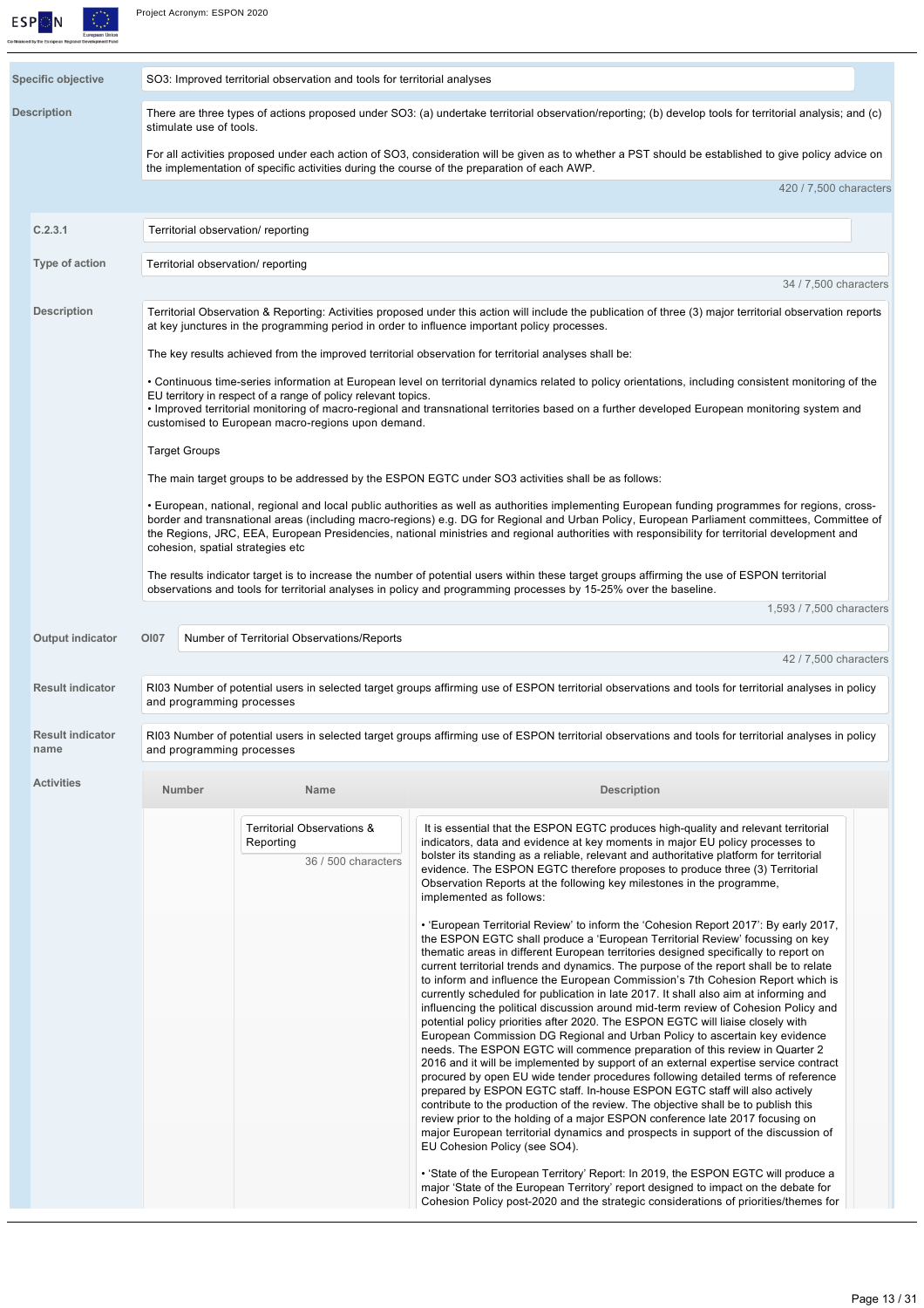

| Number    | Name | <b>Description</b>                                                                                                                                                                                                                                                                                                                                                                                                                                                                                                                                                                                                                                                                                                                                                                                                                                                                                                                                                                                                                                                                                                                                                                 |
|-----------|------|------------------------------------------------------------------------------------------------------------------------------------------------------------------------------------------------------------------------------------------------------------------------------------------------------------------------------------------------------------------------------------------------------------------------------------------------------------------------------------------------------------------------------------------------------------------------------------------------------------------------------------------------------------------------------------------------------------------------------------------------------------------------------------------------------------------------------------------------------------------------------------------------------------------------------------------------------------------------------------------------------------------------------------------------------------------------------------------------------------------------------------------------------------------------------------|
|           |      | future programmes. This report will draw upon the outputs and territorial evidence<br>produced under SO1, SO2 and SO3 at that stage in the implementation of the<br>Operation. The ESPON EGTC will commence preparation of this report during 2018<br>and it will be implemented by support of an external expertise service contract<br>procured by open EU wide tender procedures following detailed terms of reference<br>prepared by ESPON EGTC staff. In-house ESPON EGTC staff shall also actively<br>contribute to the production of the review. The objective shall be to publish this<br>report prior to the holding of a major ESPON conference on Cohesion Policy during<br>2019 (see SO4).                                                                                                                                                                                                                                                                                                                                                                                                                                                                             |
| C.2.3.1.a |      | • 'Territorial Atlas of Europe 2020 - 2050': In 2021, the ESPON EGTC will publish a<br>'Territorial Atlas of Europe 2020 - 2050' as a resource for policymakers on the<br>achievements made in implementing the Europe 2020 Strategy, and subsequent<br>reviews, and with a key future-orientated focus looking to the future of the EU<br>territory, regions and urban centres beyond 2020. The ESPON EGTC will<br>commence preparation of this report during 2020 and it will be implemented by<br>support of external expertise service contract procured by open EU wide tender<br>procedures following detailed terms of reference prepared by ESPON EGTC staff.<br>In-house ESPON EGTC staff will also actively contribute to the production of the<br>atlas.                                                                                                                                                                                                                                                                                                                                                                                                                |
|           |      | In order to ensure the contracting of highly qualified service providers for all<br>required external expertise in respect of Territorial Observations & Reporting,<br>comprehensive terms of reference shall be developed by the ESPON EGTC for<br>each service contract. The transparent and fair selection criteria used to evaluate<br>applicants during the procurement procedure will ensure that the selected service<br>providers have appropriate capacities to guarantee continuous and satisfactory<br>performance throughout the envisaged lifetime of the contract. The timely arrival of<br>high-quality deliveries will be ensured through sound and efficient project and<br>financial management (see D.2). In order to ensure the most qualified, suitable and<br>appropriate researchers and experts in the field are contracted, key award criteria<br>will be applied in the assessment of all tender offers received adapted to each<br>tender subject. Tenders will therefore have to prove that they possess the<br>multidisciplinary skills and pan-European/transnational knowledge required to<br>implement the services as per the selection criteria. |
|           |      | The winning bidder will be identified by strictly applying the published award criteria<br>assessing the most economic advantageous tender and the best value for money<br>as a balance between price and quality.<br>The quality offered will be evaluated on the technical specification according to                                                                                                                                                                                                                                                                                                                                                                                                                                                                                                                                                                                                                                                                                                                                                                                                                                                                            |
|           |      | criteria such as:<br>- Understanding the context and series (e.g. concepts, methodologies and<br>research issues)<br>- Quality and appropriateness of the methodology proposed.<br>- Organisation, planning and management of the contract                                                                                                                                                                                                                                                                                                                                                                                                                                                                                                                                                                                                                                                                                                                                                                                                                                                                                                                                         |
|           |      | Criteria will include weighting and thresholds for each criterion to ensure a<br>minimum quality and will be tailored to the services requested.<br>The results of the qualitative evaluation of the bids will be then weighted with the<br>price according to a formula specified in each terms of reference.<br>5,294 / 15,000 characters                                                                                                                                                                                                                                                                                                                                                                                                                                                                                                                                                                                                                                                                                                                                                                                                                                        |

| C.2.3.2            | Tools for territorial analyses                                                                                                                                                                                                                                                                                                                                                                 |
|--------------------|------------------------------------------------------------------------------------------------------------------------------------------------------------------------------------------------------------------------------------------------------------------------------------------------------------------------------------------------------------------------------------------------|
| Type of action     | Tools for territorial analyses                                                                                                                                                                                                                                                                                                                                                                 |
|                    | 30 / 7,500 characters                                                                                                                                                                                                                                                                                                                                                                          |
| <b>Description</b> | Develop Tools for Territorial Analysis: Activities proposed under this action will include the creation and/or update of at-least eight (8) interactive<br>online tools and develop an interactive suite of user-friendly analytical resources (ESPON 'Toolbox') to assist policymakers, practitioners and<br>experts in freely accessing and interrogating territorial indicators and data.   |
|                    | The key results achieved from the tools for territorial analyses shall be:                                                                                                                                                                                                                                                                                                                     |
|                    | • An improved ESPON MapKit to enhance the visibility of smaller countries, such as small countries and island territories and states<br>• Improved, coherent and reviewed set of tools for territorial analyses offering better targeted user support to analyses aimed at all governance<br>levels and to ESI Funding programmes, such as user friendly interactive online maps and databases |
|                    | <b>Target Groups</b>                                                                                                                                                                                                                                                                                                                                                                           |
|                    | The main target groups to be addressed by the ESPON EGTC under SO3 activities shall be as follows:                                                                                                                                                                                                                                                                                             |
|                    | • European, national, regional and local public authorities as well as authorities implementing European funding programmes for regions, cross-<br>border and transnational areas (including macro-regions) e.g. experts and analysts of DG for Regional and Urban Policy, European Parliament,                                                                                                |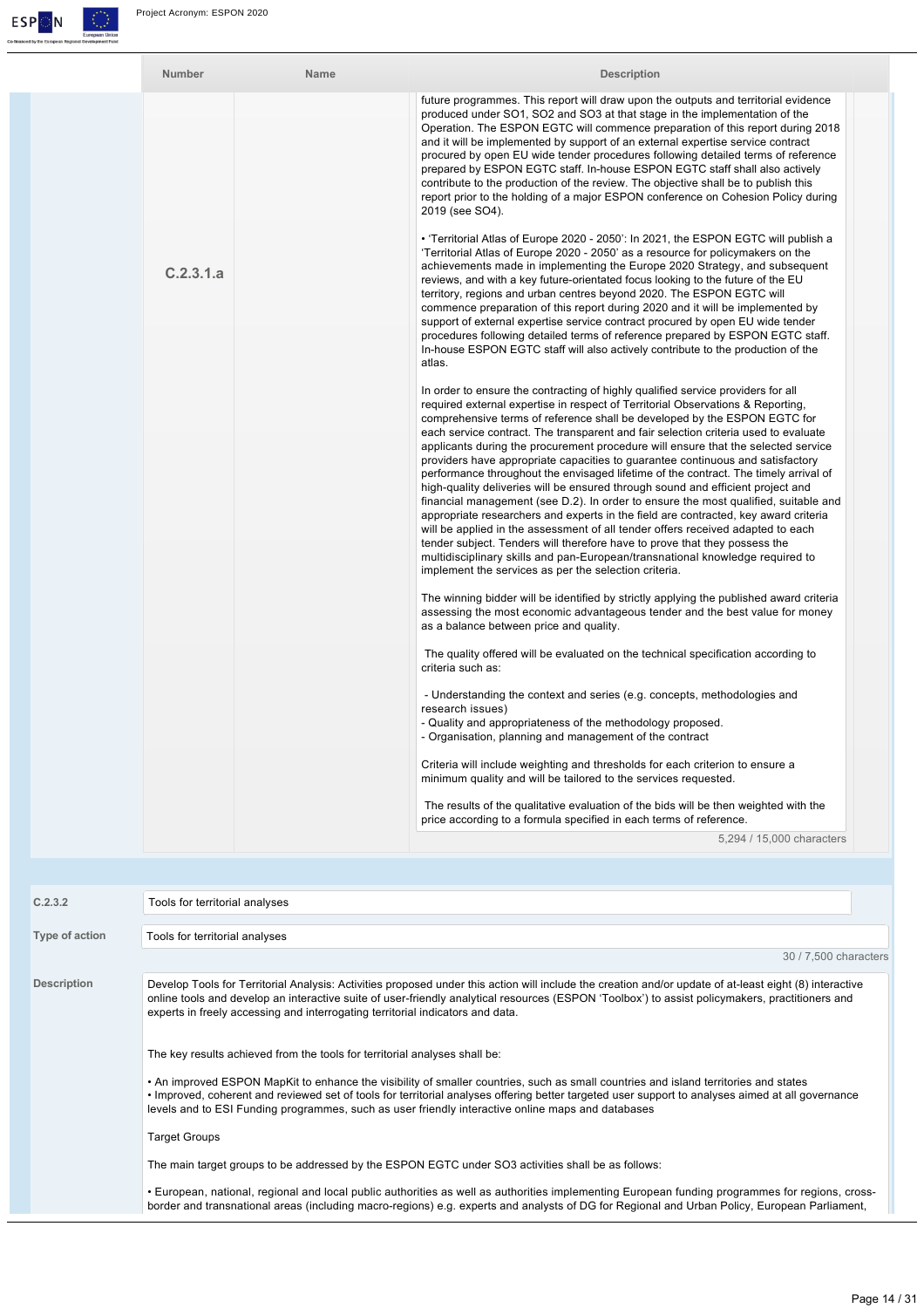

|                                 |                           | preparing for decisions on territorial development and spatial strategies etc. | Committee of the Regions, JRC, EEA, EUROSTAT, European Presidencies, national ministries and regional authorities with responsibility for                                                                                                                                                                                                                                                                                                                                                                                                                                                                                                                                                                                                                                                                                                                                                                                                                                                                                                                                                                                                                                                                                                                                                                                                                                                                                                                                                                  |
|---------------------------------|---------------------------|--------------------------------------------------------------------------------|------------------------------------------------------------------------------------------------------------------------------------------------------------------------------------------------------------------------------------------------------------------------------------------------------------------------------------------------------------------------------------------------------------------------------------------------------------------------------------------------------------------------------------------------------------------------------------------------------------------------------------------------------------------------------------------------------------------------------------------------------------------------------------------------------------------------------------------------------------------------------------------------------------------------------------------------------------------------------------------------------------------------------------------------------------------------------------------------------------------------------------------------------------------------------------------------------------------------------------------------------------------------------------------------------------------------------------------------------------------------------------------------------------------------------------------------------------------------------------------------------------|
|                                 |                           |                                                                                | Due to the online access to the ESPON database and other tools, which will be publicly available free of charge, all actors in the second tier target<br>group as defined in the ESPON 2020 CP, and even the wider public and the private sector, will be able to benefit directly from the activities.                                                                                                                                                                                                                                                                                                                                                                                                                                                                                                                                                                                                                                                                                                                                                                                                                                                                                                                                                                                                                                                                                                                                                                                                    |
|                                 |                           |                                                                                | The results indicator target is to increase the number of potential users within these target groups affirming the use of ESPON territorial<br>observations and tools for territorial analyses in policy and programming processes by 15-25% over the baseline.                                                                                                                                                                                                                                                                                                                                                                                                                                                                                                                                                                                                                                                                                                                                                                                                                                                                                                                                                                                                                                                                                                                                                                                                                                            |
|                                 |                           |                                                                                | 2,010 / 7,500 characters                                                                                                                                                                                                                                                                                                                                                                                                                                                                                                                                                                                                                                                                                                                                                                                                                                                                                                                                                                                                                                                                                                                                                                                                                                                                                                                                                                                                                                                                                   |
| Output indicator                | O <sub>104</sub>          | Number of ESPON tools maintained and created                                   |                                                                                                                                                                                                                                                                                                                                                                                                                                                                                                                                                                                                                                                                                                                                                                                                                                                                                                                                                                                                                                                                                                                                                                                                                                                                                                                                                                                                                                                                                                            |
|                                 |                           |                                                                                | 44 / 7,500 characters                                                                                                                                                                                                                                                                                                                                                                                                                                                                                                                                                                                                                                                                                                                                                                                                                                                                                                                                                                                                                                                                                                                                                                                                                                                                                                                                                                                                                                                                                      |
| <b>Result indicator</b>         | and programming processes |                                                                                | RI03 Number of potential users in selected target groups affirming use of ESPON territorial observations and tools for territorial analyses in policy                                                                                                                                                                                                                                                                                                                                                                                                                                                                                                                                                                                                                                                                                                                                                                                                                                                                                                                                                                                                                                                                                                                                                                                                                                                                                                                                                      |
| <b>Result indicator</b><br>name | and programming processes |                                                                                | RI03 Number of potential users in selected target groups affirming use of ESPON territorial observations and tools for territorial analyses in policy                                                                                                                                                                                                                                                                                                                                                                                                                                                                                                                                                                                                                                                                                                                                                                                                                                                                                                                                                                                                                                                                                                                                                                                                                                                                                                                                                      |
| <b>Activities</b>               | Number                    | Name                                                                           | <b>Description</b>                                                                                                                                                                                                                                                                                                                                                                                                                                                                                                                                                                                                                                                                                                                                                                                                                                                                                                                                                                                                                                                                                                                                                                                                                                                                                                                                                                                                                                                                                         |
|                                 |                           | Develop Tools for Territorial<br>Analysis<br>38 / 500 characters               | The development of an integrated suite of user-friendly and interactive web-tools<br>(ESPON 'Toolbox') to assist policymakers in freely accessing and interrogating key<br>territorial data and to monitor the dynamics of the European territory, regions and<br>urban centres has been a major innovation of the ESPON 2013 programme (see<br>www.espon.eu/main/Menu_ToolsandMaps). Online interactive mapping, rather than<br>the production of static maps, is current best-practice with major advances in<br>technology assisting usefulness for policymakers. It is therefore proposed that the<br>ESPON EGTC will continue to innovate and create/maintain at least eight (8) tools<br>through continued development of the ESPON 'Toolbox' as a cutting-edge suite of<br>online interactive resources for territorial analysis, and implemented as follows:                                                                                                                                                                                                                                                                                                                                                                                                                                                                                                                                                                                                                                       |
|                                 |                           |                                                                                | • The ESPON Database will continue to be developed as an up-to-date, reliable and<br>user-friendly online platform with accurate time-series data and indicators at as fine-<br>grain geographical detail as possible. The core objective for the ESPON Database<br>shall be to provide the analytical infrastructure for all actions/activities carried out<br>under SO1, SO2 and SO3. It will also serve as a repository for indicators and data<br>collected during the implementation of the Operation. It is therefore proposed to<br>contract external expertise to manage and maintain a regularly updated and reliable<br>ESPON Database procured as service via an open EU wide tender procedure. For<br>procedural reasons, this service contract is likely to take the form of two (2) three-<br>year contracts over the duration of the Operation, each with a possibility for a one-<br>year extension. It is considered important to ensure the contracting of the ESPON<br>Database at an early stage of the Operation as one of the basic infrastructures.<br>Detailed terms of reference for this service contract will therefore be developed by<br>ESPON EGTC during Quarter 3 2015 with a view to launching implementation in<br>Quarter 4 2015 or Quarter 1 of 2016. Efficient management of the service contract<br>will be ensured by the recruited in-house specialist IT staff resources within the<br>ESPON EGTC (see D.1).                                                      |
|                                 | C.2.3.2.a                 |                                                                                | • Further high-quality indicator development, innovative data solutions, tools for<br>territorial benchmarking and monitoring and user-friendly GIS map interfaces shall<br>be developed and/or existing tools will be updated. These activities shall be<br>progressed following a comprehensive review of existing online tools developed<br>under the ESPON 2013 programme to consider: (1) the continuation of useful tools<br>(2) the winding up of less useful tools, and (3) a coherent and integrated approach to<br>new tool development and/or improvement. This review will be carried out initially<br>through an in-depth survey of stakeholders carried out by ESPON EGTC staff. The<br>survey will be launched in Quarter 2 or 3 of 2016 in order to allow sufficient<br>opportunity for extensive outreach efforts and for stakeholders to become familiar<br>with tools which have been developed towards the end of the ESPON 2013<br>programme. As part of the survey, the ESPON EGTC will canvass the opinions and<br>input of other relevant EU institutions (e.g. Eurostat, EEA, JRC, EIB etc) in order to<br>ensure ESPON tools are fully compatible and complementary with best-practice<br>European standards and operability. Following the completion of the survey, external<br>expertise service contracts will be launched during 2017 to reorganise and revamp<br>the ESPON 'Toolbox' as a cutting-edge integrated platform taking account of all the<br>feedback received. |
|                                 |                           |                                                                                | It is foreseen that new interactive tools and/or updates of existing tools and data<br>updates (e.g. MapKits, macro-regional monitoring tools, indicator development etc)<br>will be progressed throughout the Operation in order to consistently innovate the<br>quality and enhance the offer of ESPON services to stakeholders. Each AWP will set<br>out precisely the tools which will be developed for each given year of the programme<br>and how they will be implemented. The results of the review described above, the<br>priorities of forthcoming EU Presidencies and current policy demands will all be key<br>considerations in determining the updates and tools to be progressed in each AWP.<br>In order to ensure the contracting of highly qualified service providers for all required<br>external expertise in respect of Tools for Territorial Analysis, comprehensive terms of                                                                                                                                                                                                                                                                                                                                                                                                                                                                                                                                                                                                      |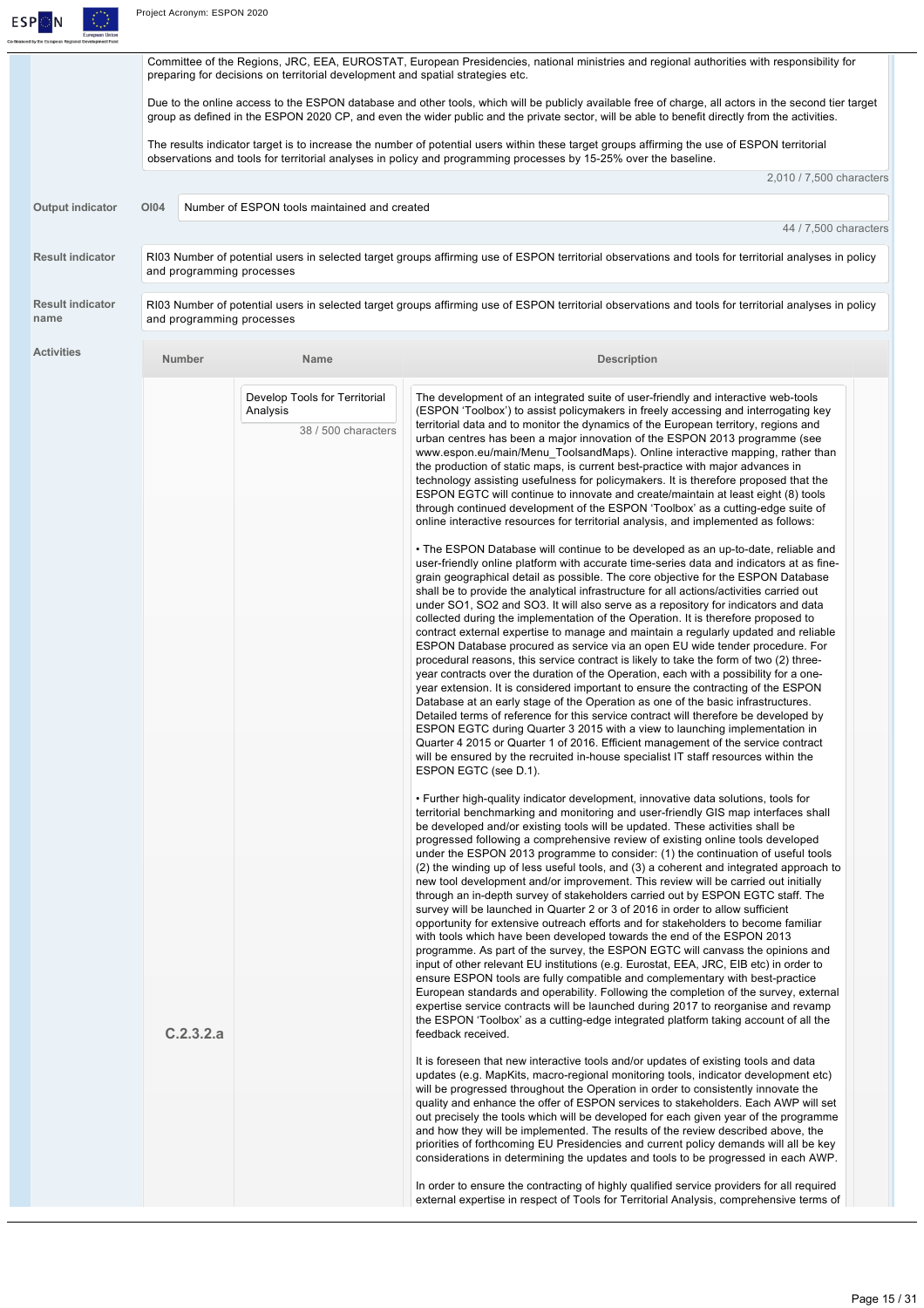

| Number | Name | <b>Description</b>                                                                                                                                                                                                                                                                                                                                                                                                                                                                                                                                                                                                                                                                                                                                                                                                                                                                                                                                                                                                                                                                                                                                                                                                                                                                 |
|--------|------|------------------------------------------------------------------------------------------------------------------------------------------------------------------------------------------------------------------------------------------------------------------------------------------------------------------------------------------------------------------------------------------------------------------------------------------------------------------------------------------------------------------------------------------------------------------------------------------------------------------------------------------------------------------------------------------------------------------------------------------------------------------------------------------------------------------------------------------------------------------------------------------------------------------------------------------------------------------------------------------------------------------------------------------------------------------------------------------------------------------------------------------------------------------------------------------------------------------------------------------------------------------------------------|
|        |      | reference shall be developed by the ESPON EGTC for each service contract. The<br>transparent and fair selection criteria used to evaluate applicants during the<br>procurement procedure will ensure that the selected service providers have<br>appropriate capacities to guarantee continuous and satisfactory performance<br>throughout the envisaged lifetime of the contract. The timely arrival of high-quality<br>deliveries will be ensured through sound and efficient project and financial<br>management (see D.2). In order to ensure the most qualified, suitable and<br>appropriate researchers and experts in the field are contracted, key award criteria<br>will be applied in the assessment of all tender offers received adapted to each<br>tender subject. Tenders will therefore have to prove that they possess the<br>multidisciplinary skills, and pan-European/transnational knowledge required to<br>implement the services as per the selection criteria (including, where relevant,<br>reference to macro-regional strategies).<br>The winning bidder will be identified by strictly applying the published award criteria<br>assessing the most economic advantageous tender and the best value for money<br>as a balance between price and quality. |
|        |      | The quality offered will be evaluated on the technical specification according to<br>criteria such as:<br>- Understanding the context and series (e.g. concepts, methodologies and research<br>issues)<br>- Quality and appropriateness of the methodology proposed.<br>- Organisation, planning and management of the contract<br>Criteria will include weighting and thresholds for each criterion to ensure a minimum                                                                                                                                                                                                                                                                                                                                                                                                                                                                                                                                                                                                                                                                                                                                                                                                                                                           |
|        |      | quality and will be tailored to the services requested.<br>The Project Support Teams will be involved in the definition of the specific tender<br>related criteria, when setup. The results of the qualitative evaluation of the bids will<br>be then weighted with the price according to a formula specified in each terms of<br>reference.                                                                                                                                                                                                                                                                                                                                                                                                                                                                                                                                                                                                                                                                                                                                                                                                                                                                                                                                      |

6,330 / 15,000 characters

| C.2.3.3                         | Stimulate the use of tools                                                                                                                                                                                                                                                                                                                                                                                                                                                                                      |  |  |  |  |  |
|---------------------------------|-----------------------------------------------------------------------------------------------------------------------------------------------------------------------------------------------------------------------------------------------------------------------------------------------------------------------------------------------------------------------------------------------------------------------------------------------------------------------------------------------------------------|--|--|--|--|--|
| Type of action                  | Stimulate the use of tools                                                                                                                                                                                                                                                                                                                                                                                                                                                                                      |  |  |  |  |  |
|                                 | 26 / 7,500 characters                                                                                                                                                                                                                                                                                                                                                                                                                                                                                           |  |  |  |  |  |
| <b>Description</b>              | Stimulate Use of Tools: Activities proposed under this action will include technical support, training and promotion of ESPON online tools.                                                                                                                                                                                                                                                                                                                                                                     |  |  |  |  |  |
|                                 | The key results achieved from stimulating the use of tools for territorial analyses shall be:                                                                                                                                                                                                                                                                                                                                                                                                                   |  |  |  |  |  |
|                                 | . Systematic promotion and application of the tools, such as the ESPON Database, TIA tools, etc towards target groups.<br>. Better uptake of ESPON data, indicators and maps in policy processes and documents, e.g. EC Cohesion Reports, etc<br>• Stronger inclusion of a territorial dimension at all levels and policy sectors e.g. in transnational, national, regional territorial development<br>strategies, etc.                                                                                         |  |  |  |  |  |
|                                 | <b>Target Groups</b>                                                                                                                                                                                                                                                                                                                                                                                                                                                                                            |  |  |  |  |  |
|                                 | The main target groups to be addressed by the ESPON EGTC under SO3 activities shall be as follows:                                                                                                                                                                                                                                                                                                                                                                                                              |  |  |  |  |  |
|                                 | • European, national, regional and local public authorities as well as authorities implementing European funding programmes for regions, cross-<br>border and transnational areas (including macro-regions), e.g. DG for Regional and Urban Policy, Committee of the Regions, JRC, EEA, European<br>Presidencies, national ministries and regional authorities with responsibility for territorial development and spatial strategies etc, in particular<br>experts and analysts working for these authorities. |  |  |  |  |  |
|                                 | Due to the online access to the ESPON database and other tools, which will be publicly available free of charge, all actors in the second tier target<br>group as defined in the ESPON 2020 CP, and even the wider public and the private sector, will be able to benefit directly from the activities.                                                                                                                                                                                                         |  |  |  |  |  |
|                                 | The ESPON EGTC's proposals for how the outputs of SO3 activities shall be disseminated to ensure a significant impact in policy development<br>processes is fully elaborated in the Outreach Strategy (see C.5). The results indicator target is to increase the number of potential users within<br>these target groups affirming the use of ESPON territorial observations and tools for territorial analyses in policy and programming processes by<br>15-25% over the baseline.                             |  |  |  |  |  |
|                                 | 2,009 / 7,500 characters                                                                                                                                                                                                                                                                                                                                                                                                                                                                                        |  |  |  |  |  |
| Output indicator                | <b>OI08</b><br>N/A                                                                                                                                                                                                                                                                                                                                                                                                                                                                                              |  |  |  |  |  |
|                                 | 3 / 7,500 characters                                                                                                                                                                                                                                                                                                                                                                                                                                                                                            |  |  |  |  |  |
| <b>Result indicator</b>         | RI03 Number of potential users in selected target groups affirming use of ESPON territorial observations and tools for territorial analyses in policy<br>and programming processes                                                                                                                                                                                                                                                                                                                              |  |  |  |  |  |
| <b>Result indicator</b><br>name | RI03 Number of potential users in selected target groups affirming use of ESPON territorial observations and tools for territorial analyses in policy<br>and programming processes                                                                                                                                                                                                                                                                                                                              |  |  |  |  |  |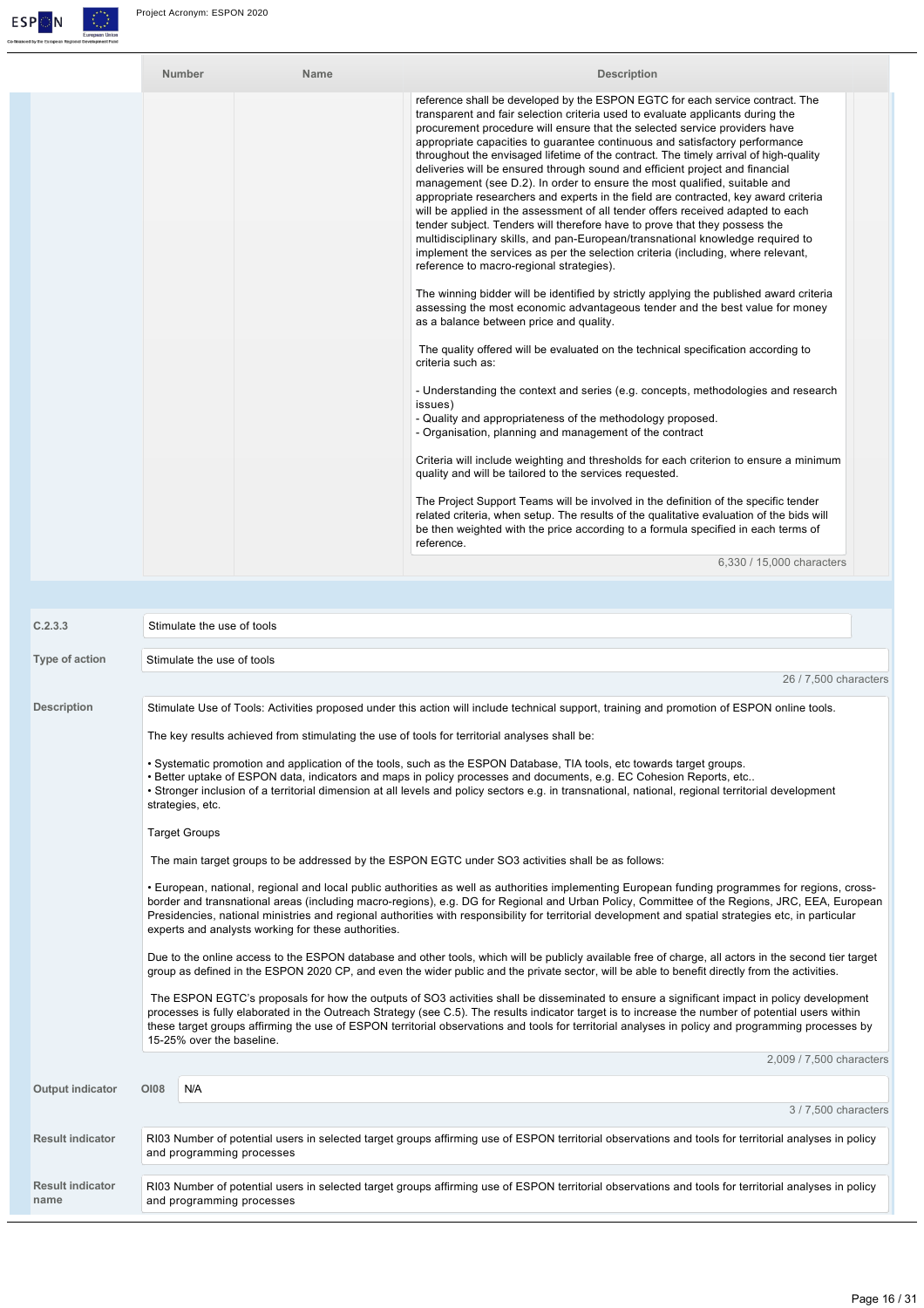

| <b>Activities</b> | Number    | <b>Name</b>                                   | <b>Description</b>                                                                                                                                                                                                                                                                                                                                                                                                                                                                                                                                                                                                                                                                            |
|-------------------|-----------|-----------------------------------------------|-----------------------------------------------------------------------------------------------------------------------------------------------------------------------------------------------------------------------------------------------------------------------------------------------------------------------------------------------------------------------------------------------------------------------------------------------------------------------------------------------------------------------------------------------------------------------------------------------------------------------------------------------------------------------------------------------|
|                   |           | Stimulate use of tools<br>22 / 500 characters | A key objective of the ESPON EGTC will be to stimulate the use of the ESPON<br>'Toolbox' by stakeholders in policy development processes through technical<br>support, training and promotion. Promoting the use of tools will be particularly<br>important during 2015/2016 as part of the review process scheduled for 2016. This<br>will ensure that stakeholders are sufficiently familiar with the ESPON 'Toolbox' in<br>order to usefully provide feedback to the review process. The promotion of the<br>ESPON 'Toolbox' will be carried through in close cooperation with activities<br>proposed under SO4 and include:                                                               |
|                   | C.2.3.3.a |                                               | . Information Sheets for all tools and the ESPON 'Toolbox' which will be produced<br>by ESPON EGTC staff and made available for download on the ESPON EGTC<br>website. This will be accompanied by an in-house reorganisation of the current<br>ESPON 'Toolbox' as part of the development of the new ESPON EGTC website.<br>• Ongoing workshops/training on tools, such as webinars which will be regularly<br>offered by ESPON EGTC staff, as required. It is proposed to have at least one                                                                                                                                                                                                 |
|                   |           |                                               | training webinar/seminar during 2015/2016. It is also proposed to have further<br>regular webinars, as reguired, throughout the Operation which will be detailed in<br>advance as part of each AWP to the extent possible. Moreover, support in the use of<br>tools at external workshops can be offered, if requested, such as facilitation related<br>to the use of TIA tools (including external expertise if required).<br>• Technical support on tools to all interested will also be continuously offered by<br>ESPON EGTC staff. This will be facilitated via a special online enguiry form/dialoque<br>box on the new ESPON EGTC website which will provide the opportunity for rapid |
|                   |           |                                               | response to technical queries.<br>1,734 / 15,000 characters                                                                                                                                                                                                                                                                                                                                                                                                                                                                                                                                                                                                                                   |

| <b>C.2.4 Specific Objective</b> |                                                                                                                                                                                                                                                                                                                                                                                                                                                                                                                                                                                                                                                                                                                                                                                                                                                                                                                                                                                                                                                                                                                                                                                                       |  |  |  |  |
|---------------------------------|-------------------------------------------------------------------------------------------------------------------------------------------------------------------------------------------------------------------------------------------------------------------------------------------------------------------------------------------------------------------------------------------------------------------------------------------------------------------------------------------------------------------------------------------------------------------------------------------------------------------------------------------------------------------------------------------------------------------------------------------------------------------------------------------------------------------------------------------------------------------------------------------------------------------------------------------------------------------------------------------------------------------------------------------------------------------------------------------------------------------------------------------------------------------------------------------------------|--|--|--|--|
| <b>Specific objective</b>       | SO4: Wider outreach and uptake of territorial evidence                                                                                                                                                                                                                                                                                                                                                                                                                                                                                                                                                                                                                                                                                                                                                                                                                                                                                                                                                                                                                                                                                                                                                |  |  |  |  |
| <b>Description</b>              | There are two types of actions proposed under SO4: (a) hold events; and (b) produce publications.                                                                                                                                                                                                                                                                                                                                                                                                                                                                                                                                                                                                                                                                                                                                                                                                                                                                                                                                                                                                                                                                                                     |  |  |  |  |
|                                 | Outreach, capitalisation, communication and promotion will be a major priority of the Operation in order to: (i) stimulate interest in European<br>territorial evidence; (ii) the widest possible use in practice of ESPON outputs; and (iii) to drive further demand from new and existing stakeholders. A<br>critical success factor in achieving these goals lies in the ESPON EGTC's ability to establish itself as an authoritative and relevant voice with<br>regards to high-quality pan-European territorial evidence production. This will be achieved through high-quality and outputs, correctly timed and a<br>comprehensive Outreach Strategy for the entire programming period. The Outreach Strategy details a range of coordinated, effective and targeted<br>activities which will promptly deliver evidence to the policy sphere. In order to ensure persistent innovation, maximise impact and reduce costs, the<br>Outreach Strategy will have a very strong digital orientation. Moreover the ESPON EGTC will increase its internal capacity to address media and<br>communicate efficient and convincing by engaging a press officer/journalist by beginning of 2016 (see D.1). |  |  |  |  |
|                                 | Where relevant, outreach activities will be undertaken in close cooperation with the ECP network, who could act as key outreach support bridging to<br>agents at the national and sub-national scales. The ESPON EGTC shall attend ECP meetings organised by the MA, foreseen up to twice per year,<br>to assist in coordinating ESPON outreach activities. ESPON EGTC staff will also actively participate in events organised by other programmes and<br>organisations. The events to be attended (in so far as they are known) by the ESPON EGTC will be described in the AWP for each given year.<br>ESPON EGTC staff costs for travel to external events will be accommodated via the travel budget line. ECP institutions in each Member and Partner<br>State are envisaged to support the ESPON EGTC with advice when organisation and hosting of local events at national and sub-national level and<br>through the provision of publications, content support, etc.                                                                                                                                                                                                                          |  |  |  |  |
|                                 | The outreach activities 2015-2022 will be based on an efficient and modern Outreach Strategy that can support a high level of transfer and uptake of<br>territorial evidence in policy development (see C.5).                                                                                                                                                                                                                                                                                                                                                                                                                                                                                                                                                                                                                                                                                                                                                                                                                                                                                                                                                                                         |  |  |  |  |
|                                 | 2,368 / 7,500 characters                                                                                                                                                                                                                                                                                                                                                                                                                                                                                                                                                                                                                                                                                                                                                                                                                                                                                                                                                                                                                                                                                                                                                                              |  |  |  |  |
| C.2.4.1                         | Events                                                                                                                                                                                                                                                                                                                                                                                                                                                                                                                                                                                                                                                                                                                                                                                                                                                                                                                                                                                                                                                                                                                                                                                                |  |  |  |  |
| Type of action                  | Events                                                                                                                                                                                                                                                                                                                                                                                                                                                                                                                                                                                                                                                                                                                                                                                                                                                                                                                                                                                                                                                                                                                                                                                                |  |  |  |  |
|                                 | 6/7,500 characters                                                                                                                                                                                                                                                                                                                                                                                                                                                                                                                                                                                                                                                                                                                                                                                                                                                                                                                                                                                                                                                                                                                                                                                    |  |  |  |  |
| <b>Description</b>              | Hold Events: Activities proposed under this action will include: (i) the organisation of twenty-four (24) European outreach events by the ESPON<br>EGTC, including, conferences, workshops and seminars, to capitalise ESPON outputs and results; (ii) the implementation of one (1) trans-<br>national outreach project (implemented by way of two separate service contracts) to organise ten (10) activities per annum across Europe,<br>supported by ancillary promotional material (including partly in national languages). (Note: The combination of in-house European outreach<br>activities and external expertise will achieve the target output indicator of forty (40) outreach events.)                                                                                                                                                                                                                                                                                                                                                                                                                                                                                                  |  |  |  |  |
|                                 | The key results to be achieved from outreach events shall be:                                                                                                                                                                                                                                                                                                                                                                                                                                                                                                                                                                                                                                                                                                                                                                                                                                                                                                                                                                                                                                                                                                                                         |  |  |  |  |
|                                 | • Higher level of outreach to a larger group of potential users of European territorial evidence, partly supported by exploring complementarities with<br>the other pan-European European Funding programmes (e.g. URBACT, INTERACT and INTERREG EUROPE).<br>• Greater presence and impact of a territorial dimension based on territorial evidence and arguments, in policy debates at European, transnational<br>and national levels e.g. DG Regional and Urban Policy, European Presidencies, etc.<br>· Increased reach of policymakers, practitioners, stakeholders, researchers, experts and citizens, and building capacity at transnational, national,                                                                                                                                                                                                                                                                                                                                                                                                                                                                                                                                         |  |  |  |  |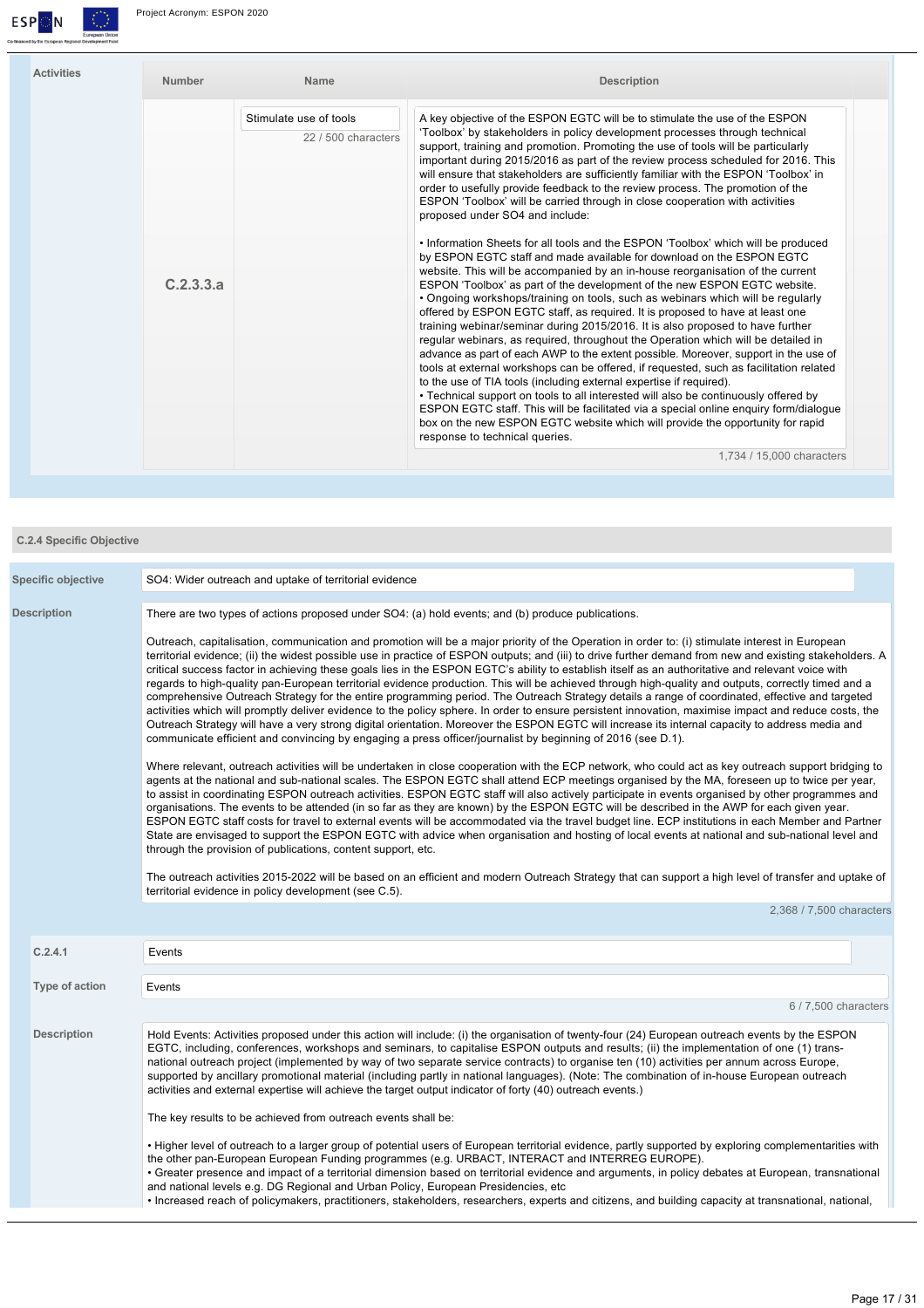

|                         |                                                                                                        |  | regional and local level supported by strong cooperation with the ECP Network. |                                                                                                                                                                           |  |  |  |
|-------------------------|--------------------------------------------------------------------------------------------------------|--|--------------------------------------------------------------------------------|---------------------------------------------------------------------------------------------------------------------------------------------------------------------------|--|--|--|
|                         | <b>Target Groups</b>                                                                                   |  |                                                                                |                                                                                                                                                                           |  |  |  |
|                         | The main target groups to be addressed by the ESPON EGTC events shall be as follows:                   |  |                                                                                |                                                                                                                                                                           |  |  |  |
|                         |                                                                                                        |  |                                                                                | • National, regional and local policy makers and public authorities e.g. ministries and regional authorities with responsibility for territorial                          |  |  |  |
|                         |                                                                                                        |  | development and spatial strategies.                                            | • European policy makers, EU Presidencies, European Institutions and European Funding programmes (including macro-regions), including the                                 |  |  |  |
|                         |                                                                                                        |  | Committee of the Regions, URBACT, INTERACT, EEA etc.                           | • Organisations, practitioners, policy officers and planners, such as within programme bodies as well as regional and local authorities                                   |  |  |  |
|                         | • University academics, scientists, researchers and students.<br>• Wider public and the private sector |  |                                                                                |                                                                                                                                                                           |  |  |  |
|                         |                                                                                                        |  |                                                                                | For more details on outputs and envisaged impacts please consult the Outreach Strategy (see C.5).                                                                         |  |  |  |
|                         | the baseline.                                                                                          |  |                                                                                | The results indicator target is to increase the number of potential users within these target groups participating at ESPON events by 15-25% over                         |  |  |  |
|                         |                                                                                                        |  |                                                                                | 2,418 / 7,500 characters                                                                                                                                                  |  |  |  |
| <b>Output indicator</b> | <b>OI05</b>                                                                                            |  | Number of ESPON outreach events                                                |                                                                                                                                                                           |  |  |  |
|                         |                                                                                                        |  |                                                                                | 31 / 7,500 characters                                                                                                                                                     |  |  |  |
| <b>Result indicator</b> |                                                                                                        |  |                                                                                | RI04 Number of potential users within selected target groups participating at ESPON events                                                                                |  |  |  |
| <b>Result indicator</b> |                                                                                                        |  |                                                                                | RI04 Number of potential users within selected target groups participating at ESPON events                                                                                |  |  |  |
| name                    |                                                                                                        |  |                                                                                |                                                                                                                                                                           |  |  |  |
| <b>Activities</b>       | Number                                                                                                 |  | Name                                                                           | <b>Description</b>                                                                                                                                                        |  |  |  |
|                         |                                                                                                        |  | European Outreach Events                                                       | It is proposed that twenty-four (24) outreach events (typically three (3) per year) will                                                                                  |  |  |  |
|                         |                                                                                                        |  | 24 / 500 characters                                                            | be organised directly by the ESPON EGTC. Outreach events will be especially timed<br>for key policy defined moments during the Operation in order to maximise the         |  |  |  |
|                         |                                                                                                        |  |                                                                                | impact of ESPON outputs and coordinated with ongoing important policy                                                                                                     |  |  |  |
|                         |                                                                                                        |  |                                                                                | development processes. It is typically proposed to hold two seminars each<br>calendar year (May/June and November/December) following the sequence of and                 |  |  |  |
|                         |                                                                                                        |  |                                                                                | co-hosted by EU Presidencies. Normally a further larger workshop or seminar will<br>also be organised annually, generally in Brussels, depending on key ongoing           |  |  |  |
|                         |                                                                                                        |  |                                                                                | policy processes. One of these events will be devoted to a scientific seminar,<br>probably in 2018.                                                                       |  |  |  |
|                         |                                                                                                        |  |                                                                                | All events will be structured so as to ensure the maximum active participation of                                                                                         |  |  |  |
|                         |                                                                                                        |  |                                                                                | stakeholders and experts using innovative interactive settings. Shorter and more<br>concise formats will be used with more time allocated for discussion. Events will     |  |  |  |
|                         |                                                                                                        |  |                                                                                | also be widely advertised amongst stakeholders, experts and the general public via<br>direct emailing, the ECP network and social media, and will include web-streaming   |  |  |  |
|                         |                                                                                                        |  |                                                                                | in order to maximise attendance and impact. Specialist ESPON EGTC staff with<br>respect to public relations will actively promote events. Ad hoc webinars on              |  |  |  |
|                         |                                                                                                        |  |                                                                                | territorial evidence themes, as foreseen for the training on tools as described under                                                                                     |  |  |  |
|                         |                                                                                                        |  |                                                                                | SO3, will be organised as adequate and required. The precise nature, scope and<br>timing of annual events will be further elaborated in each AWP to be approved by        |  |  |  |
|                         |                                                                                                        |  |                                                                                | the MC. However, the following key events are foreseen to correspond with key<br>milestones in the Operation:                                                             |  |  |  |
|                         | C.2.4.1.a                                                                                              |  |                                                                                | • In 2017, following the publication of the 'European Territorial Review' (see SO3), it                                                                                   |  |  |  |
|                         |                                                                                                        |  |                                                                                | is proposed to host one major high-level conference in Brussels related to the                                                                                            |  |  |  |
|                         |                                                                                                        |  |                                                                                | topics of the 7th Cohesion Report and potential policy priorities after 2020. This<br>event will be primarily aim at presenting and discussing territorial dimensions and |  |  |  |
|                         |                                                                                                        |  |                                                                                | inform and influence the political process by current territorial trends, dynamics,<br>impacts and potential responses through Cohesion Policy.                           |  |  |  |
|                         |                                                                                                        |  |                                                                                | • In 2018, it is proposed to host an academic/scientific seminar in Luxembourg,<br>principally aimed at the academic and scientific communities.                          |  |  |  |
|                         |                                                                                                        |  |                                                                                | • In 2019, it is proposed to host one major high-level conference in Brussels to look                                                                                     |  |  |  |
|                         |                                                                                                        |  |                                                                                | ahead to Cohesion Policy post-2020, harnessing all of the territorial evidence<br>produced by the ESPON 2020 programme up to that point, including futures                |  |  |  |
|                         |                                                                                                        |  |                                                                                | research. The conference will be timed in order to make use of the 'State of the<br>European Territory' report previewed to be published in 2019 (see SO3).               |  |  |  |
|                         |                                                                                                        |  |                                                                                | If appropriate, and where possible events will be held jointly with (and/or include the                                                                                   |  |  |  |
|                         |                                                                                                        |  |                                                                                | participation of) other EU and national level institutions, programmes and other<br>organisations to maximise synergies, promote integration and share knowledge.         |  |  |  |
|                         |                                                                                                        |  |                                                                                | The procurement of venues, catering, events supporting services and ancillary<br>costs for events organised by the ESPON EGTC will be contracted through open EU          |  |  |  |
|                         |                                                                                                        |  |                                                                                | wide tendering procedures.<br>3,095 / 15,000 characters                                                                                                                   |  |  |  |
|                         |                                                                                                        |  |                                                                                |                                                                                                                                                                           |  |  |  |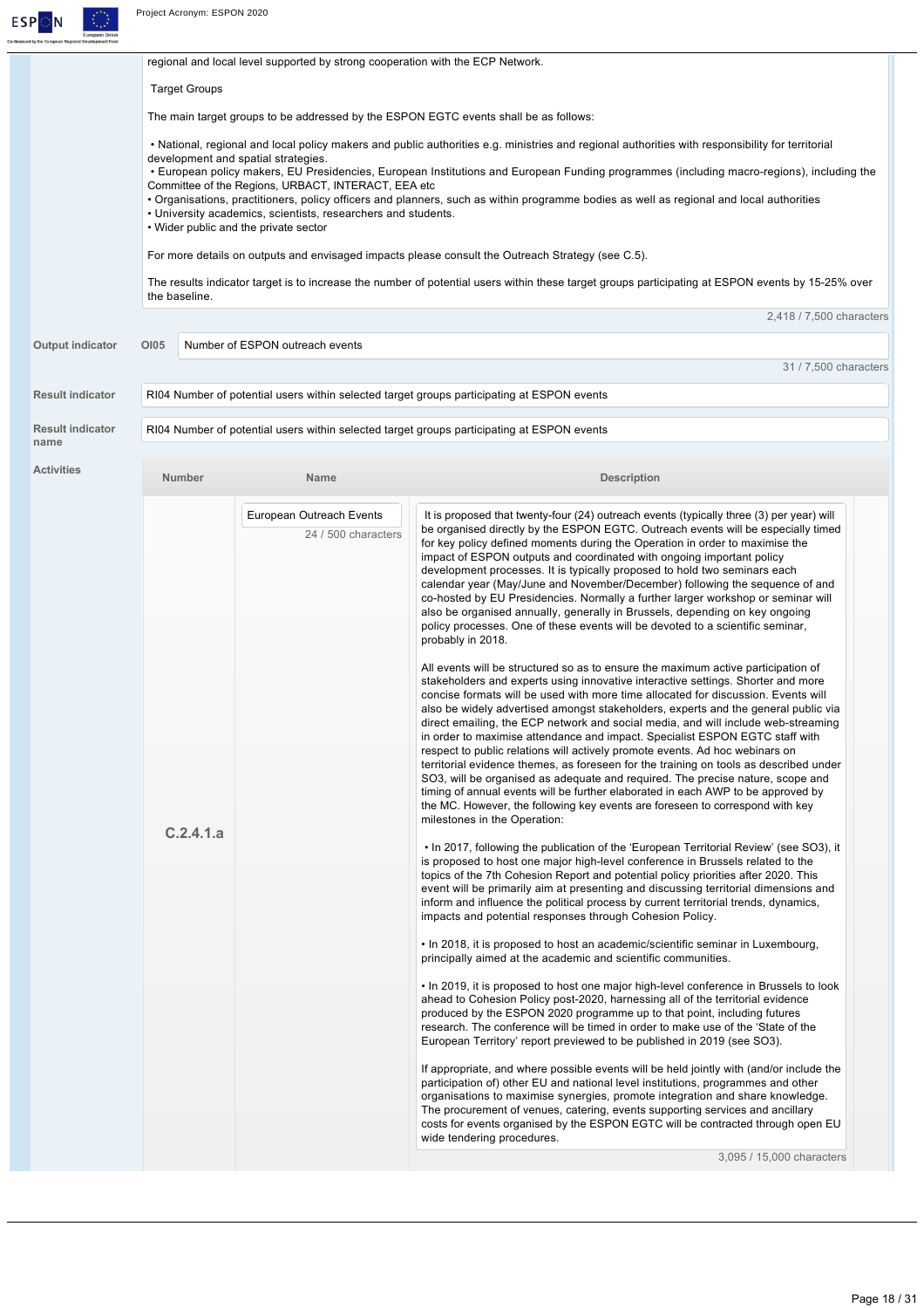

| Number    | Name                                                            | <b>Description</b>                                                                                                                                                                                                                                                                                                                                                                                                                                                                                                                                                                                                                                                                                                                                                                                                                                                                                                                                                                                                                                                                                                                                                                                                                                                                                                                                                                                                                                                                                                                                                                                                                                                                                                            |
|-----------|-----------------------------------------------------------------|-------------------------------------------------------------------------------------------------------------------------------------------------------------------------------------------------------------------------------------------------------------------------------------------------------------------------------------------------------------------------------------------------------------------------------------------------------------------------------------------------------------------------------------------------------------------------------------------------------------------------------------------------------------------------------------------------------------------------------------------------------------------------------------------------------------------------------------------------------------------------------------------------------------------------------------------------------------------------------------------------------------------------------------------------------------------------------------------------------------------------------------------------------------------------------------------------------------------------------------------------------------------------------------------------------------------------------------------------------------------------------------------------------------------------------------------------------------------------------------------------------------------------------------------------------------------------------------------------------------------------------------------------------------------------------------------------------------------------------|
|           | <b>Transnational Outreach</b><br>Project<br>30 / 500 characters | The ESPON EGTC will launch a call for tender for a three-year service contract (with<br>a possibility for a one-year extension) twice during the Operation for transnational<br>outreach activities to boost the awareness and use of European territorial evidence<br>and ensure the organisation and hosting of transnational/national events around<br>Europe and the production of ancillary publications. (Note: For operational reasons,<br>this project will take the form of two three-year service contracts over the duration of<br>the programme but will be counted as one (1) activity for the purposes of the<br>Operation).                                                                                                                                                                                                                                                                                                                                                                                                                                                                                                                                                                                                                                                                                                                                                                                                                                                                                                                                                                                                                                                                                    |
|           |                                                                 | The clear objective of this activity shall be to fully harness local, regional and<br>national knowledge and make a major push in all parts of Europe to more<br>consistently and effectively promote ESPON knowledge to policy makers,<br>practitioners and experts at trans-national, national and sub-national scales.<br>The initial call for tenders will be launched in Quarter 1 2016 and will seek a<br>consortium of appropriate and experienced institutions/organisations with the<br>widest possible pan-European coverage to assist in organising creative outreach<br>events and for the production of ancillary short-format publications, including the<br>use of official national languages to maximise dissemination opportunities.<br>Detailed terms of reference shall be prepared by ESPON EGTC staff and shall<br>require a single lead partner to coordinate and manage overall project<br>implementation based on a common strategy closely coordinated with the overall<br>Outreach Strategy (see C.5) and focussed on specific territorial contexts. At a<br>minimum the service contract will be required to organise at least ten (10) outreach<br>activities per year. These may include workshops, seminars or conferences and<br>shall be supported by media activities and short format publications and<br>promotional material, including relevant translation. The terms of reference for the<br>service contract will ensure a geographical coverage and set-up will be inspired by<br>the 'ESPONontheRoad' project which was successfully carried through during the<br>ESPON 2013 programme. It is anticipated that project implementation will<br>commence in Quarter 2 or 3 of 2016. |
| C.2.4.1.b |                                                                 | The Transnational Outreach Project will be implemented by the ESPON EGTC by<br>way of an external expertise service contract of highly qualified service providers<br>procured via an open EU wide tendering procedure. Comprehensive terms of<br>reference shall be developed by the ESPON EGTC for the service contract. The<br>transparent and fair selection criteria used to evaluate applicants during the<br>procurement procedure will ensure that the selected service provider has<br>appropriate capacities to guarantee continuous and satisfactory performance<br>throughout the envisaged lifetime of the contract. The timely arrival of high-quality<br>deliveries will be ensured through sound and efficient project and financial<br>management (see D.2). In order to ensure the most qualified, suitable and<br>appropriate researchers and experts in the field are contracted, key award criteria<br>will be applied in the assessment of all tender offers received. Tenders will<br>therefore have to prove that they possess the multidisciplinary and technical skills,<br>and pan-European/transnational knowledge required to implement the service as<br>per the selection criteria (including, where relevant, reference to macro-regional<br>strategies).                                                                                                                                                                                                                                                                                                                                                                                                                                     |
|           |                                                                 | The winning bidder will be identified by strictly applying the published award criteria<br>assessing the most economic advantageous tender and the best value for money<br>as a balance between price and quality.<br>The quality offered will be evaluated on the technical specification according to<br>criteria such as:<br>- Understanding the context and series (e.g. concepts, methodologies and<br>research issues)<br>- Quality and appropriateness of the methodology proposed.<br>- Organisation, planning and management of the contract Criteria will include<br>weighting and thresholds for each criterion to ensure a minimum quality.<br>The Project Support Teams will be involved in the definition of the specific tender<br>related criteria, when setup.                                                                                                                                                                                                                                                                                                                                                                                                                                                                                                                                                                                                                                                                                                                                                                                                                                                                                                                                               |

The results of the qualitative evaluation of the bids will be then weighted with the price according to a formula specified in the terms of reference.

4,293 / 15,000 characters

| C.2.4.2            | Publications                                                              |
|--------------------|---------------------------------------------------------------------------|
| Type of action     | Publications                                                              |
|                    | 12/7,500 characters                                                       |
| <b>Description</b> | Produce Publications: Activities proposed under this action will include: |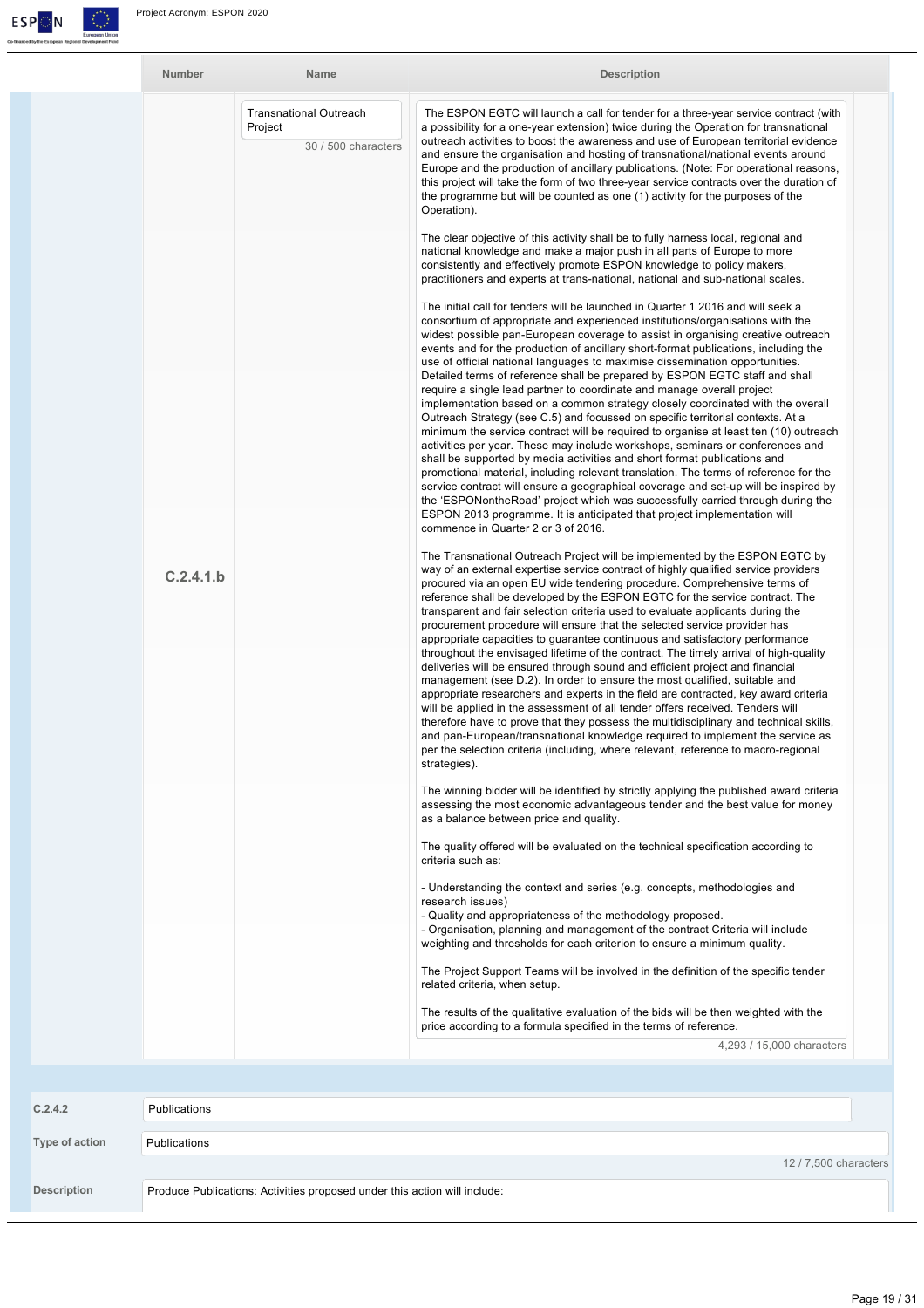

| ) by the European Regional Development Fund |                                                                                                                                                                                                                                                                                                       |                                                                                                                                                                                        |                                                                                                                                                                                                                                                                                                                                                                                                                                                                                                                                                                                                                                                                                                                                                                                                                                                                                                               |  |  |  |
|---------------------------------------------|-------------------------------------------------------------------------------------------------------------------------------------------------------------------------------------------------------------------------------------------------------------------------------------------------------|----------------------------------------------------------------------------------------------------------------------------------------------------------------------------------------|---------------------------------------------------------------------------------------------------------------------------------------------------------------------------------------------------------------------------------------------------------------------------------------------------------------------------------------------------------------------------------------------------------------------------------------------------------------------------------------------------------------------------------------------------------------------------------------------------------------------------------------------------------------------------------------------------------------------------------------------------------------------------------------------------------------------------------------------------------------------------------------------------------------|--|--|--|
|                                             |                                                                                                                                                                                                                                                                                                       | (i) the contracting of printing, layout and editorial services for publications, and<br>(ii) digital tools revamping existing and ensuring cutting-edge communication and media tools. |                                                                                                                                                                                                                                                                                                                                                                                                                                                                                                                                                                                                                                                                                                                                                                                                                                                                                                               |  |  |  |
|                                             | The ESPON EGTC shall publish at least twenty (20) publications during the Operation. This will be achieved through a mix of in-house activities<br>and external expertise service contracts.                                                                                                          |                                                                                                                                                                                        |                                                                                                                                                                                                                                                                                                                                                                                                                                                                                                                                                                                                                                                                                                                                                                                                                                                                                                               |  |  |  |
|                                             |                                                                                                                                                                                                                                                                                                       | The key results to be achieved from outreach publications shall be:                                                                                                                    |                                                                                                                                                                                                                                                                                                                                                                                                                                                                                                                                                                                                                                                                                                                                                                                                                                                                                                               |  |  |  |
|                                             | • Greater presence and impact, with territorial evidence and arguments, in policy debates at European, transnational and national levels.<br>• Better understanding and uptake of ESPON 2020 Operation results based on clear, understandable communication towards clearly defined<br>target groups. |                                                                                                                                                                                        |                                                                                                                                                                                                                                                                                                                                                                                                                                                                                                                                                                                                                                                                                                                                                                                                                                                                                                               |  |  |  |
|                                             | <b>Target Groups</b>                                                                                                                                                                                                                                                                                  |                                                                                                                                                                                        |                                                                                                                                                                                                                                                                                                                                                                                                                                                                                                                                                                                                                                                                                                                                                                                                                                                                                                               |  |  |  |
|                                             |                                                                                                                                                                                                                                                                                                       |                                                                                                                                                                                        | The main target groups to be addressed by the ESPON EGTC publications shall be as follows:                                                                                                                                                                                                                                                                                                                                                                                                                                                                                                                                                                                                                                                                                                                                                                                                                    |  |  |  |
|                                             |                                                                                                                                                                                                                                                                                                       |                                                                                                                                                                                        | • National, regional and local policy makers and public authorities e.g. ministries and regional authorities with responsibility for territorial                                                                                                                                                                                                                                                                                                                                                                                                                                                                                                                                                                                                                                                                                                                                                              |  |  |  |
|                                             |                                                                                                                                                                                                                                                                                                       | development and spatial strategies.<br>. Wider public and the private sector.                                                                                                          | • European policy makers, EU Presidencies, European Institutions and European funding programmes (including macro-regions) including the<br>DG Regional and Urban policy, the European Parliament, Committee of the Regions, URBACT, INTERACT, etc<br>• Organisations, practitioners, policy officers and planners such as within regional and local authorities<br>. University academics, scientists, researchers and students, including the EEA and JRC.                                                                                                                                                                                                                                                                                                                                                                                                                                                  |  |  |  |
|                                             |                                                                                                                                                                                                                                                                                                       |                                                                                                                                                                                        | For more details on outputs and envisaged impacts please consult the Outreach Strategy (see C.5).                                                                                                                                                                                                                                                                                                                                                                                                                                                                                                                                                                                                                                                                                                                                                                                                             |  |  |  |
|                                             | over the baseline.                                                                                                                                                                                                                                                                                    |                                                                                                                                                                                        | The results indicator target is to increase the number of potential users within these target groups making use of ESPON publications by 15-25%                                                                                                                                                                                                                                                                                                                                                                                                                                                                                                                                                                                                                                                                                                                                                               |  |  |  |
|                                             |                                                                                                                                                                                                                                                                                                       |                                                                                                                                                                                        | 1,847 / 7,500 characters                                                                                                                                                                                                                                                                                                                                                                                                                                                                                                                                                                                                                                                                                                                                                                                                                                                                                      |  |  |  |
| Output indicator                            | <b>OI06</b>                                                                                                                                                                                                                                                                                           | Number of ESPON outreach publications                                                                                                                                                  |                                                                                                                                                                                                                                                                                                                                                                                                                                                                                                                                                                                                                                                                                                                                                                                                                                                                                                               |  |  |  |
|                                             |                                                                                                                                                                                                                                                                                                       |                                                                                                                                                                                        | 37 / 7,500 characters                                                                                                                                                                                                                                                                                                                                                                                                                                                                                                                                                                                                                                                                                                                                                                                                                                                                                         |  |  |  |
| <b>Result indicator</b>                     |                                                                                                                                                                                                                                                                                                       |                                                                                                                                                                                        | RI05 Number of potential users within selected target groups making use of ESPON publications                                                                                                                                                                                                                                                                                                                                                                                                                                                                                                                                                                                                                                                                                                                                                                                                                 |  |  |  |
| <b>Result indicator</b><br>name             |                                                                                                                                                                                                                                                                                                       |                                                                                                                                                                                        | RI05 Number of potential users within selected target groups making use of ESPON publications                                                                                                                                                                                                                                                                                                                                                                                                                                                                                                                                                                                                                                                                                                                                                                                                                 |  |  |  |
| <b>Activities</b>                           | Number                                                                                                                                                                                                                                                                                                | <b>Name</b>                                                                                                                                                                            | <b>Description</b>                                                                                                                                                                                                                                                                                                                                                                                                                                                                                                                                                                                                                                                                                                                                                                                                                                                                                            |  |  |  |
|                                             |                                                                                                                                                                                                                                                                                                       | Publication Printing, Layout<br>and Digital Publishing                                                                                                                                 | The activities proposed under each SO will yield an extensive volume of new<br>territorial evidence and knowledge which need to be communicated through short                                                                                                                                                                                                                                                                                                                                                                                                                                                                                                                                                                                                                                                                                                                                                 |  |  |  |
|                                             | C.2.4.2.a                                                                                                                                                                                                                                                                                             | 51 / 500 characters                                                                                                                                                                    | and easy-to-read and user-friendly publications and promotional material (both<br>physical and digital formats). It is proposed as mentioned under SO2 and SO3 to<br>produce at least forty-five (45) Policy Briefs/Working Papers (SO2) and three (3)<br>longer Territorial observation Reports (SO3) which will be published in printed<br>format. Additional promotional material, event programmes and other short format<br>publications will also be required. It is also proposed that online publications will<br>have a standard format, layout and corporate identity. It is therefore proposed to<br>procure external services to support the preparation of printed and digital<br>publications (i.e. graphic design, layout, printing etc) which will be contracted by way<br>of an open EU wide tendering procedure. This may involve a number of individual<br>service contracts, as required. |  |  |  |
|                                             |                                                                                                                                                                                                                                                                                                       |                                                                                                                                                                                        | 1,002 / 15,000 characters                                                                                                                                                                                                                                                                                                                                                                                                                                                                                                                                                                                                                                                                                                                                                                                                                                                                                     |  |  |  |
|                                             | C.2.4.2.b                                                                                                                                                                                                                                                                                             | Digital Tools<br>13 / 500 characters                                                                                                                                                   | A comprehensive digital strategy has been developed as part of the Outreach<br>Strategy (see C.5) to include the extensive use of web-based communication,<br>social media, e-books, videos, webinars, e-learning web-streaming, e-mail<br>campaigns/newsletters. This will require the re-design and configuration of an<br>entirely new ESPON website to act as a platform for digital communication. Digital<br>services (to include web-streaming, e-mailing marketing, multimedia) will be<br>implemented by way of external expertise service contracts procured by way of open<br>EU wide tendering procedures and supported by specialist in-house EGTC staff.<br>This may require a number of individual service contracts, as required, including                                                                                                                                                   |  |  |  |
|                                             |                                                                                                                                                                                                                                                                                                       |                                                                                                                                                                                        | cutting edge web design capacity to ensure a web presence of high quality and<br>impact.                                                                                                                                                                                                                                                                                                                                                                                                                                                                                                                                                                                                                                                                                                                                                                                                                      |  |  |  |
|                                             |                                                                                                                                                                                                                                                                                                       |                                                                                                                                                                                        | 793 / 15,000 characters                                                                                                                                                                                                                                                                                                                                                                                                                                                                                                                                                                                                                                                                                                                                                                                                                                                                                       |  |  |  |
|                                             |                                                                                                                                                                                                                                                                                                       |                                                                                                                                                                                        |                                                                                                                                                                                                                                                                                                                                                                                                                                                                                                                                                                                                                                                                                                                                                                                                                                                                                                               |  |  |  |

| <b>Outputs</b>        |                |                         |                         |                            |
|-----------------------|----------------|-------------------------|-------------------------|----------------------------|
| Specific<br>Objective | Type of Action | <b>Output Indicator</b> | <b>Measurement Unit</b> | Quantification<br>(target) |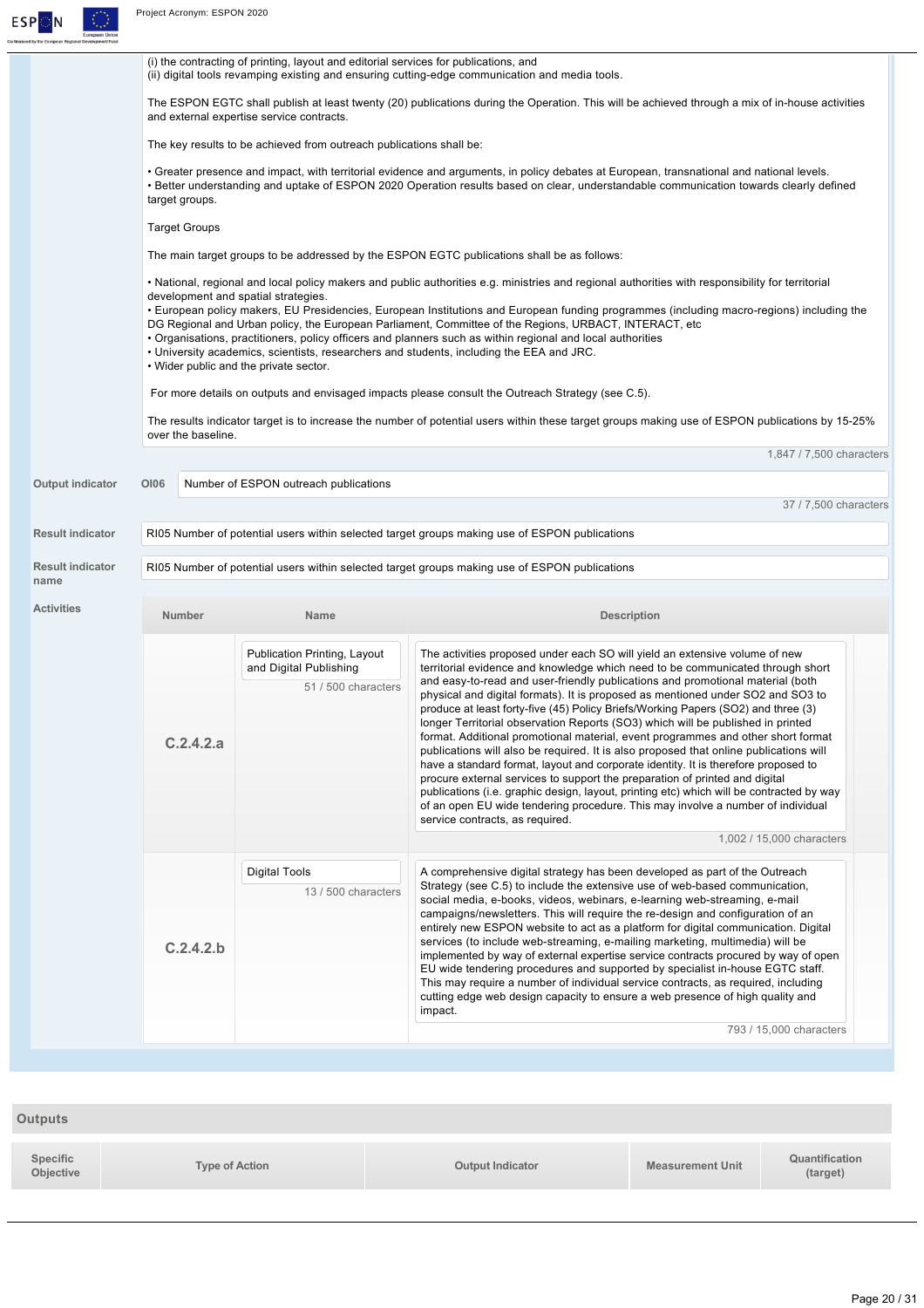

| SO <sub>1</sub> | · European wide, comparable<br>information and evidence on<br>territorial potentials and<br>challenges focusing on<br>opportunities for success for the<br>development of regions and<br>cities | OIO1             | Number of applied research<br>outputs           | Number | 22.0000 |
|-----------------|-------------------------------------------------------------------------------------------------------------------------------------------------------------------------------------------------|------------------|-------------------------------------------------|--------|---------|
| <b>SO2</b>      | • Targeted analyses                                                                                                                                                                             | O <sub>102</sub> | Number of targeted analysis                     | Number | 25.0000 |
| SO <sub>2</sub> | Thematic papers, on specific<br>$\bullet$<br>thematic areas in response to<br>stakeholder demand                                                                                                | $O$ IO3          | Number of thematic focus<br>papers              | Number | 45.0000 |
| <b>SO3</b>      | • Tools for territorial analyses                                                                                                                                                                | $O$ $I$ 04       | Number of ESPON tools<br>maintained and created | Number | 8.0000  |
| <b>SO4</b>      | • Events                                                                                                                                                                                        | OIO5             | Number of ESPON outreach<br>events              | Number | 40.0000 |
| SO <sub>4</sub> | • Publications                                                                                                                                                                                  | OI06             | Number of ESPON outreach<br>publications        | Number | 20.0000 |
| SO <sub>3</sub> | • Territorial observation/reporting                                                                                                                                                             | OIO7             | Number of Territorial<br>Observations/Reports   | Number | 3.0000  |
| SO <sub>3</sub> | • Stimulate the use of tools                                                                                                                                                                    | $O$ $108$        | N/A                                             | N/A    | 0.0000  |

# **C.3 Expected results by specific objective**

| <b>Specific Objective</b> | <b>Result indicator</b> | Measurement unit | Baseline value | Target value (target) |
|---------------------------|-------------------------|------------------|----------------|-----------------------|
| <b>SO1</b>                | Result indicator 1      | % change         | 0              | 15                    |
| SO <sub>2</sub>           | Result indicator 2      | % change         | 0              | 15                    |
| SO <sub>3</sub>           | Result indicator 3      | % change         | 0              | 15                    |
| SO <sub>4</sub>           | Result indicator 4      | % change         | 0              | 15                    |
| <b>SO4</b>                | Result indicator 5      | % change         | 0              | 15                    |

## **C.4 Performance Framework**

| Indicator<br><b>Type</b> | ID        | Indicator / Implementation Step                                            | <b>Measurement</b><br>Unit | Milestone for 2018 | Final target 2023 |
|--------------------------|-----------|----------------------------------------------------------------------------|----------------------------|--------------------|-------------------|
| F                        | FI01      | Absorption of Priority Axis 1 Programme Budget                             | Euro                       | 18,530,000.00      | 45,758,109.00     |
|                          | OIO1      | Number of applied research outputs produced<br>under SO <sub>1</sub>       | Number                     | 14.00              | 22.00             |
|                          | $O$ $102$ | Number of targeted analysis activities undertaken<br>under SO <sub>2</sub> | Number                     | 15.00              | 25.00             |
|                          | $O$ $104$ | Number of ESPON tools maintained and created<br>under SO <sub>3</sub>      | Number                     | 4.00               | 8.00              |

# **C.5 Outreach Strategy**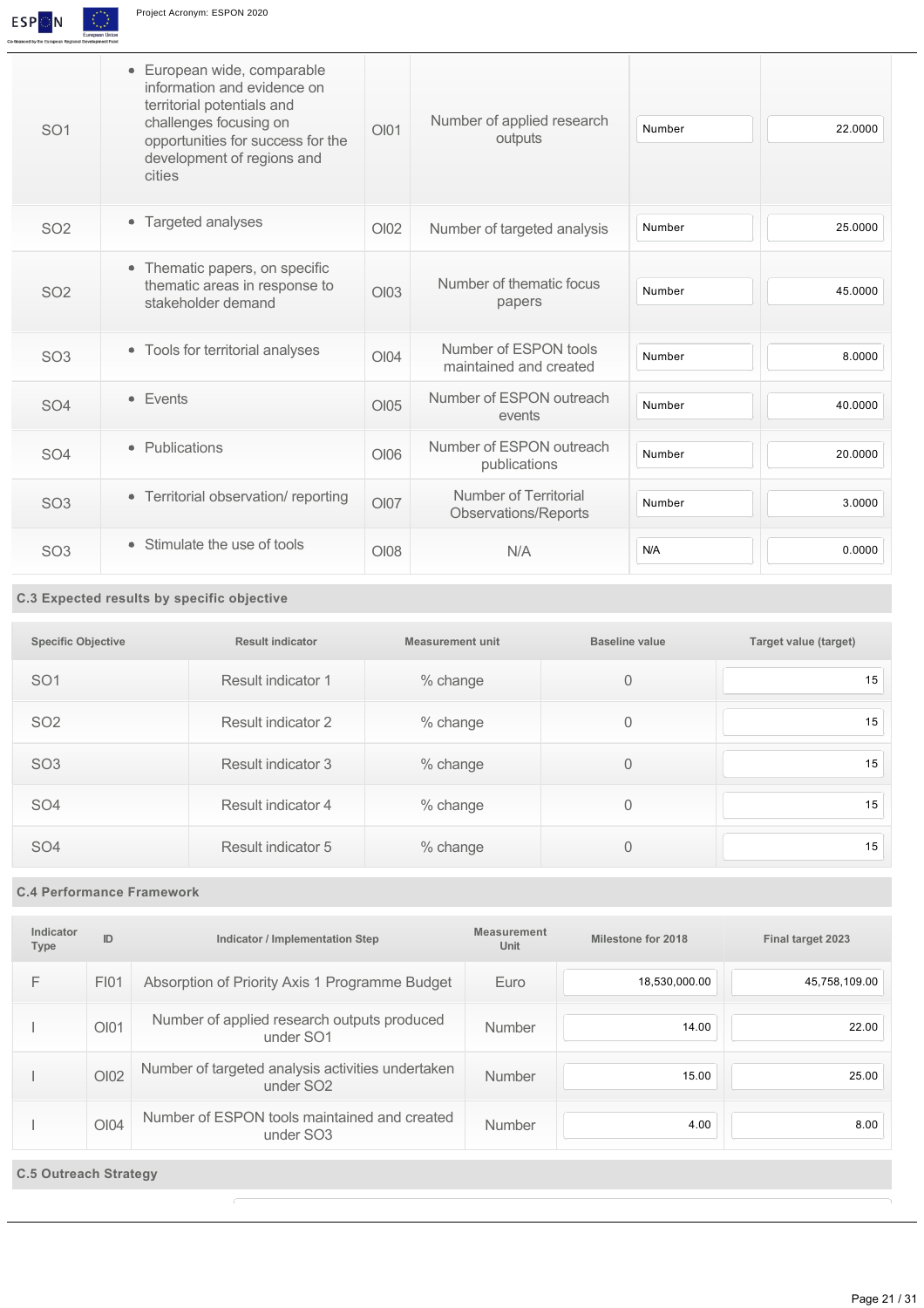

#### **Outreach strategy** Mission and Aims of the Outreach Strategy

The overall purpose of ESPON 2020 Outreach Strategy is to provide appropriate, consistent, accurate and timely communications to all interested parties and stakeholders and to the public at large, based on the ESPON EGTC's own evidence-based analyses supported by the wealth of territorial evidence produced within both ESPON 2006 and ESPON 2013 as well as new territorial evidence that will become available with the implementation of ESPON 2020.

 The ESPON EGTC will communicate on all themes and topics within its mission and promote the territorial dimension in relevant policy processes, such as the EU 2020 Strategy, EU Cohesion Policy 20142020, the Territorial Agenda 2020 as well as other sectoral policies and European funding programmes. The communication will address policy makers and stakeholders on all administrative levels involved in policy development with a territorial dimension in order to bring information and understanding of the larger context and the European perspective.

 A critical success factor in achieving this goal lies in ESPON EGTC's ability to establish itself as an authoritative and trusted voice with regard to pan-European, comparable, systematic and reliable territorial evidence.

A main objective of the ESPON EGTC is to contribute to the overall mission of the ESPON 2020 Cooperation Programme and "continue the consolidation of a European Territorial Observatory Network and continue improving the provision and policy use of pan-European, comparable, systematic and reliable territorial evidence".

By providing policy makers and experts with research results, analyses, indicators, data and tools of the highest quality and disseminating such advice and recommendations through effective communication in collaboration with the European Commission, 28 EU Member States, Iceland, Liechtenstein, Norway and Switzerland, the ESPON Managing Authority and interested bodies and stakeholders, the ESPON EGTC will strive to build confidence in the use of territorial evidence in policy development and processing.

The specific overall aims for the outreach activities are as follows:

• Promote the use of European territorial evidence towards a larger group of potential users and enhance a targeted and direct involvement of stakeholders.

• Increase the impact and presence of ESPON territorial evidence and recommendations in policy debates at European, transnational and national levels.

• Ensure relevant and understandable messages and address all topics within its mission enhancing a European territorial dimension at all levels of policy making.

• Engage with policymakers, practitioners, stakeholders at transnational and national level in cooperation with the ECP Network. • Continue cooperating with academics, scientists and researchers and contributing to the further consolidation of the scientific community in the field of territorial research in Europe.

• Communicate and inform all target groups and the general public about the Single Operation and its achievements in close cooperation with the Managing Authority, as indicated in the MA's Communication Strategy and the Operation Implementation Guidelines.

Territorial evidence resulting from scientific excellence is a prerequisite for the implementation of effective communications by the ESPON EGTC. The quality of the different outputs envisaged including the rapid analytical response to policy demands, are critical to ESPON attaining its outreach and communication objectives.

Key Objectives of the Outreach Strategy The key strategic are:

#### Better integrate science in policy making

In developing communications and outreach actions, ESPON seeks to translate scientific evidence into clear, accessible and meaningful messages, addressing the needs of key audiences. The high quality of new territorial evidence, applied research, analyses, data, indicators and tools to be produced during the implementation period will be the main ingredient of the outreach actions. In addition to explaining and "translating" scientific evidence and data, ESPON 2020 communications and outreach activities have also to provide clear advice and recommendation for policy considerations at all levels, from European level to Member States, their regions and cities.

Quick responses to increased demand for territorial evidence and analyses

ESPON shall produce short policy-relevant analyses, such as policy briefs, working papers or similar, based on the real needs of its target groups in a timely and responsive manner, being understandable and efficiently communicated. This new type of ESPON support to policy development shall enhance a rapid transfer and uptake of the territorial knowledge and tools produced and will be an important element in the outreach activities.

Engage closely with old and new key actors at all levels

 In order to reach target groups with pertinent and effective messages and strengthen links and relations with main stakeholders and "ambassadors", EU actors (EU Institutions, EU Presidencies), EU Member States, Partner States, regions and cities, Eyropean funding programme authorities, academia and other stakeholders will be involved both in the formulation, development and dissemination of ESPON's territorial evidence in order to ensure that messages address appropriately the needs of its target groups.

The ESPON EGTC will liaise closely with the Monitoring Committee through the Managing Authority and the Project Support Team for Transnational Outreach to facilitate timely and consistent dissemination of messages across the network and to relevant media. The European Commission and other EU bodies such as the Committee of the Regions, will be associated throughout this process. Other important actors and stakeholders that in the previous programming period have been strongly engaged with ESPON will be involved in the development and dissemination of outreach actions.

Build visibility based on original and high quality content To build visibility content is king. Original content creates visitors to the website and social media, links, mentions, attendance to events and so on. The quality of ESPON's outputs in terms of reports from applied research projects, targeted analyses and tools along with the production of own analyses to respond to policy demands are critical to the ESPON attaining its outreach and communications objectives.

Promote European and transnational uptake

Both the European and the transnational/national level are key strands for the outreach. In particular, the ESPON EGTC will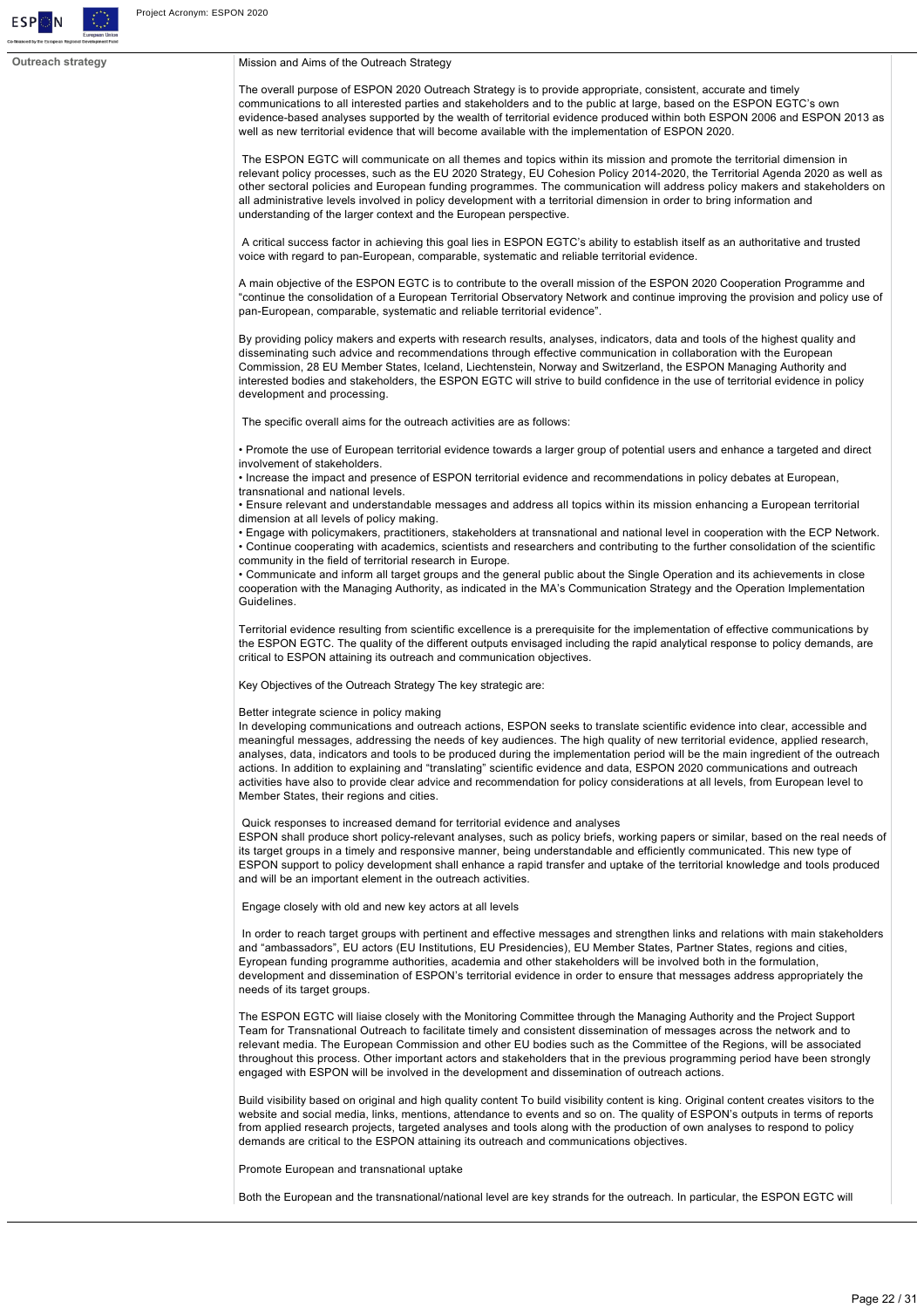

|                                                  | ensure transnational uptake of results building on experiences from ESPON 2006 and 2013 and engaging external expertise. In<br>order to ensure the highest possible level of impact in relation to national, regional and local policy makers the ESPON Contact<br>Points nominated by EU Member States and Partner States (ECP network) will be a key cooperation partner in advising how best<br>to involve this target group.                                                                                                                                                                                                   |  |  |
|--------------------------------------------------|------------------------------------------------------------------------------------------------------------------------------------------------------------------------------------------------------------------------------------------------------------------------------------------------------------------------------------------------------------------------------------------------------------------------------------------------------------------------------------------------------------------------------------------------------------------------------------------------------------------------------------|--|--|
|                                                  | Strive for "less is more" in terms of printed material                                                                                                                                                                                                                                                                                                                                                                                                                                                                                                                                                                             |  |  |
|                                                  | The volume of printed material has today reached levels where the communication efficiency has decreased compared to earlier.<br>At the same time the use of digital communication has increased and become a common channel for dissemination of<br>information. The need for numerous printed reports and material is therefore less than before and the strategy is to produce less<br>high quality, long reports and more short high quality material, and to use more resources for digital dissemination via the<br>ESPON website. This will include a stronger use of web documents and e-books in the outreach activities. |  |  |
|                                                  | Go digital and make ESPON more "sociable"                                                                                                                                                                                                                                                                                                                                                                                                                                                                                                                                                                                          |  |  |
|                                                  | The digital revolution is progressing very fast; online communications in daily life play an ever increasing role.                                                                                                                                                                                                                                                                                                                                                                                                                                                                                                                 |  |  |
|                                                  | The Outreach Strategy shall respond to this development by more digital communication activities. The ESPON EGTC will fully<br>engage with a more digital oriented approach, and increasingly address the target groups via digital channels and<br>communication tools like the ESPON Website, Twitter, Youtube, Pinterest, Facebook, Instagram, Blogs and more depending on<br>the use that its target audience make of other social tools.                                                                                                                                                                                      |  |  |
|                                                  | Reaching the Target Groups The ESPON 2020 Cooperation Programme clearly defines key target groups for receiving and using<br>the ESPON territorial evidence (see the ESPON 2020 CP and OS).                                                                                                                                                                                                                                                                                                                                                                                                                                        |  |  |
|                                                  | The Outreach Strategy in its implementation will fully comply with the priority of target groups set. In reaching out to the different<br>target groups the following approaches will be used:                                                                                                                                                                                                                                                                                                                                                                                                                                     |  |  |
|                                                  | One size does not fit all                                                                                                                                                                                                                                                                                                                                                                                                                                                                                                                                                                                                          |  |  |
|                                                  | Given the broadness of the target groups and, as consequence, different levels of awareness, interest in and attitudes towards<br>the use of territorial evidence in policy development, it is neither possible nor desirable for ESPON to seek to address the<br>resulting diverse and multiple information needs of policy makers and experts through a single and unique message<br>disseminated across Europe. Here, more diversified and targeted means of communication will be used to ensure the outreach<br>wanted.                                                                                                       |  |  |
|                                                  | For outreach at transnational/national level the advice and cooperation with the ECP Network will play an important role to define<br>the best means of communication as each ECP has knowledge and relations with national stakeholders. The ECP network shall<br>be involved to make the transnational outreach efficient and to expand communications outreach and understanding of<br>messages by policy makers and experts at translational /national/ level.                                                                                                                                                                 |  |  |
| Influencing the influencers                      |                                                                                                                                                                                                                                                                                                                                                                                                                                                                                                                                                                                                                                    |  |  |
|                                                  | Obviously all members of all target groups cannot be covered or captured by ESPON's communications and outreach strategy. It<br>will be necessary to make priorities that ensure outreach to key policy makers and policy arenas and processes. Here it will be<br>important for the ESPON EGTC to focus on providing partners with the information they require and with messages which can be<br>further tailored to meet specific audience needs.                                                                                                                                                                               |  |  |
|                                                  | The ESPON EGTC has developed the Outreach Strategy in more detail in a separate document. This document can be made<br>available to the MC upon request.                                                                                                                                                                                                                                                                                                                                                                                                                                                                           |  |  |
|                                                  | 10,270 / 15,000 characters                                                                                                                                                                                                                                                                                                                                                                                                                                                                                                                                                                                                         |  |  |
| <b>C.6 Activities outside the Programme Area</b> |                                                                                                                                                                                                                                                                                                                                                                                                                                                                                                                                                                                                                                    |  |  |
| Activities outside programme area                | No activities or events are currently proposed outside the programme area. However, in the ongoing globalisation it is highly<br>probable that ESPON will be involved or invited to activities outside the programme area. Should a request be received, or should<br>the implementation of the Operation call for this, the ESPON EGTC have made a budget reserve of 10.000 Euro and will<br>administer these as follows:                                                                                                                                                                                                         |  |  |
|                                                  | • Justifying such activities will depend on whether the activity/event (i) will benefit the programme area and (ii) is essential for the<br>implementation of the Operation.<br>• Relevant requests for financing events or presenting ESPON territorial evidence and tools at events organised by other bodies<br>and organisations located outside the 32 countries participating in ESPON 2020 will as far as the timing allows be included in<br>the AWP and decided by the MC.                                                                                                                                                |  |  |
|                                                  | • Ad hoc requests for participating in or financing such events will be considered by the Director. If considered justifiable and<br>sufficiently important for ESPON, the Director will consult the MA for acceptance of the participation of the ESPON EGTC. Each<br>Activity Report will inform the MC about event attendance requests and the decision to participate.                                                                                                                                                                                                                                                         |  |  |
|                                                  | In justified cases the ESPON EGTC will ensure to respect the financial management rules of Art. 20 of Regulation (EU)<br>1299/2013 as described in the OIG.                                                                                                                                                                                                                                                                                                                                                                                                                                                                        |  |  |
|                                                  | 1,379 / 7,500 characters                                                                                                                                                                                                                                                                                                                                                                                                                                                                                                                                                                                                           |  |  |
| Budget outside programme area                    | 10,000.00                                                                                                                                                                                                                                                                                                                                                                                                                                                                                                                                                                                                                          |  |  |
| ERDF outside the programme area<br>(indicative)  | 8,177.00                                                                                                                                                                                                                                                                                                                                                                                                                                                                                                                                                                                                                           |  |  |
| % of total ERDF (indicative)                     | 0.02                                                                                                                                                                                                                                                                                                                                                                                                                                                                                                                                                                                                                               |  |  |

**C.7 Durability of the operation outputs and results**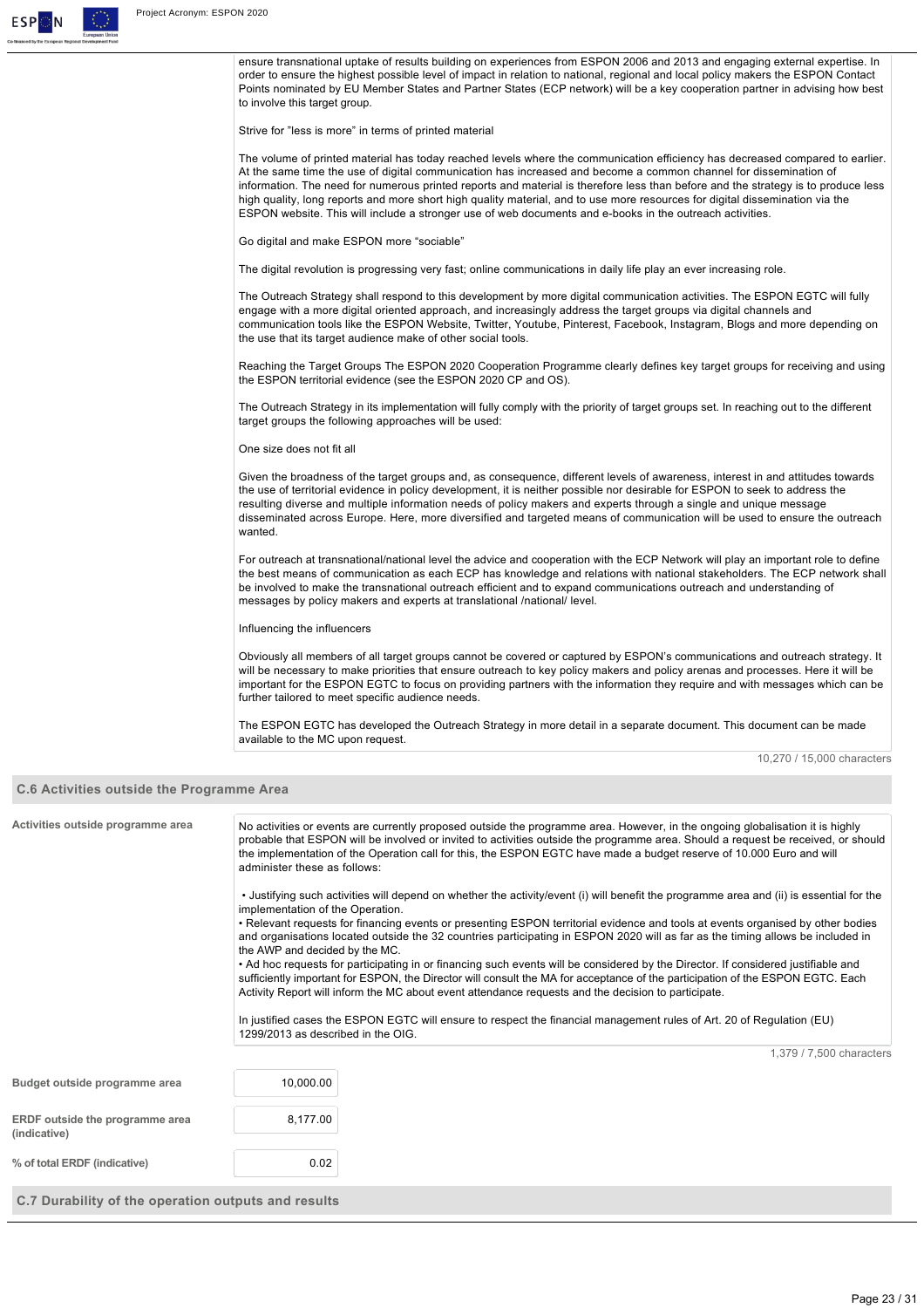

**Operation output and result durability** The outputs and results of the Operation are considered having an inherent lasting effect. The applied research and analytical undertakings related to territorial evidence is gradually building up European territorial knowledge and a community that in line with all academic activity can benefit the societal development and future generations. More concrete, experience on relevant typologies, scenario techniques, impact assessment tools, indicator constructions, data collection for time series etc. all represent durable outputs of the Operation. Also the outreach and events will contribute to the building of European cooperation and mutual understanding.

> In terms of keeping the output and results alive after 2022, this is depending of a political decision as the ESPON 2020 Programme is closely connected to and for the majority financed by EU Cohesion Policy. However, the mission for the programme calls for consolidating a European Territorial Evidence Network which is behind the renewal of outputs and the reorganisation of the institutional structure with the establishment of the ESPON EGTC. The Operation will strive to move ESPON in the direction of the programme mission and the ESPON EGTC will seek to perform as a prominent European node for territorial evidence and thereby provide a solid spring board for a durable continuation.

> By 2022 the ESPON EGTC will leave a vast improvement of the European territorial evidence base to the 32 countries being the owners of the ESPON 2020 Cooperation Programme. This will include at least the result of 22 Applied Research project; 25 Targeted Analyses; evidence support provided to other European funding programmes; a toolbox with at least 8 tools, upgraded monitoring systems for Europe and macro regions, a database with unique datasets and indicators; a wealth of printed and digital material and a network of policy makers, stakeholders, experts and scientists informed about territorial dynamics, policy impacts and perspectives.

> The Operation is programmed to keep this resource operational until the end of 2022 at which moment the financial resources for the Operation will be spent. Hereafter the challenge of a committed continuation taking the next step in consolidating ESPON lies with the MA.

> > 2,282 / 7,500 characters

#### **C.8 Horizontal principles**

| Horizontal<br>principle                     | Type of contribution | Description of the contribution                                                                                                                                                                                                                                                                                                                                                      |
|---------------------------------------------|----------------------|--------------------------------------------------------------------------------------------------------------------------------------------------------------------------------------------------------------------------------------------------------------------------------------------------------------------------------------------------------------------------------------|
| <b>Equality</b><br>between men<br>and women | neutral              | The neutral effect of the Operation is due to its very nature of basically ensuring evidence through external expertise<br>found via procurement and open EU wide competition where quality of deliveries will be considered independent of the<br>gender of experts. The ESPON EGTC will apply the principle of equal gender in its recruitment of staff.<br>340 / 1.000 characters |

#### **C.9 Evaluation**

| Evaluation | The approved ESPON 2020 CP includes a series of results and output indicators for each of the SOs of Priority Axis 1. The<br>indicators are routed in the intervention logic of the ESPON 2020 CP reflecting the main measurable outcomes expected for each<br>SO. The continuous monitoring and evaluation of the performance of the ESPON EGTC in achieving its objectives is<br>acknowledged to be an essential element of the Operation. The MA has elaborated a detailed Evaluation Plan at programme<br>level which is intended to set out how ongoing evaluations will be organised. The Evaluation Plan devolves certain tasks to the<br>ESPON EGTC in order to ensure the collection of the essential data is available for the MA to meet its obligations. |
|------------|----------------------------------------------------------------------------------------------------------------------------------------------------------------------------------------------------------------------------------------------------------------------------------------------------------------------------------------------------------------------------------------------------------------------------------------------------------------------------------------------------------------------------------------------------------------------------------------------------------------------------------------------------------------------------------------------------------------------------------------------------------------------|
|            | The ESPON EGTC will by the 30th April each year produce and submit an Evaluation Report to the ESPON 2020 MA which shall<br>be included in the first Activity Report or each year and will include, at a minimum, the following information:                                                                                                                                                                                                                                                                                                                                                                                                                                                                                                                         |
|            | • An introduction outlining the rationale, background, coverage and main approach to the Evaluation Report.<br>• A detailed review of evaluation activities undertaken during the preceding year and methods used to capture data (e.g. surveys,<br>questionnaires, number of respondents etc) taken together with those of earlier years.                                                                                                                                                                                                                                                                                                                                                                                                                           |
|            | • The results of the evaluation activities vis-à-vis the baseline set in the ESPON 2020 CP and the cumulative progress towards<br>achieving the targets set.                                                                                                                                                                                                                                                                                                                                                                                                                                                                                                                                                                                                         |
|            | • A commentary on the results of the evaluation process and progress towards achieving targets together with recommendations<br>for future evaluation activities (including any recommended changes to programme management).                                                                                                                                                                                                                                                                                                                                                                                                                                                                                                                                        |
|            | For each AWP, the ESPON EGTC will fully set out a list and timetable of planned evaluations for the subsequent year.                                                                                                                                                                                                                                                                                                                                                                                                                                                                                                                                                                                                                                                 |

 A staff member within the ESPON EGTC will be assigned the responsibility for the consistent monitoring of indicators throughout the life cycle of the Operation together with the management and preparation of the Evaluation Reports. A "four eye-principle" will be applied and there will be an internal independent review by other staff before communicating to the MA.

2,157 / 7,500 characters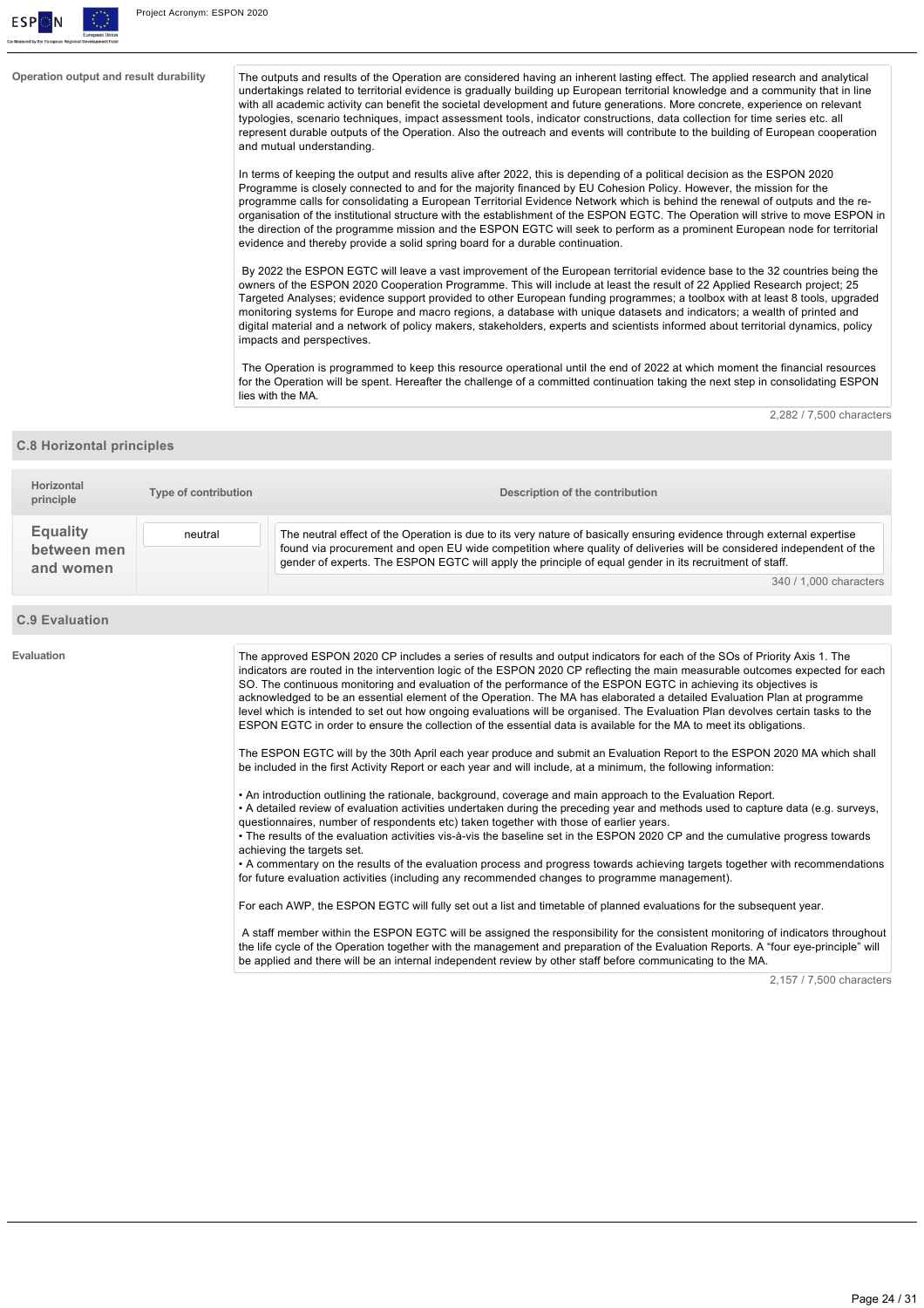

# **Management of the Operation**

#### **D.1 Description of the Single Beneficiary**

| Single beneficiary description  | The ESPON EGTC was formally established in Luxembourg on 9 January 2015 by Decree of the Grand Duchy of Luxembourg. The<br>Assembly governing the EGTC includes Luxembourg and Belgium, represented by their three Belgian regions, Brussels Capital,<br>Flanders and Wallonia.                                                                                                                                                                                                                                                                                                                                                                                                                                                                                                                                 |
|---------------------------------|-----------------------------------------------------------------------------------------------------------------------------------------------------------------------------------------------------------------------------------------------------------------------------------------------------------------------------------------------------------------------------------------------------------------------------------------------------------------------------------------------------------------------------------------------------------------------------------------------------------------------------------------------------------------------------------------------------------------------------------------------------------------------------------------------------------------|
|                                 | The ESPON EGTC is staffed by experienced staff members from the ESPON Coordination Unit of the ESPON 2013 Programme that was<br>transferred to the ESPON EGTC on 1 July 2015. They include senior experts, experienced in project development and management and<br>in financial and administrative management related to the EU Structural Funds implementation. The large majority of staff have more<br>than 7-8 years length of service related to ESPON and are behind the successful implementation of the former ESPON programmes.                                                                                                                                                                                                                                                                       |
|                                 | A total of eighteen (18) staff are foreseen to be employed in the ESPON EGTC. The current permanent staff of the ESPON EGTC (as of<br>28th July 2015) includes the following:                                                                                                                                                                                                                                                                                                                                                                                                                                                                                                                                                                                                                                   |
|                                 | • The Director.<br>• Six Project Experts, of which five are at senior level.<br>• One Financial Expert.<br>• One Senior Office Administrator/Financial Officer.<br>• One Administrative Officer.                                                                                                                                                                                                                                                                                                                                                                                                                                                                                                                                                                                                                |
|                                 | In addition, two temporary assignments are currently in place until 1st September 2015:                                                                                                                                                                                                                                                                                                                                                                                                                                                                                                                                                                                                                                                                                                                         |
|                                 | • One Temporary Project Expert.<br>• One Administrative Officer (Half -Time).                                                                                                                                                                                                                                                                                                                                                                                                                                                                                                                                                                                                                                                                                                                                   |
|                                 | By 1st January 2016, one Project Expert specialised in financial management and administration and with coordination experience and<br>one Financial Expert, both senior (by 1 August 2015), who currently are assigned to the ESPON MA to support the closure of the ESPON<br>2013 Programme, will be transferred to the ESPON EGTC.                                                                                                                                                                                                                                                                                                                                                                                                                                                                           |
|                                 | In addition, the ESPON EGTC is currently in the process of employing additional staff in accordance with the intentions of the ESPON<br>2020 CP and in order to fine-tune the capacity and skills of the organisation to meet the requirements of the ESPON EGTC:                                                                                                                                                                                                                                                                                                                                                                                                                                                                                                                                               |
|                                 | • Three new posts as 'Project Expert/Policy and Projects', 'Project Expert/IT and Tools' and as 'Lawyer/European and Luxembourg law'<br>have been advertised Europe wide. The selection process is ongoing and the new staff are expected to be appointed by Quarter 3 2015.<br>• Two posts as 'Head of Unit', one 'Project Expert/Press Officer (Journalist)' and 'One Administrative Officer' will be published during<br>Quarter 3 or Quarter 4 of 2015 (see D.2).                                                                                                                                                                                                                                                                                                                                           |
|                                 | Once the set-up is complete, the ESPON EGTC is envisaged to include eighteen (18) full time-equivalent permanent staff.                                                                                                                                                                                                                                                                                                                                                                                                                                                                                                                                                                                                                                                                                         |
|                                 | The ESPON EGTC will then include the necessary mix of relevant expertise, skills and capacity to deliver on the innovative elements to<br>be implemented and to act as a legal entity with a substantial responsibility for sound management and administration.                                                                                                                                                                                                                                                                                                                                                                                                                                                                                                                                                |
|                                 | The educational disciplines of staff include economics, regional and urban economy, geography, territorial management, spatial<br>planning, mathematics, communication, modern history, marketing and management. Two staff members carry a PhD. The present<br>thematic competences will become further widened by the recruitment of additional staff as described above.                                                                                                                                                                                                                                                                                                                                                                                                                                     |
|                                 | 3.079 / 15.000 characters                                                                                                                                                                                                                                                                                                                                                                                                                                                                                                                                                                                                                                                                                                                                                                                       |
| <b>D.2 Management structure</b> |                                                                                                                                                                                                                                                                                                                                                                                                                                                                                                                                                                                                                                                                                                                                                                                                                 |
| <b>Management structure</b>     | The 'Organigram' approved by the ESPON EGTC Assembly and organisational structure envisaged for the ESPON EGTC implies that<br>the Director takes the overall responsibility for the Operation supported by two Head of Units (See Annex 1). It is previewed to also<br>assign specific administrative resources to the Director. Two separate but integrated units are proposed which will comprise the<br><b>ESPON EGTC as follows:</b>                                                                                                                                                                                                                                                                                                                                                                       |
|                                 | • Administration and Management Unit: This unit shall be responsible for issues related to the Grant Agreement and the activities to be<br>implemented related to the Operation. The tasks include public procurement, budget, human resources, administration and<br>accountancy, legal advice, contracting of staff and activities, office administration as well as the secretarial support to the ESPON EGTC<br>Assembly. This unit is envisaged by Quarter 4 2015/Quarter 1 2016 to include six staff of which one will be Head of Unit with<br>responsibility for operational management of the unit. A key objective of the Administration and Management Unit shall be to contribute to<br>SO5 - the leaner, more effective and efficient implementation provision and proficient programme assistance. |

• Evidence and Outreach Unit: This unit shall be responsible for the content and outreach activities related to the Operation and the actions/activities to be implemented under SO 14 of the ESPON 2020 Cooperation Programme. The tasks here will include formulation, processing and managing Applied Research projects, Targets Analyses and evidence support, monitoring and tools development and outreach towards the European as well transnational/national levels. This unit will be responsible for maximising the synergy and consistency of the content of the Operation, and in particular for using the inhouse ESPON EGTC capacity to deliver rapid analytical responses to policy processes and for the involvement of external senior capacity to ensure scientific quality. This unit will by Quarter 4 2015/Quarter 1 2016 include eleven staff of which one will be Head of Unit with responsibility for operational management of the unit .

For daily management, the Head of Unit shall be responsible for leading and managing the Project Experts dedicated to the Unit. Guidelines for internal procedures at the ESPON EGTC shall be developed and made available for all staff. Both Heads of Unit together with the Director will have regular coordination meetings to ensure that the activities are being implemented in accordance with each AWP and in monitoring progress. At project level, for each activity a Project Experts will be paired with a Financial Expert who will share the responsibility for an impeccable project and contract management as well as deliveries in accordance with the Terms of Reference. This process will be overseen by the Head of Unit and with the input of the inhouse lawyer, as required.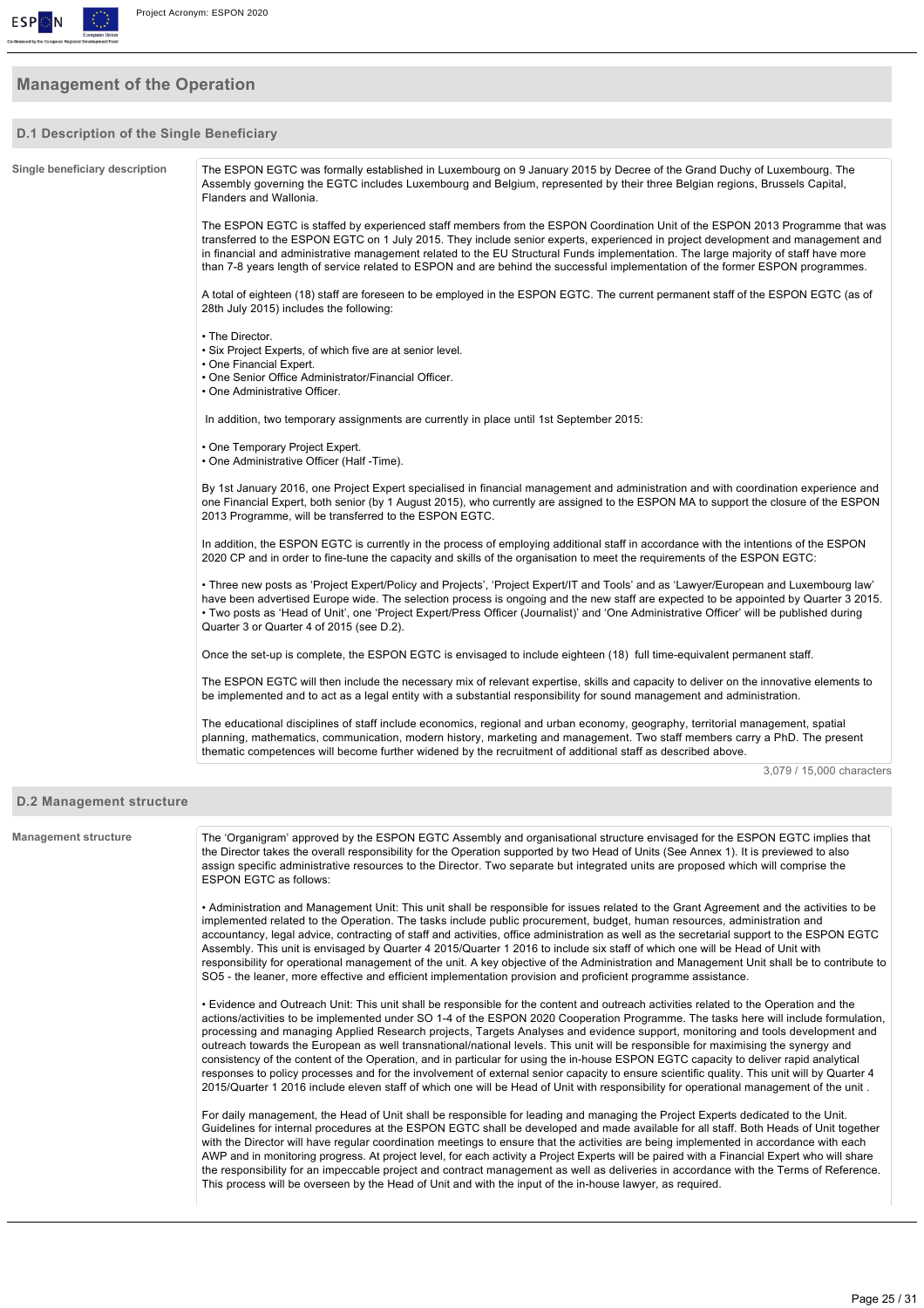

During the transition period until end 2015/beginning of 2016, during which time new staff will be recruited and new management structures are being established, the ESPON EGTC will apply the basic principles of the new organisational setup described above in so far as possible and gradually move towards its full implementation. This will be ensured through particular management efforts by the Director as well as substantial support and commitment by the EGTC staff.

In accordance with the Operation Implementation Guidelines, the ESPON EGTC will run a public procurement Quarter 4/ 2015, as soon as the contracting is confirmed, in order to identify the independent controller, compliant with the first level control system set up in Luxembourg, in accordance with Article 125 of Regulation (EU) No 1303/2013 and Article 23 of Regulation (EU) No 1299/2013. The designated First Level Controller of the ESPON EGTC will have to be approved by the Central Approbation Body, appointed by Luxembourg, to check if he/she holds the qualifications required, laid down in the regulatory and national legal frameworks.

The ESPON EGTC will make sure that the FLC will receive the approved version of the Operation Proposal and the Grant Agreement as well as the Operation Implementation Guidelines. The FLC will control the ESPON EGTC in order to provide a guarantee for the programme authorities that costs co-financed under the ESPON 2020 programme are accounted for and claimed in accordance with the legal and financial provisions of the grant agreement, the approved Operation Proposal, the ESPON 2020 programme rules, national rules and EU regulations. Timely submission of each Progress Report to the FLC and then to the MA will be strictly monitored by the ESPON EGTC. Progress Reports will be prepared and finalised by the ESPON EGTC and certified by FLC in accordance to reporting periods defined in the Grant Agreement and to meet the reporting deadlines of 30 April and 31 October every year in order to provide the MA with the necessary information to comply with EC reporting requirements.

As regards reporting procedures, each Progress Report has to be verified and confirmed before submission to the MA by the FLC. The ESPON EGTC will submit each Progress Report via the online monitoring system of the programme, the e-MS (together with the required supporting documents) to the controller in order to have its expenditure validated. The first level controller will verify that the reported activities have taken place and that the delivery of sublcontracted supplies, work and goods is in progress or has been completed. In accordance with Regulation (EU) No 1303/2013 Article 125 (5), the FLC verification will be done onlihelspot, at least once during the implementation of the Single Operation. Once the FLC finalises its control, the ESPON EGTC will submit to the MA, via the online e-MS platform of the programme, the Progress Report, which shall be composed of (1) a Financial Report sections, and (2) an Activity Report together with the control certificate, the control report, the control checklist. The MA has ensured that MC members will have full reading access to these documents via the elMS platform.

 As for the Evaluation procedures, the ESPON EGTC has developed an Evaluation Plan (See C.9 and D.3.). By 30th April each year, the ESPON EGTC will submit its first Progress Report to the MA which will include a comprehensive review of the activities undertaken in the previous AWP, including information on activities and outputs under SO1-SO4, and an Evaluation Report reporting on progress towards achieving outputs and results indicators. The Evaluation Report will be included in the Activity Report.

6,641 / 7,500 characters

| D.2.1 Management of the Single Operation                     |    |                    |
|--------------------------------------------------------------|----|--------------------|
| Will management of the single<br>operation be externalised?  | No |                    |
| Name                                                         |    |                    |
| E-mail address                                               |    | 0 / 500 characters |
|                                                              |    | 0 / 500 characters |
| Telephone                                                    |    | 0 / 500 characters |
| D.2.2 Finance management                                     |    |                    |
| Will finance management be<br>externalised?                  | No |                    |
| Name                                                         |    | 0 / 500 characters |
| E-mail address                                               |    |                    |
| Telephone                                                    |    | 0 / 500 characters |
|                                                              |    | 0 / 500 characters |
| D.2.3 Communication & outreach management                    |    |                    |
| Will communication & outreach<br>management be externalised? | No |                    |
| Name                                                         |    | 0 / 500 characters |
| E-mail address                                               |    |                    |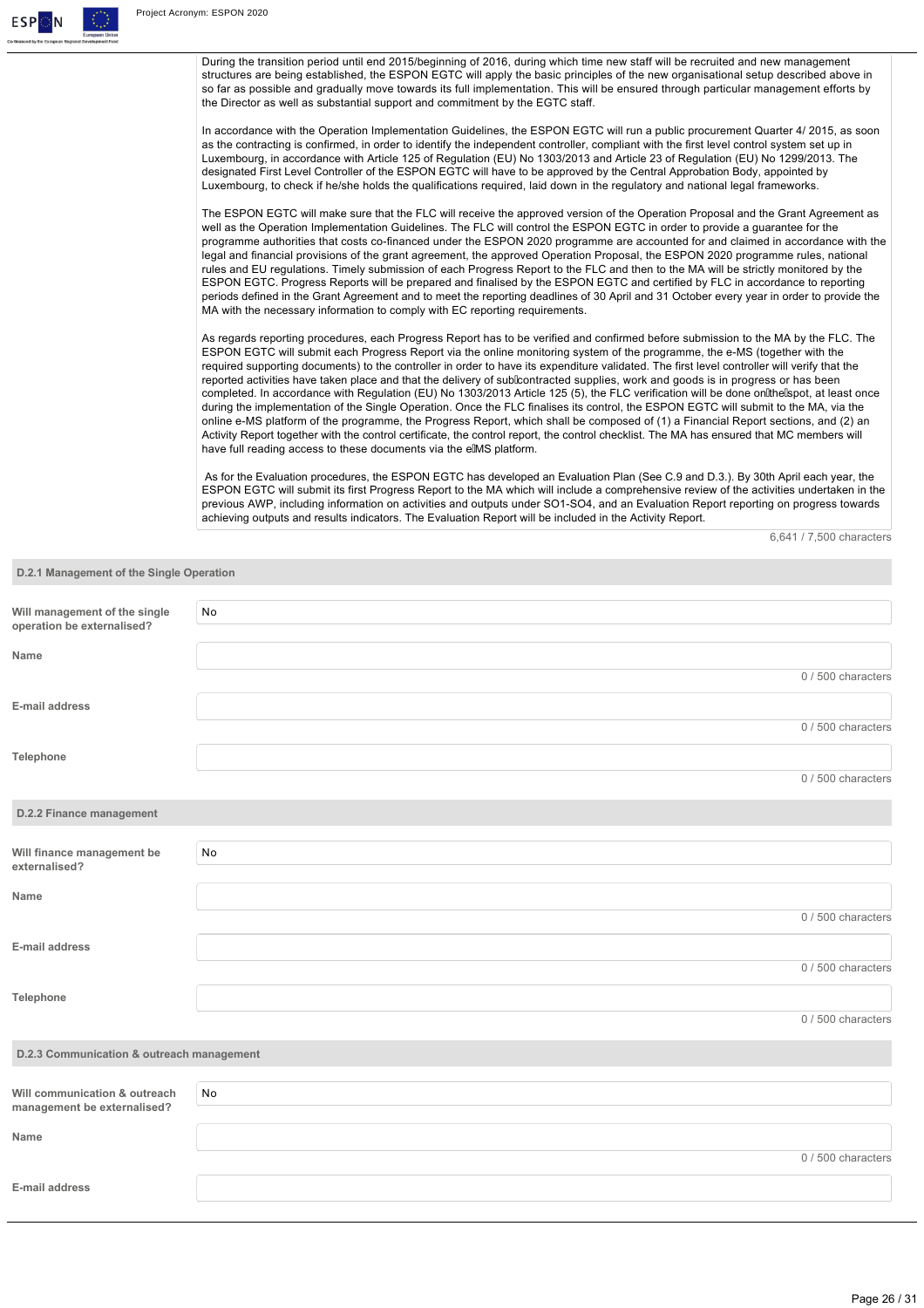

**Telephone**

0 / 500 characters

0 / 500 characters

#### **D.3 Quality management**

**Quality management** The requested minimum quality standards for the Operation will be ensured by the ESPON EGTC through several measures (see below).

> In terms of geographical coverage the Operation shall ensure the European dimension and perspective of territorial evidence which will be the starting point for all activities. However, in targeted analysis and case studies it is envisaged to zoom-in on subsets of national territories.

The measures taken to ensure a high quality level of outputs include in particular :

• Expanded In-House Staff Capacity: (see also D.1) The ESPON EGTC will expand its in-house staff capacity in order to host a critical mass of highly qualified, experienced and specialist personnel dedicated exclusively to research and project management with highquality working conditions to attract senior researchers with a high profile. The ESPON EGTC will host a total of nineteen full-time staff equivalent which, in addition to the Director, will include eleven (11) staff dedicated to activities foreseen under Specific Objectives 1-4 and six (6) staff dedicated to administration and management related issues. The Director of the ESPON EGTC will assume overall responsibility for internal coordination, steering and quality management. The Director will be assisted by two Heads of Unit for each unit who will have operational responsibility for progress and quality in relation to the output and performance of their respective units. This includes all tasks related to the organisation of work, ensuring timely deliveries and quality control of the outputs produced.

• Internal Coordination and Management: (see also D.2, D.4 and Annex 1) Internal management and coordination is essential to ensure high quality and timely delivery of outputs. The internal management and coordination of the ESPON EGTC is foreseen at two levels. Firstly, the Director and the two Heads of Unit will perform 'Operation Coordination' to ensure high-level oversight, strategic coordination and steering of the Operation. Secondly, at project or activity level there will be close coupling of staff to ensure close coordination of project management, including regular meetings, in particular in relation to sound project and financial management. An internal manual, currently being prepared for the ESPON EGTC, will support a quality management.

• Senior Scientific Quality Management: Scientific excellence and impeccable analytical standards is one precondition for the ESPON EGTC to be recognised as the benchmark for European territorial evidence production. Senior scientific Quality Management will be contracted as external expertise to enhance the effectiveness, reputation and standing of the ESPON EGTC for producing pan-European territorial evidence and analysis and to help ensure all project outputs are scientifically rigorous, realistic and relevant. The senior scientific quality management will be procured following an open EU wide call for tender and engaged on a service contract basis. The key role of the senior scientific quality management will be as follows:

- Provide strategic direction and scientific supervisory support to the ESPON EGTC, including to the director and the head of unit responsible for content and, where necessary, to PSTs.

- Give guidance on scientific matters to ESPON EGTC project experts responsible for project development and implementation, in particular related to applied research projects.

Offer scientific feedback on key deliveries from relevant project activities, as requested.

- If relevant, participate in ESPON events and assist in developing the transnational cooperation around ESPON research.

Comprehensive terms of reference detailing the precise activities of the senior scientific quality management will be developed by the ESPON EGTC in Quarter 4 2015. It is anticipated that the procurement process will commence in Quarter 4 of 2015 or Quarter 1 of 2016 and that the senior scientific quality management will be in situ in Quarter 2 of 2016 for an initial three year contract. As part of the contracting it will be ensured that no conflict of interest occurs to project activities.

• Project Support Teams: PSTs are a major innovation of the ESPON 2020 Cooperation Programme and will ensure that representatives of the ESPON MC and the European Commission can actively participate in tracking, advising and steering the progress of individual activities and shaping the outputs and in the preparation of terms of reference and the setting of selection criteria for the related external expertise contracts. PSTs will play a key role in ensuring the high-quality and policy relevance of outputs. As part of the preparation of each AWP, the ESPON EGTC, in consultation with the MC, will give consideration for the need to establish a PST under the relevant activities proposed. The AWP proposal will include activities where a PST could benefit quality. The ESPON EGTC expects the MC to decide and inform on members of the PST when adopting the AWP. The PST will be managed by the ESPON EGTC where the responsible project expert for the activity will perform the secretarial role. PSTs shall be active in the full life-cycle of a project and will be involved in the ToR and in all subsequent steps including the final delivery. The involvement of MC members and representatives from European Commission nominated to provide policy guidance will normally include 34 meetings with the research team. However, digital communication within the PST might lower the need for travel.

• Monitoring and Evaluation: (see also C.9) The ESPON EGTC will implement a comprehensive evaluation plan. The key objective of the evaluation plan is to monitor the usefulness and satisfaction of ESPON outputs amongst key target groups. Feedback will be regularly collected and evaluated to continually monitor the performance of the ESPON EGTC in achieving a high-quality level of outputs. An Evaluation Report will be submitted to the ESPON MC and MA annually as part of the first Activity Report which will report on both output and results indicators. This will allow the ESPON EGTC to remain continuously sensitive to stakeholder feedback throughout the implementation of the Operation in order to ensure each AWP is meeting the evolving demands of target stakeholders.

• Efficient Administration and Financial Management: (see also D5 & D.5.1) Efficient internal administration and financial governance arrangements has been set up as essential for quality control. This will be achieved by the appropriate level of qualified and experienced staff present in the ESPON EGTC with a sufficient level of administrative and financial management capacity to deal effectively with EU and Luxembourg administrative rules, in particular related to public procurement. Legal expertise will be part of the in-house capacity. Bi-Annual Progress Reports will be submitted to the MA every six months which will include (1) a Financial Report and (2) an Activity Report and provide control points of the quality of administration and financial management.

7,129 / 7,500 characters

**D.4 Interaction between the Single Beneficiary, the MA and the MC**

Interaction **Interaction** Continuous interaction and good lines of communication between the ESPON EGTC, the MA and the MC is considered of paramount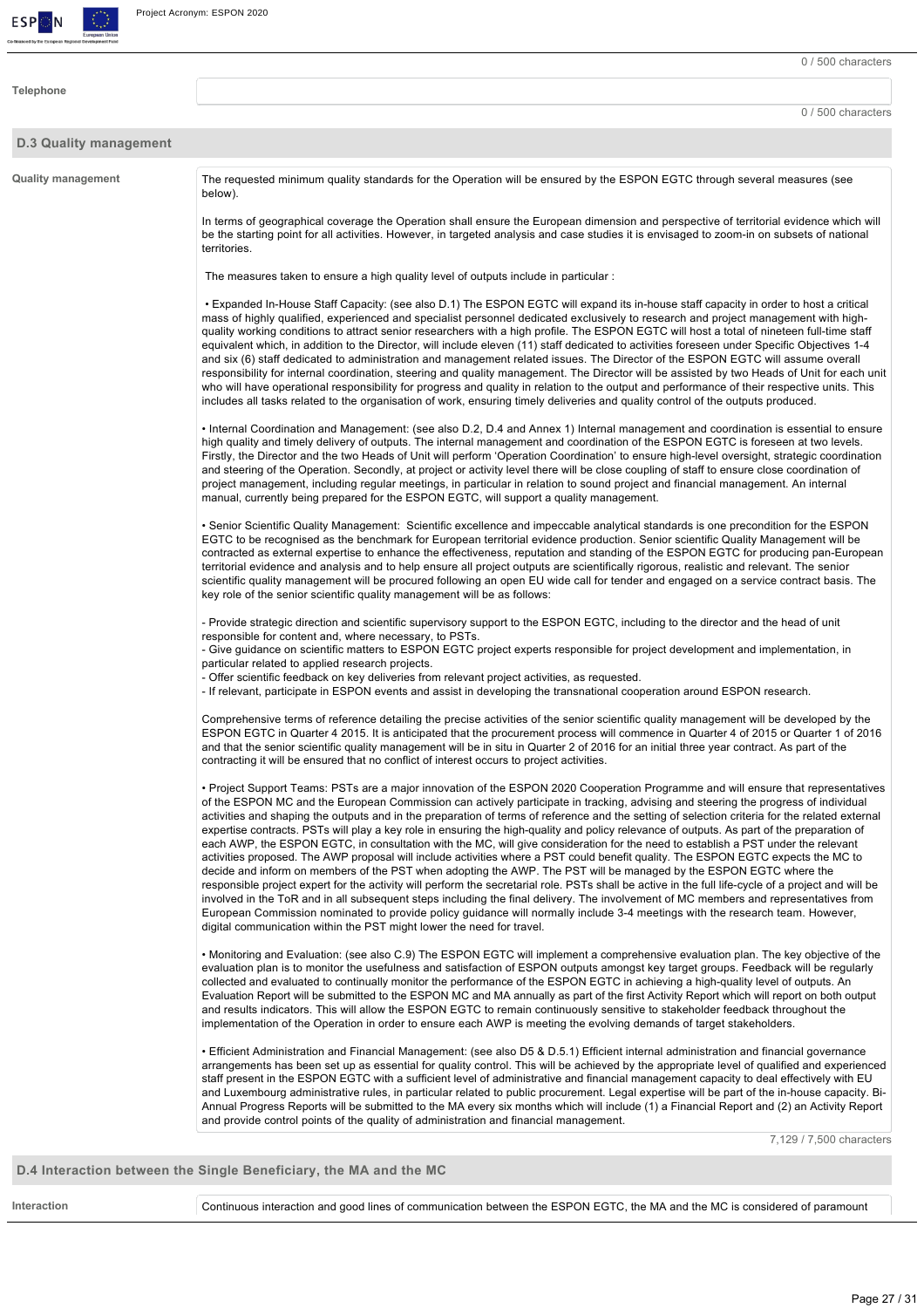

importance to ensure the smooth implementation of the Operation. To ensure a proper implementation of the Operation, the ESPON EGTC will implement efficient and reliable management and colordination system with programme authorities and stakeholders of the CP. The Director of the ESPON EGTC will be the contact person for the MA regarding all question related to Coordination and will have overall responsibility to promptly inform the MA on project implementation including any amendments required to the budget.

The overall flow of interaction with the MC for each calendar year of the Operation is proposed organised as follows:

(i) First Progress Report: By 30th April each year the ESPON EGTC will submit its first Progress Report to the MA. This will include (1) a Financial Report and (2) an Activity Report which will include a comprehensive review of the activities undertaken in the previous AWP, including information on activities and outputs under SO1-SO4. An Evaluation Report reporting on progress towards achieving outputs and results indicators will be submitted as part of the first Activity Report of each year. In tandem with the submission of the first Progress Report, the ESPON EGTC will also submit a report with commentary and recommendations towards the following year's AWP.

(ii) First MC Consultation: Following the submission of the first Progress Report, it is proposed that a first consultation be held with the MC be held in Quarter 2 to discuss the first Progress Report and 'brainstorm' possible activities to be included in the following years AWP. The first Progress Report will be prepared by the ESPON EGTC to assist the MA in its preparation for each Annual Implementation Report (AIR) at programme level.

(iii) Drafting the AWP: Over the period July-October each year the ESPON EGTC shall work on preparing a draft AWP. The drafting of the AWP will be based on the MAWP and feedback received from the first consultations with the MC. During this period there may be a need for additional ad hoc communication with the MC (e.g. via MA written procedures or face-to-face meetings with the Assessment Committee) to discuss certain elements of the draft AWP.

(iv) Submission of the Draft AWP and Second Progress Report: By the 31st October each year the ESPON EGTC will submit the Draft AWP to the MA for distribution to the MC. The ESPON EGTC shall also, at the same time, submit its second Progress Report. Thereafter the MC and the Assessment Committee shall evaluate the content of the Draft AWP. The Draft AWP will be submitted online via the eIMS online system.

(v) Second MC Consultation: Following the submission of the Draft AWP and second Progress Report, it is proposed that a second consultation with the MC to provide feedback and recommendations to the ESPON EGTC on the content of the Draft AWP. As required, this may include consultation with the entire MC or the Assessment Committee established to undertake the evaluation of the AWP. It is anticipated that this second consultation could be held in November/December in order to provide an opportunity for the ESPON EGTC to make any further amendments and resubmit in good time before the deadline for approval of the AWP. This will also be the moment to nominate members of the proposed PSTs.

(vi) Approval of the AWP: It is proposed that the approval process for each AWP year shall be concluded by 31st December each year. Following the second MC consultation there may be a requirement for the MA organising a written procedure in order to approve any amendments made to the Draft AWP following feedback from the Assessment Committee.

It should be noted that, in addition to the process outlined above, there should also be continuous ad hoc interaction between the ESPON EGTC, MA and MC. The ESPON EGTC will be available to attend all MC meetings as required.

4,013 / 7,500 characters

#### **D.5 Anti-fraud risk management**

Anti-fraud risk management The ESPON EGTC will prevent any conflict of interest and fraud that could occur in the implementation of the Operation by implementing internal management measures as requested in the Operation Implementation Guidelines (OIGs). The approach to managing the risks of fraud and conflict of interests will be considered on three levels: prevention, detection and correction of irregularities, including fraud. The Risk Analysis (see Annex 3) presents key potential risks identified, the potential consequences of control failure and the mitigating factors and controls in place at the ESPON EGTC. This analysis will be updated at least every second year, preferably during the preparation of the AWP. As requested by the MA, in relation to public procurements and purchase of services, an independent revision (internal) of the terms of reference by the lawyer recruited late 2015 and the evaluation of the offers received will be undertaken. A second level review mechanism shall be implemented as follows: the terms of reference are prepared by experts (content and administrative), a senior level manager shall approve the terms of reference (Director / Head of Unit). In relation to the evaluation and selection of the stakeholder interest and the services upon requests under SO2, the MAWP has established clear selection criteria which are elaborated at C.2.1. For the opening and evaluation all tender offers received, the ESPON EGTC will adhere to all Luxembourgish legislative requirements. For SO1, SO3 and SO4 activities, the members of the PST (where applicable) will be invited to participate and give advice in the assessment process. For SO2 Targeted Analyses projects, the relevant stakeholders will also be invited to give advice. The anti-fraud risk management will be specifically elaborated in one section of the ESPON EGTC Internal Manual (which is currently in progress). In addition to the current mitigation measures in place presented in the risk analysis, fraud prevention techniques (procedures, training etc) will be documented and continuously updated to meet the changes in risk. On the detection side, control processes designed to identify fraud or misconduct will be described in the internal manual and adapted. In accordance with the SO5 of administrative leaning, the ESPON EGTC will implement anti-fraud measures that are cost-effective to put into practice. As part of all activities the ESPON EGTC shall put in place specific measures to ensure no conflicts of interest or breaches of confidentiality arise. The ESPON EGTC is aware of obligations to report irregularities and suspected fraud under the regulations in force. It will comply with requirements of fraud investigations by the programme authorities and implement any required corrective actions following audits and/or on-the-spot checks according to deadlines set in an approved action plan. The guidance of OLAF for identifying conflicts of interests in public procurement procedures for structural actions will be followed. The 'whistle blowing' system of OLAF will be used by the ESPON EGTC when necessary and communicated to programme authorities, potential tenderers, and the public at large. 3,206 / 7,500 characters

**D.5.1 Public procurement specific measures**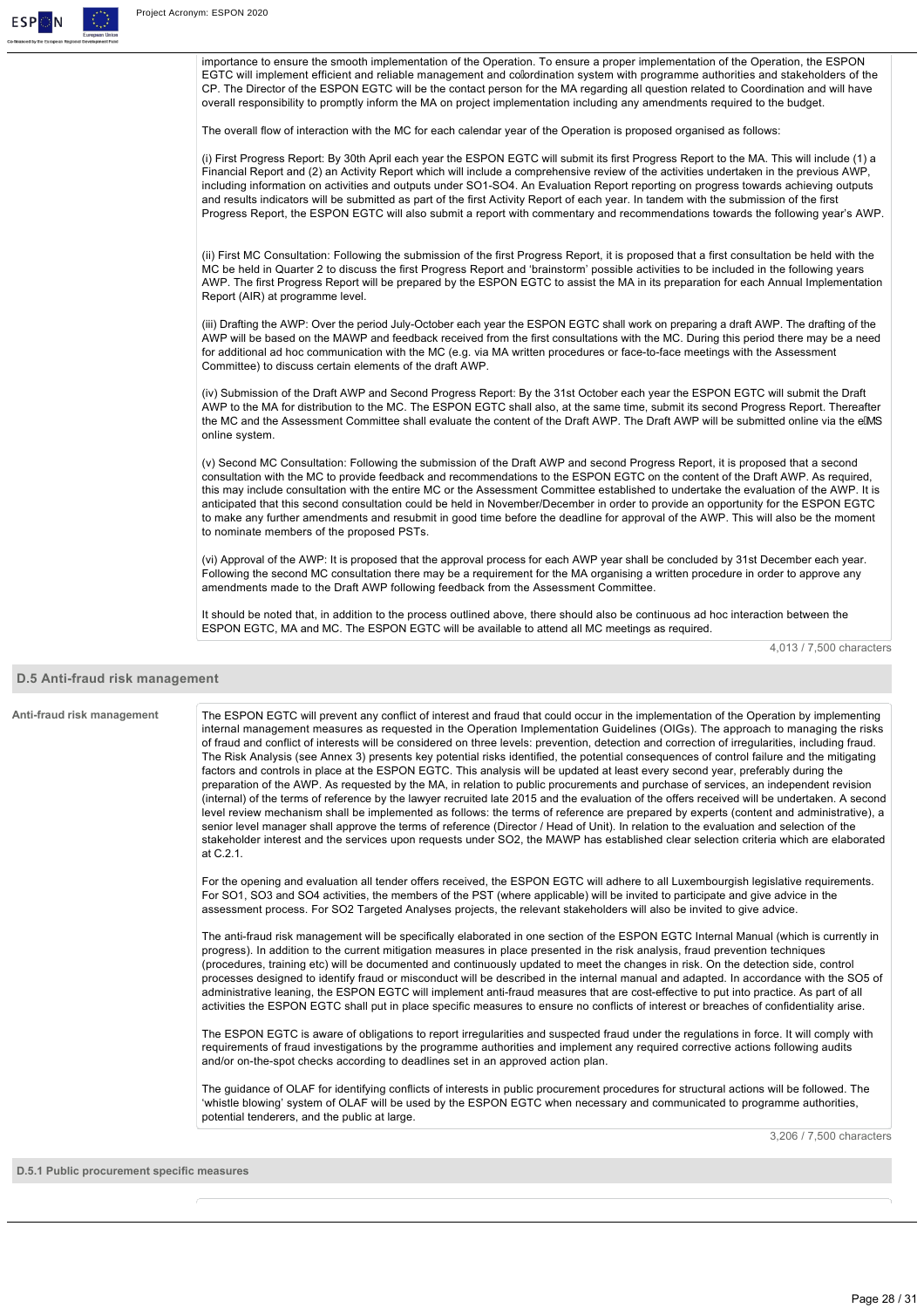

**Public procurement specific measures**

During the implementation of the operation, the EGTC will implement the requirements set in the Operation Implementation Guidelines (OIGs) in order to demonstrate the good use of public funds. The principles of transparency, nondiscrimination, equal treatment, economic proportionality, fair and effective competition will be respected all along the procurement process. The EGTC will take into consideration the five levels of compliance with public procurement (EU, national, programme, internal and anti-fraud rules).

The public procurement procedures will be fully described in the Internal Manual of the ESPON EGTC. All documentation related to public procurement procedure (terms of reference, requests for offers, procurement notices, offers received, report on assessment bids, letter of acceptance, contracts etc.) will be subject to an independent revision (internal) by the in-house lawyer recruited in late 2015 and approved by the financial and administrative Head of Unit. All of these documents will be made available to the programme authorities via the e-MS system. The ESPON EGTC will ensure that the audit trail for procurement is complete (public procurement notes, terms of reference, offers / quotes, evaluation reports, order forms, etc.). The ESPON EGTC will be available to respond to all administration verifications by the MA, on-the-spot verifications and audits by AA.

A first specific risk assessment in relation to fraud in public procurement procedure has been made by the ESPON EGTC (see section above). Fraud conflict of interest prevention is specifically targeted in the measures taken by the ESPON EGTC in public procurement procedures. Among others, the ESPON EGTC will require:

- Signatures of declarations of absence of conflict of interest.
- Rotating evaluators in evaluation committees.
- Communication of information on service providers contracted to the programme authority for checking.
- Transparent and complete audit trail on procurements, etc.

The three main phases of procurement (preparation for a call, selection/award procedure and implementing stage) will be strictly monitored. A comprehensive service contract template will be developed incorporating all procedural requirements and internal rules. The ESPON EGTC will also comply with legal and programme framework for the subcontracted activities purchased below the approved financial thresholds. The ESPON EGTC will respect the provisions indicated in the OIGs for programme procurement rules. As regards, the service implementation, the ESPON EGTC will also take care that any changes to the contracts to comply with the public procurement rules and must be documented and a specific article has been included in the service contract template.

2,771 / 7,500 characters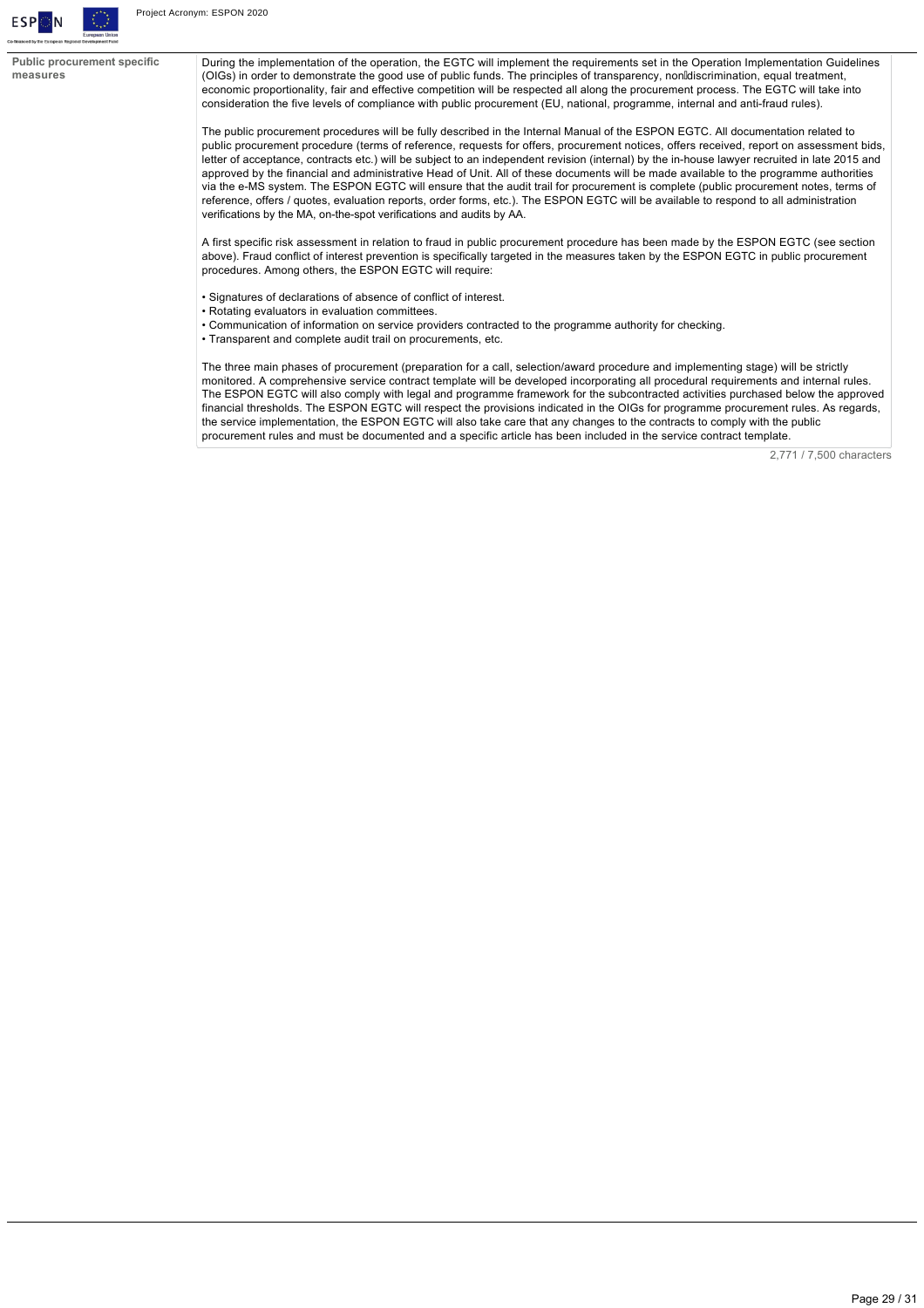

# **Budget of the Single Operation**

# **E.1 Overall budget**

| <b>Budget line</b>           | <b>Total (EUR)</b> |
|------------------------------|--------------------|
| <b>Staff</b>                 | 13,187,626.00      |
| <b>Administration</b>        | 1,672,000.00       |
| <b>Travel</b>                | 631,000.00         |
| <b>External</b><br>expertise | 32,384,112.00      |
| <b>Equipment</b>             | 157,496.00         |
| <b>Total</b>                 | 48,032,234.00      |

# **E.2 Detailed budget for external expertise**

| <b>Specific Objective</b>                                                                 | <b>Total (EUR)</b> | TOT in % of total budget |
|-------------------------------------------------------------------------------------------|--------------------|--------------------------|
| SO1: Enhanced production of territorial evidence through applied research and<br>analyses | 15,450,000.00      | 32.17 %                  |
| SO2: Upgraded knowledge transfer and use of analytical user support                       | 7,119,705.62       | 14.82 %                  |
| SO3: Improved territorial observation and tools for territorial analyses                  | 3,412,256.38       | 7.10 %                   |
| SO4: Wider outreach and uptake of territorial evidence                                    | 4.470.000.00       | 9.31 %                   |
| <b>SO5: Other external expertise</b>                                                      | 1,932,150.00       | 4.02 %                   |
| <b>Total</b>                                                                              | 32,384,112.00      | 67.42 %                  |

# **E.3 Forecast payment**

| <b>Reference Period</b>                 | <b>Total in EUR</b> | Of which ERDF |
|-----------------------------------------|---------------------|---------------|
| <b>Reporting</b><br>period 1            | 1,000,000.00        | 817,703.90    |
| <b>Reporting</b><br>period <sub>2</sub> | 1,050,000.00        | 858,589.09    |
| <b>Reporting</b><br>period 3            | 3,750,000.00        | 3,066,389.62  |
| <b>Reporting</b><br>period 4            | 3,750,000.00        | 3,066,389.62  |
| <b>Reporting</b><br>period 5            | 3,750,000.00        | 3,066,389.62  |
| <b>Reporting</b><br>period 6            | 4,250,000.00        | 3,475,241.57  |